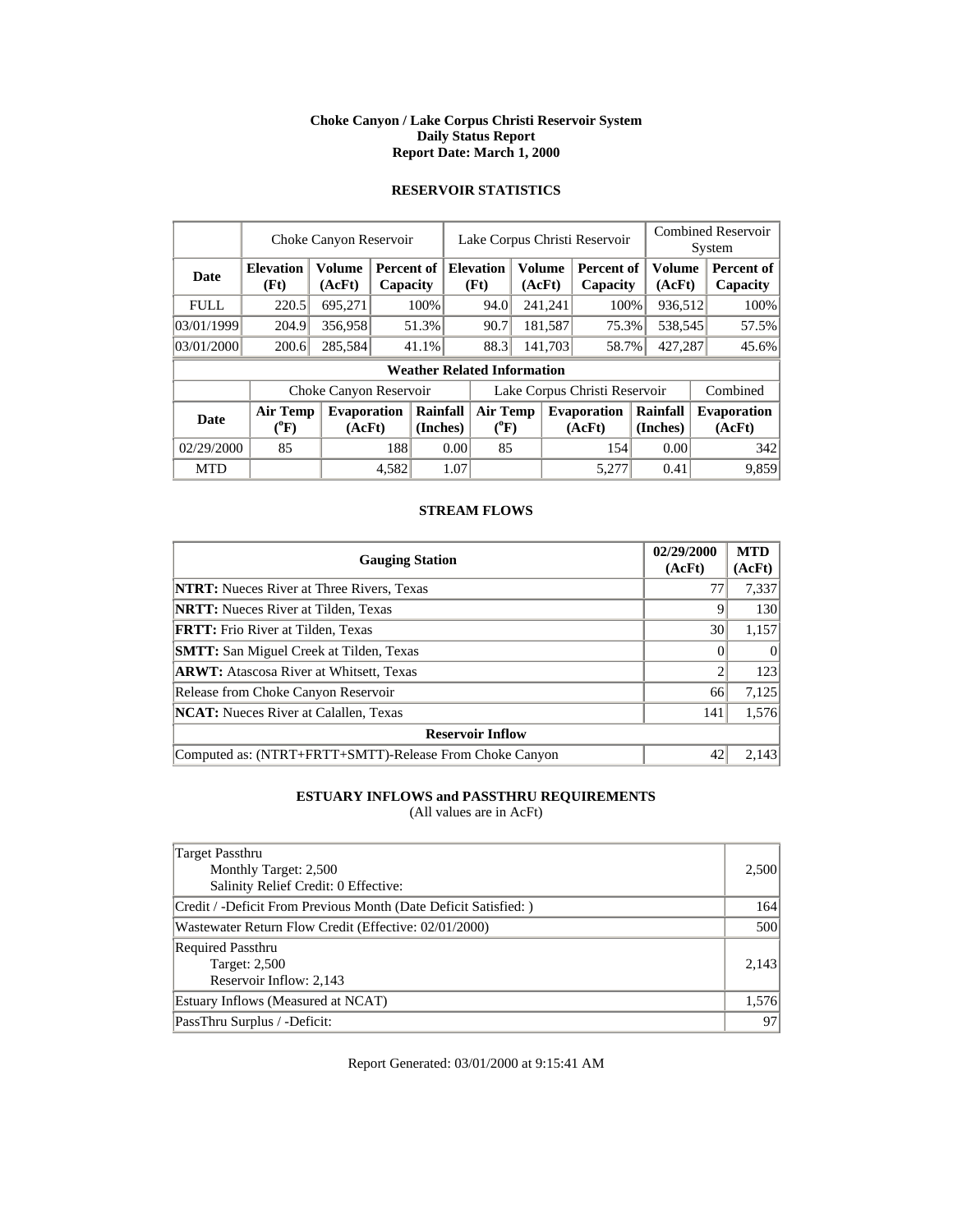#### **Choke Canyon / Lake Corpus Christi Reservoir System Daily Status Report Report Date: March 2, 2000**

| <b>RESERVOIR STATISTICS</b> |
|-----------------------------|
|                             |

|             |                                       | Choke Canyon Reservoir       |     |                        |                               | Lake Corpus Christi Reservoir      |                         |         |                               | <b>Combined Reservoir</b><br>System |                  |  |                              |  |       |
|-------------|---------------------------------------|------------------------------|-----|------------------------|-------------------------------|------------------------------------|-------------------------|---------|-------------------------------|-------------------------------------|------------------|--|------------------------------|--|-------|
| <b>Date</b> | <b>Elevation</b><br>(Ft)              | Volume<br>(AcFt)             |     | Percent of<br>Capacity |                               | <b>Elevation</b><br>(Ft)           | <b>Volume</b><br>(AcFt) |         | <b>Percent of</b><br>Capacity |                                     | Volume<br>(AcFt) |  | Percent of<br>Capacity       |  |       |
| <b>FULL</b> | 220.5                                 | 695,271                      |     | 100%                   |                               | 94.0                               |                         | 241,241 | 100%                          |                                     | 936,512          |  | 100%                         |  |       |
| 03/02/1999  | 204.9                                 | 356,958                      |     | 51.3%                  |                               |                                    |                         | 90.7    |                               | 181,243                             | 75.1%            |  | 538,201                      |  | 57.5% |
| 03/02/2000  | 200.6                                 | 285,431                      |     | 41.1%                  |                               | 88.3                               |                         | 141,393 | 58.6%                         | 426,824                             |                  |  | 45.6%                        |  |       |
|             |                                       |                              |     |                        |                               | <b>Weather Related Information</b> |                         |         |                               |                                     |                  |  |                              |  |       |
|             |                                       | Choke Canyon Reservoir       |     |                        | Lake Corpus Christi Reservoir |                                    |                         |         |                               |                                     |                  |  | Combined                     |  |       |
| <b>Date</b> | <b>Air Temp</b><br>$({}^0\mathrm{F})$ | <b>Evaporation</b><br>(AcFt) |     | Rainfall<br>(Inches)   |                               | <b>Air Temp</b><br>$(^{\circ}F)$   |                         |         | <b>Evaporation</b><br>(AcFt)  | Rainfall<br>(Inches)                |                  |  | <b>Evaporation</b><br>(AcFt) |  |       |
| 03/01/2000  | 85                                    |                              | 152 | 0.00                   |                               | 82                                 |                         | 172     |                               |                                     | 0.00             |  | 324                          |  |       |
| <b>MTD</b>  |                                       |                              | 152 |                        | 0.00                          |                                    |                         |         | 172                           |                                     | 0.00             |  | 324                          |  |       |

### **STREAM FLOWS**

| <b>Gauging Station</b>                                  | 03/01/2000<br>(AcFt) | <b>MTD</b><br>(AcFt) |
|---------------------------------------------------------|----------------------|----------------------|
| <b>NTRT:</b> Nueces River at Three Rivers, Texas        | $7^{\circ}$          | 77                   |
| <b>NRTT:</b> Nueces River at Tilden, Texas              |                      | 8                    |
| <b>FRTT:</b> Frio River at Tilden, Texas                | 30                   | 30                   |
| <b>SMTT:</b> San Miguel Creek at Tilden, Texas          |                      | $\Omega$             |
| <b>ARWT:</b> Atascosa River at Whitsett, Texas          |                      | 3                    |
| Release from Choke Canyon Reservoir                     | 66                   | 66                   |
| <b>NCAT:</b> Nueces River at Calallen, Texas            | 18                   | 18                   |
| <b>Reservoir Inflow</b>                                 |                      |                      |
| Computed as: (NTRT+FRTT+SMTT)-Release From Choke Canyon | 42                   | 42                   |

## **ESTUARY INFLOWS and PASSTHRU REQUIREMENTS**

(All values are in AcFt)

| Target Passthru<br>Monthly Target: 3,500<br>Salinity Relief Credit: 0 Effective: | 3,500 |
|----------------------------------------------------------------------------------|-------|
| Credit / -Deficit From Previous Month (Date Deficit Satisfied: )                 |       |
| Wastewater Return Flow Credit (Effective: 03/01/2000)                            | 500   |
| <b>Required Passthru</b><br>Target: 3,500<br>Reservoir Inflow: 42                | 42    |
| Estuary Inflows (Measured at NCAT)                                               | 18    |
| PassThru Surplus / -Deficit:                                                     | 0     |

Report Generated: 03/02/2000 at 8:10:44 AM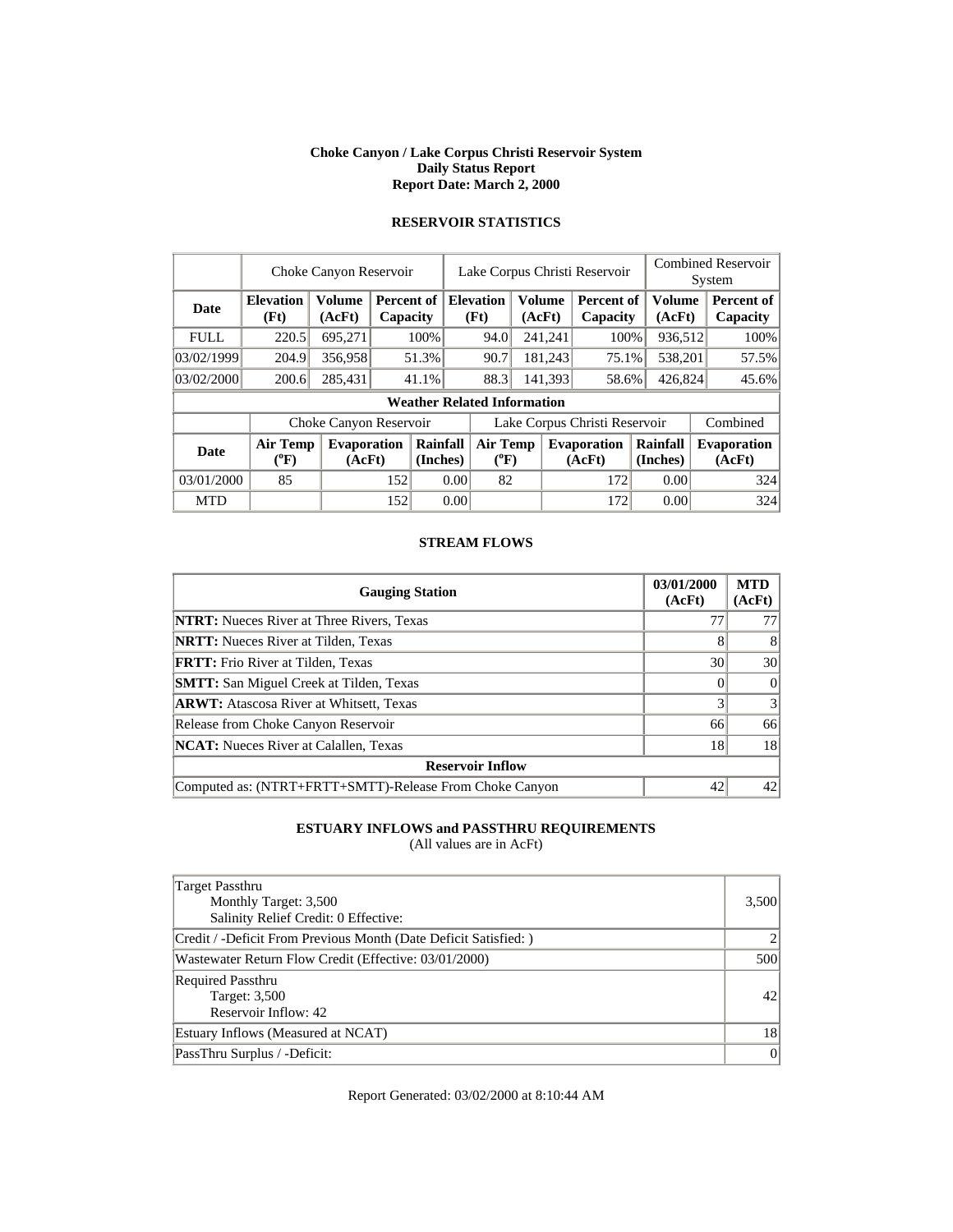#### **Choke Canyon / Lake Corpus Christi Reservoir System Daily Status Report Report Date: March 3, 2000**

| <b>RESERVOIR STATISTICS</b> |  |  |  |
|-----------------------------|--|--|--|
|                             |  |  |  |

|             |                                | Choke Canyon Reservoir       |       |                                    |                       | Lake Corpus Christi Reservoir                |  |                  | <b>Combined Reservoir</b><br>System |                         |  |                              |
|-------------|--------------------------------|------------------------------|-------|------------------------------------|-----------------------|----------------------------------------------|--|------------------|-------------------------------------|-------------------------|--|------------------------------|
| Date        | <b>Elevation</b><br>(Ft)       | Volume<br>(AcFt)             |       | Percent of<br>Capacity             |                       | <b>Elevation</b><br>Volume<br>(Ft)<br>(AcFt) |  |                  | Percent of<br>Capacity              | <b>Volume</b><br>(AcFt) |  | Percent of<br>Capacity       |
| <b>FULL</b> | 220.5                          | 695,271                      |       | 100%                               |                       | 94.0                                         |  | 241,241          | 100%                                | 936,512                 |  | 100%                         |
| 03/03/1999  | 204.9                          | 356,609                      | 51.3% |                                    |                       | 90.7                                         |  | 180.898          | 75.0%                               | 537,507                 |  | 57.4%                        |
| 03/03/2000  | 200.5                          | 285,277                      |       | 41.0%                              |                       | 88.3                                         |  | 141.083<br>58.5% |                                     | 426,360                 |  | 45.5%                        |
|             |                                |                              |       | <b>Weather Related Information</b> |                       |                                              |  |                  |                                     |                         |  |                              |
|             |                                | Choke Canyon Reservoir       |       |                                    |                       | Lake Corpus Christi Reservoir                |  |                  |                                     |                         |  | Combined                     |
| Date        | Air Temp<br>$({}^0\mathrm{F})$ | <b>Evaporation</b><br>(AcFt) |       | Rainfall<br>(Inches)               | Air Temp<br>$(^{0}F)$ |                                              |  |                  | Evaporation<br>(AcFt)               | Rainfall<br>(Inches)    |  | <b>Evaporation</b><br>(AcFt) |
| 03/02/2000  | 89                             |                              | 215   |                                    | 0.00                  | 88                                           |  |                  | 298                                 | 0.00                    |  | 513                          |
| <b>MTD</b>  |                                |                              | 367   |                                    | 0.00                  |                                              |  |                  | 470                                 | 0.00                    |  | 837                          |

### **STREAM FLOWS**

| <b>Gauging Station</b>                                  | 03/02/2000<br>(AcFt) | <b>MTD</b><br>(AcFt) |
|---------------------------------------------------------|----------------------|----------------------|
| <b>NTRT:</b> Nueces River at Three Rivers, Texas        | 77                   | 155                  |
| <b>NRTT:</b> Nueces River at Tilden, Texas              |                      | 16                   |
| <b>FRTT:</b> Frio River at Tilden, Texas                | 32                   | 62                   |
| <b>SMTT:</b> San Miguel Creek at Tilden, Texas          |                      | $\Omega$             |
| <b>ARWT:</b> Atascosa River at Whitsett, Texas          |                      | 6                    |
| Release from Choke Canyon Reservoir                     | 66                   | 131                  |
| <b>NCAT:</b> Nueces River at Calallen, Texas            |                      | 18                   |
| <b>Reservoir Inflow</b>                                 |                      |                      |
| Computed as: (NTRT+FRTT+SMTT)-Release From Choke Canyon | 44                   | 85                   |

## **ESTUARY INFLOWS and PASSTHRU REQUIREMENTS**

(All values are in AcFt)

| Target Passthru<br>Monthly Target: 3,500<br>Salinity Relief Credit: 0 Effective: | 3,500 |
|----------------------------------------------------------------------------------|-------|
| Credit / -Deficit From Previous Month (Date Deficit Satisfied: )                 |       |
| Wastewater Return Flow Credit (Effective: 03/01/2000)                            | 500   |
| <b>Required Passthru</b><br>Target: 3,500<br>Reservoir Inflow: 85                | 85    |
| Estuary Inflows (Measured at NCAT)                                               | 18    |
| PassThru Surplus / -Deficit:                                                     | 0     |

Report Generated: 03/03/2000 at 8:58:38 AM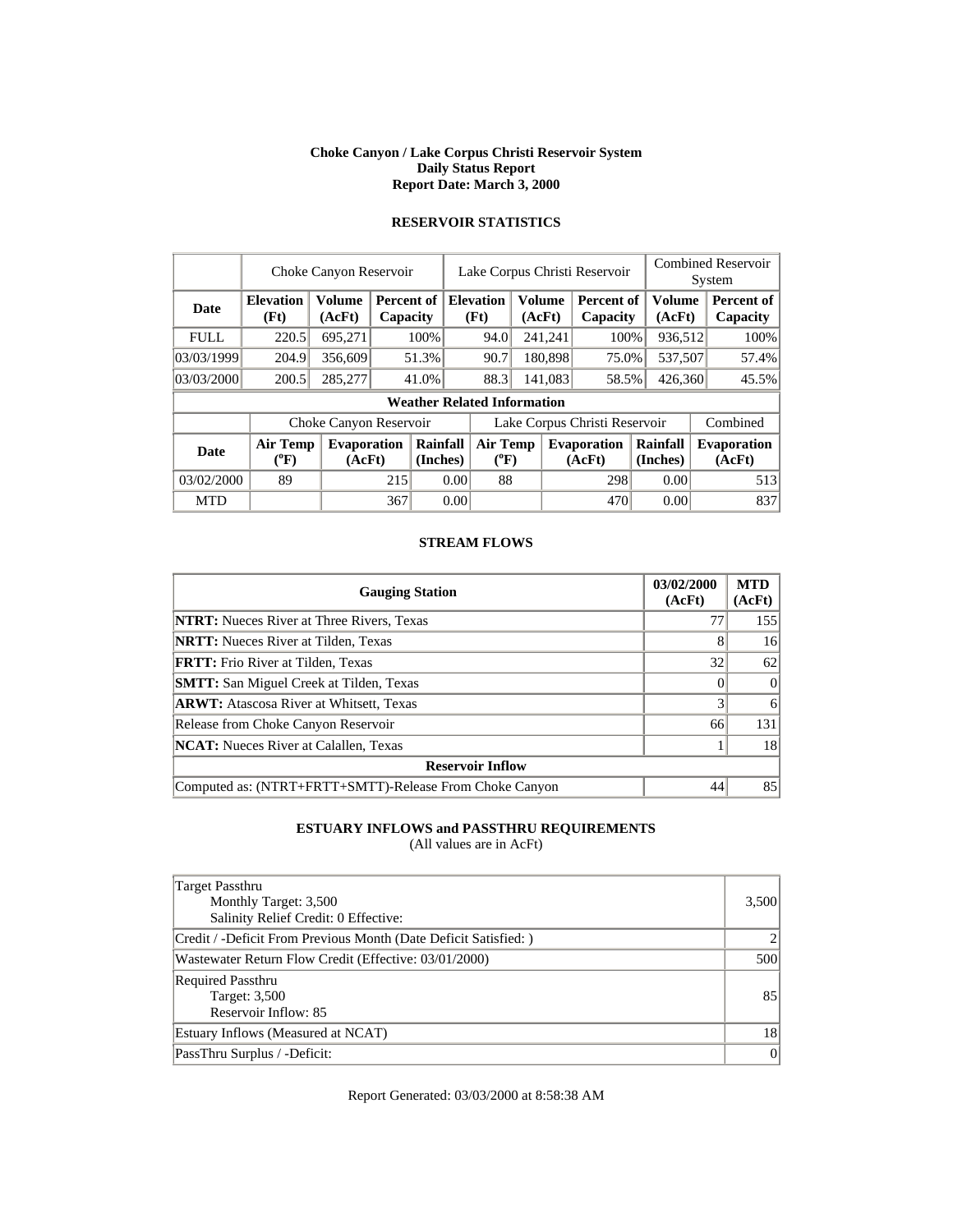#### **Choke Canyon / Lake Corpus Christi Reservoir System Daily Status Report Report Date: March 4, 2000**

|             |                              | Choke Canyon Reservoir       |     |                        |                               | Lake Corpus Christi Reservoir      |                         |                 | <b>Combined Reservoir</b><br>System |                              |                  |  |                        |  |                              |
|-------------|------------------------------|------------------------------|-----|------------------------|-------------------------------|------------------------------------|-------------------------|-----------------|-------------------------------------|------------------------------|------------------|--|------------------------|--|------------------------------|
| Date        | <b>Elevation</b><br>(Ft)     | <b>Volume</b><br>(AcFt)      |     | Percent of<br>Capacity |                               | <b>Elevation</b><br>(Ft)           | <b>Volume</b><br>(AcFt) |                 | <b>Percent of</b><br>Capacity       |                              | Volume<br>(AcFt) |  | Percent of<br>Capacity |  |                              |
| <b>FULL</b> | 220.5                        | 695,271                      |     | 100%                   |                               | 94.0                               |                         | 241,241         | 100%                                |                              | 936,512          |  | 100%                   |  |                              |
| 03/04/1999  | 204.8                        | 355,910                      |     | 51.2%                  |                               | 90.7                               | 180,382                 |                 | 74.8%                               |                              | 536,292          |  | 57.3%                  |  |                              |
| 03/04/2000  | 200.5                        | 284,817                      |     | 41.0%                  |                               | 88.3                               | 140,928                 |                 | 58.4%                               |                              | 425,745          |  | 45.5%                  |  |                              |
|             |                              |                              |     |                        |                               | <b>Weather Related Information</b> |                         |                 |                                     |                              |                  |  |                        |  |                              |
|             |                              | Choke Canyon Reservoir       |     |                        | Lake Corpus Christi Reservoir |                                    |                         |                 |                                     |                              |                  |  | Combined               |  |                              |
| <b>Date</b> | <b>Air Temp</b><br>$(^{0}F)$ | <b>Evaporation</b><br>(AcFt) |     | Rainfall<br>(Inches)   |                               | $(^{0}F)$                          |                         | <b>Air Temp</b> |                                     | <b>Evaporation</b><br>(AcFt) |                  |  | Rainfall<br>(Inches)   |  | <b>Evaporation</b><br>(AcFt) |
| 03/03/2000  | 83                           |                              | 313 |                        | 0.00                          |                                    | 78                      | 217             |                                     |                              | 0.00             |  | 530                    |  |                              |
| <b>MTD</b>  |                              |                              | 680 |                        | 0.00                          |                                    |                         |                 | 687                                 |                              | 0.00             |  | 1,367                  |  |                              |

# **RESERVOIR STATISTICS**

### **STREAM FLOWS**

| <b>Gauging Station</b>                                  | 03/03/2000<br>(AcFt) | <b>MTD</b><br>(AcFt) |
|---------------------------------------------------------|----------------------|----------------------|
| <b>NTRT:</b> Nueces River at Three Rivers, Texas        | 79                   | 234                  |
| <b>NRTT:</b> Nueces River at Tilden, Texas              |                      | 23                   |
| <b>FRTT:</b> Frio River at Tilden, Texas                | 38                   | 99                   |
| <b>SMTT:</b> San Miguel Creek at Tilden, Texas          |                      | $\Omega$             |
| <b>ARWT:</b> Atascosa River at Whitsett, Texas          |                      | 8                    |
| Release from Choke Canyon Reservoir                     | 66                   | 197                  |
| <b>NCAT:</b> Nueces River at Calallen, Texas            | 19                   | 37                   |
| <b>Reservoir Inflow</b>                                 |                      |                      |
| Computed as: (NTRT+FRTT+SMTT)-Release From Choke Canyon | 52                   | 137                  |

## **ESTUARY INFLOWS and PASSTHRU REQUIREMENTS**

(All values are in AcFt)

| Target Passthru<br>Monthly Target: 3,500<br>Salinity Relief Credit: 0 Effective: | 3,500 |
|----------------------------------------------------------------------------------|-------|
| Credit / -Deficit From Previous Month (Date Deficit Satisfied: )                 |       |
| Wastewater Return Flow Credit (Effective: 03/01/2000)                            | 500   |
| <b>Required Passthru</b><br>Target: 3,500<br>Reservoir Inflow: 137               | 137   |
| Estuary Inflows (Measured at NCAT)                                               | 37    |
| PassThru Surplus / -Deficit:                                                     | 0     |

Report Generated: 03/04/2000 at 8:53:45 AM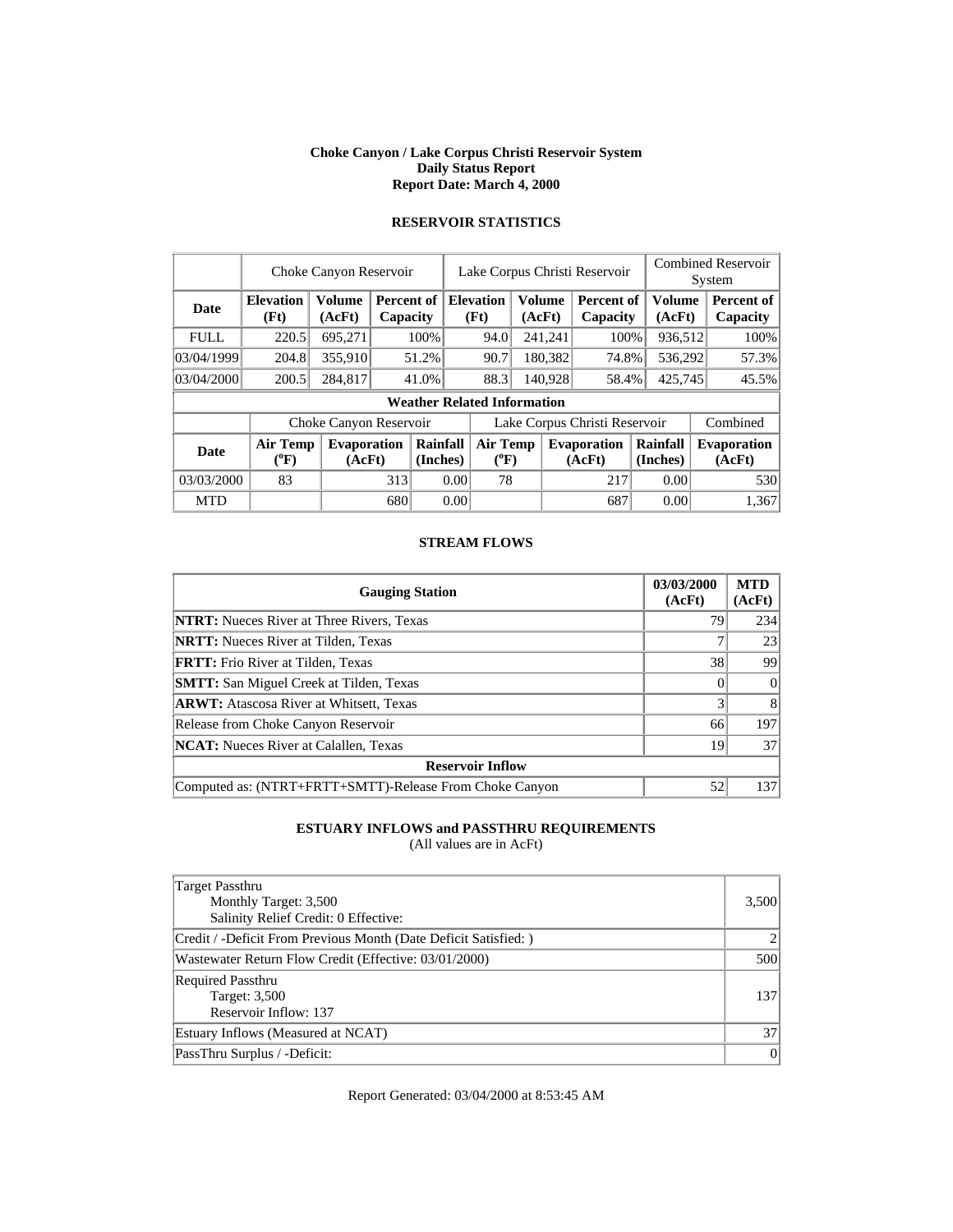#### **Choke Canyon / Lake Corpus Christi Reservoir System Daily Status Report Report Date: March 5, 2000**

|             |                              | Choke Canyon Reservoir       |     |                                    |                               | Lake Corpus Christi Reservoir |                  |         | <b>Combined Reservoir</b><br>System |                      |  |                              |
|-------------|------------------------------|------------------------------|-----|------------------------------------|-------------------------------|-------------------------------|------------------|---------|-------------------------------------|----------------------|--|------------------------------|
| <b>Date</b> | <b>Elevation</b><br>(Ft)     | <b>Volume</b><br>(AcFt)      |     | Percent of<br>Capacity             |                               | <b>Elevation</b><br>(Ft)      | Volume<br>(AcFt) |         | Percent of<br>Capacity              | Volume<br>(AcFt)     |  | Percent of<br>Capacity       |
| <b>FULL</b> | 220.5                        | 695,271                      |     | 100%                               |                               | 94.0                          |                  | 241,241 | 100%                                | 936,512              |  | 100%                         |
| 03/05/1999  | 204.8                        | 355,561                      |     | 51.1%                              |                               | 90.6                          |                  | 180,039 | 74.6%                               | 535,600              |  | 57.2%                        |
| 03/05/2000  | 200.5                        | 284,663                      |     | 40.9%                              |                               | 140.309<br>88.2               |                  |         | 58.2%                               | 424,972              |  | 45.4%                        |
|             |                              |                              |     | <b>Weather Related Information</b> |                               |                               |                  |         |                                     |                      |  |                              |
|             |                              | Choke Canyon Reservoir       |     |                                    | Lake Corpus Christi Reservoir |                               |                  |         |                                     |                      |  | Combined                     |
| <b>Date</b> | <b>Air Temp</b><br>$(^{0}F)$ | <b>Evaporation</b><br>(AcFt) |     | Rainfall<br>(Inches)               | <b>Air Temp</b><br>$(^{0}F)$  |                               |                  |         | <b>Evaporation</b><br>(AcFt)        | Rainfall<br>(Inches) |  | <b>Evaporation</b><br>(AcFt) |
| 03/04/2000  | 75                           |                              | 206 | 0.00                               |                               | 73                            |                  |         | 207                                 | 0.00                 |  | 413                          |
| <b>MTD</b>  |                              |                              | 886 |                                    | 0.00                          |                               |                  |         | 894                                 | 0.00                 |  | 1.780                        |

# **RESERVOIR STATISTICS**

### **STREAM FLOWS**

| <b>Gauging Station</b>                                  | 03/04/2000<br>(AcFt) | <b>MTD</b><br>(AcFt) |
|---------------------------------------------------------|----------------------|----------------------|
| <b>NTRT:</b> Nueces River at Three Rivers, Texas        | 75                   | 310                  |
| <b>NRTT:</b> Nueces River at Tilden, Texas              |                      | 29                   |
| <b>FRTT:</b> Frio River at Tilden, Texas                | 40                   | 139                  |
| <b>SMTT:</b> San Miguel Creek at Tilden, Texas          |                      | $\Omega$             |
| <b>ARWT:</b> Atascosa River at Whitsett, Texas          |                      | 11                   |
| Release from Choke Canyon Reservoir                     | 66                   | 262                  |
| <b>NCAT:</b> Nueces River at Calallen, Texas            | 42                   | 79                   |
| <b>Reservoir Inflow</b>                                 |                      |                      |
| Computed as: (NTRT+FRTT+SMTT)-Release From Choke Canyon | 50                   | 187                  |

## **ESTUARY INFLOWS and PASSTHRU REQUIREMENTS**

(All values are in AcFt)

| Target Passthru<br>Monthly Target: 3,500<br>Salinity Relief Credit: 0 Effective: | 3,500 |
|----------------------------------------------------------------------------------|-------|
| Credit / -Deficit From Previous Month (Date Deficit Satisfied: )                 |       |
| Wastewater Return Flow Credit (Effective: 03/01/2000)                            | 500   |
| <b>Required Passthru</b><br>Target: 3,500<br>Reservoir Inflow: 187               | 187   |
| Estuary Inflows (Measured at NCAT)                                               | 79    |
| PassThru Surplus / -Deficit:                                                     | 0     |

Report Generated: 03/05/2000 at 9:21:15 AM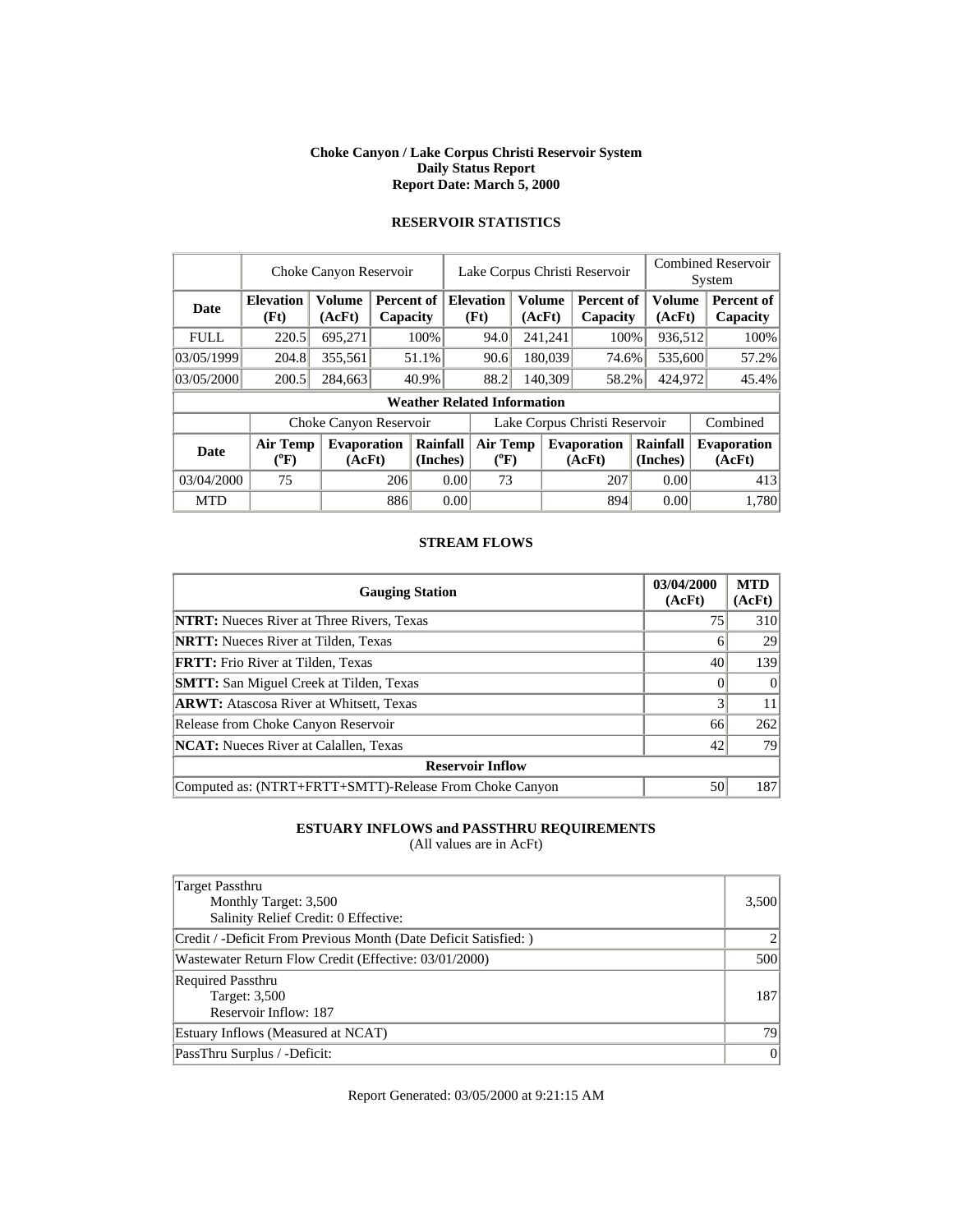#### **Choke Canyon / Lake Corpus Christi Reservoir System Daily Status Report Report Date: March 6, 2000**

|             |                          | Choke Canyon Reservoir       |       |                                    |                                       |                          |                         | Lake Corpus Christi Reservoir |                               | <b>Combined Reservoir</b><br>System |  |                              |
|-------------|--------------------------|------------------------------|-------|------------------------------------|---------------------------------------|--------------------------|-------------------------|-------------------------------|-------------------------------|-------------------------------------|--|------------------------------|
| <b>Date</b> | <b>Elevation</b><br>(Ft) | Volume<br>(AcFt)             |       | Percent of<br>Capacity             |                                       | <b>Elevation</b><br>(Ft) | <b>Volume</b><br>(AcFt) |                               | <b>Percent of</b><br>Capacity | Volume<br>(AcFt)                    |  | Percent of<br>Capacity       |
| <b>FULL</b> | 220.5                    | 695,271                      |       | 100%                               |                                       | 241,241<br>94.0          |                         |                               | 100%                          | 936,512                             |  | 100%                         |
| 03/06/1999  | 204.8                    | 355,561                      |       | 51.1%                              |                                       | 90.6                     |                         | 179,523                       | 74.4%                         | 535,084                             |  | 57.1%                        |
| 03/06/2000  | 200.5                    | 284,663                      |       | 40.9%                              |                                       | 88.2<br>139,845          |                         |                               | 58.0%                         | 424,508                             |  | 45.3%                        |
|             |                          |                              |       | <b>Weather Related Information</b> |                                       |                          |                         |                               |                               |                                     |  |                              |
|             |                          | Choke Canyon Reservoir       |       |                                    | Lake Corpus Christi Reservoir         |                          |                         |                               |                               |                                     |  | Combined                     |
| <b>Date</b> | Air Temp<br>$(^{0}F)$    | <b>Evaporation</b><br>(AcFt) |       | Rainfall<br>(Inches)               | <b>Air Temp</b><br>$({}^0\mathrm{F})$ |                          |                         |                               | <b>Evaporation</b><br>(AcFt)  | Rainfall<br>(Inches)                |  | <b>Evaporation</b><br>(AcFt) |
| 03/05/2000  | 76                       |                              | 116   |                                    | 0.00                                  | 72                       |                         |                               | 81                            | 0.00                                |  | 197                          |
| <b>MTD</b>  |                          |                              | 1.002 |                                    | 0.00                                  |                          |                         |                               | 975                           | 0.00                                |  | 1.977                        |

# **RESERVOIR STATISTICS**

### **STREAM FLOWS**

| <b>Gauging Station</b>                                  | 03/05/2000<br>(AcFt) | <b>MTD</b><br>(AcFt) |
|---------------------------------------------------------|----------------------|----------------------|
| <b>NTRT:</b> Nueces River at Three Rivers, Texas        | 75                   | 385                  |
| <b>NRTT:</b> Nueces River at Tilden, Texas              | h                    | 35                   |
| <b>FRTT:</b> Frio River at Tilden, Texas                | 38                   | 177                  |
| <b>SMTT:</b> San Miguel Creek at Tilden, Texas          |                      | $\Omega$             |
| <b>ARWT:</b> Atascosa River at Whitsett, Texas          |                      | 14                   |
| Release from Choke Canyon Reservoir                     | 66                   | 328                  |
| <b>NCAT:</b> Nueces River at Calallen, Texas            | 71                   | 151                  |
| <b>Reservoir Inflow</b>                                 |                      |                      |
| Computed as: (NTRT+FRTT+SMTT)-Release From Choke Canyon | 48                   | 234                  |

## **ESTUARY INFLOWS and PASSTHRU REQUIREMENTS**

(All values are in AcFt)

| Target Passthru<br>Monthly Target: 3,500<br>Salinity Relief Credit: 0 Effective: | 3,500 |
|----------------------------------------------------------------------------------|-------|
| Credit / -Deficit From Previous Month (Date Deficit Satisfied: )                 |       |
| Wastewater Return Flow Credit (Effective: 03/01/2000)                            | 500   |
| <b>Required Passthru</b><br>Target: 3,500<br>Reservoir Inflow: 234               | 234   |
| Estuary Inflows (Measured at NCAT)                                               | 151   |
| PassThru Surplus / -Deficit:                                                     | 0     |

Report Generated: 03/06/2000 at 8:46:20 AM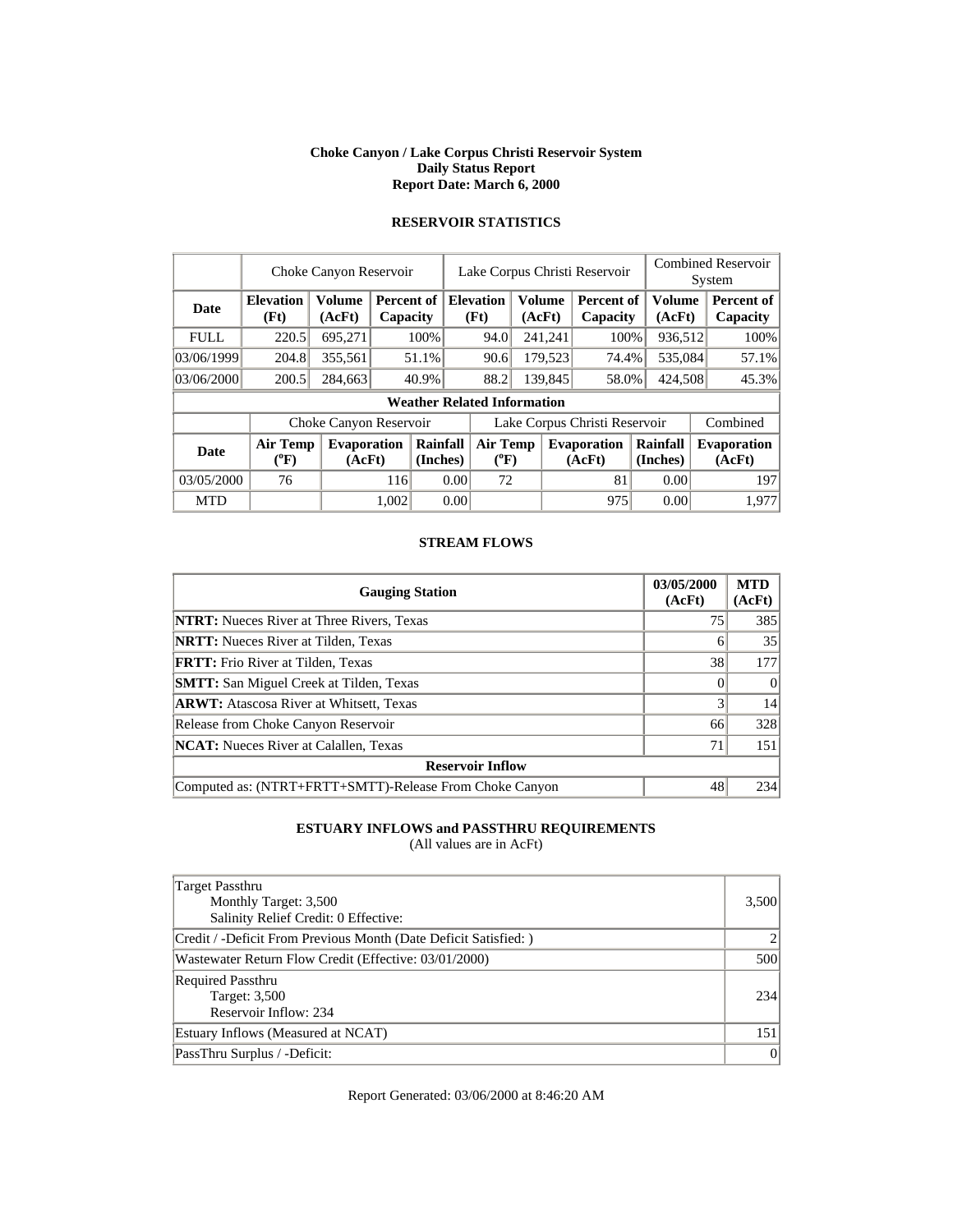#### **Choke Canyon / Lake Corpus Christi Reservoir System Daily Status Report Report Date: March 7, 2000**

|             | Choke Canyon Reservoir   |                              |       |                          |                              | Lake Corpus Christi Reservoir      |         |                          |                               |                      |                               | <b>Combined Reservoir</b><br>System |                         |                        |
|-------------|--------------------------|------------------------------|-------|--------------------------|------------------------------|------------------------------------|---------|--------------------------|-------------------------------|----------------------|-------------------------------|-------------------------------------|-------------------------|------------------------|
| <b>Date</b> | <b>Elevation</b><br>(Ft) | Volume<br>(AcFt)             |       | Percent of 1<br>Capacity |                              |                                    |         | <b>Elevation</b><br>(Ft) | <b>Volume</b><br>(AcFt)       |                      | <b>Percent of</b><br>Capacity |                                     | <b>Volume</b><br>(AcFt) | Percent of<br>Capacity |
| <b>FULL</b> | 220.5                    | 695,271                      |       | 100%                     |                              | 94.0                               |         | 241,241                  | 100%                          |                      | 936,512                       | 100%                                |                         |                        |
| 03/07/1999  | 204.8                    | 355,561                      |       | 51.1%                    |                              | 179,180<br>90.6                    |         |                          | 74.3%                         |                      | 534,741                       | 57.1%                               |                         |                        |
| 03/07/2000  | 200.5                    | 284,356                      |       | 40.9%                    |                              | 88.2                               | 139.536 |                          | 57.8%                         |                      | 423,892                       | 45.3%                               |                         |                        |
|             |                          |                              |       |                          |                              | <b>Weather Related Information</b> |         |                          |                               |                      |                               |                                     |                         |                        |
|             |                          | Choke Canyon Reservoir       |       |                          |                              |                                    |         |                          | Lake Corpus Christi Reservoir |                      |                               | Combined                            |                         |                        |
| <b>Date</b> | Air Temp<br>$(^{0}F)$    | <b>Evaporation</b><br>(AcFt) |       | Rainfall<br>(Inches)     | <b>Air Temp</b><br>$(^{0}F)$ |                                    |         |                          | <b>Evaporation</b><br>(AcFt)  | Rainfall<br>(Inches) |                               | <b>Evaporation</b><br>(AcFt)        |                         |                        |
| 03/06/2000  | 80                       |                              | 134   |                          | 0.00                         | 83                                 |         |                          | 198                           |                      | 0.00                          | 332                                 |                         |                        |
| <b>MTD</b>  |                          |                              | 1.136 |                          | 0.00                         |                                    |         |                          | 1.173                         |                      | 0.00                          | 2.309                               |                         |                        |

## **RESERVOIR STATISTICS**

### **STREAM FLOWS**

| <b>Gauging Station</b>                                  | 03/06/2000<br>(AcFt) | <b>MTD</b><br>(AcFt) |
|---------------------------------------------------------|----------------------|----------------------|
| <b>NTRT:</b> Nueces River at Three Rivers, Texas        | 75                   | 461                  |
| <b>NRTT:</b> Nueces River at Tilden, Texas              | h                    | 41                   |
| <b>FRTT:</b> Frio River at Tilden, Texas                | 36                   | 212                  |
| <b>SMTT:</b> San Miguel Creek at Tilden, Texas          |                      | $\Omega$             |
| <b>ARWT:</b> Atascosa River at Whitsett, Texas          |                      | 16                   |
| Release from Choke Canyon Reservoir                     | 66                   | 393                  |
| <b>NCAT:</b> Nueces River at Calallen, Texas            | 48                   | 198                  |
| <b>Reservoir Inflow</b>                                 |                      |                      |
| Computed as: (NTRT+FRTT+SMTT)-Release From Choke Canyon | 46                   | 280                  |

## **ESTUARY INFLOWS and PASSTHRU REQUIREMENTS**

(All values are in AcFt)

| Target Passthru<br>Monthly Target: 3,500<br>Salinity Relief Credit: 0 Effective: | 3,500 |
|----------------------------------------------------------------------------------|-------|
| Credit / -Deficit From Previous Month (Date Deficit Satisfied: )                 |       |
| Wastewater Return Flow Credit (Effective: 03/01/2000)                            | 500   |
| <b>Required Passthru</b><br>Target: 3,500<br>Reservoir Inflow: 280               | 280   |
| Estuary Inflows (Measured at NCAT)                                               | 198   |
| PassThru Surplus / -Deficit:                                                     | 0     |

Report Generated: 03/07/2000 at 9:03:28 AM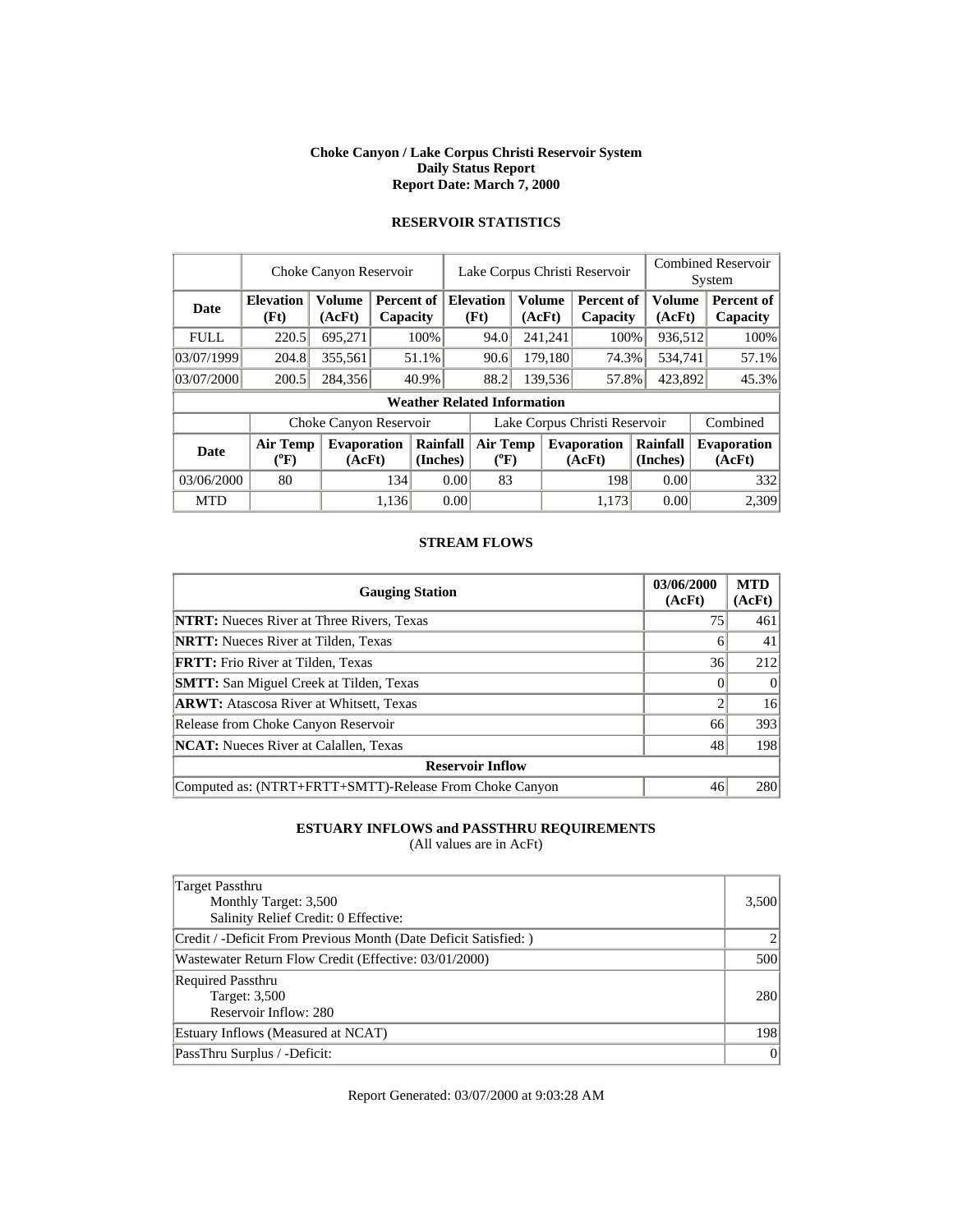### **Choke Canyon / Lake Corpus Christi Reservoir System Daily Status Report Report Date: March 8, 2000**

|             |                          | Choke Canyon Reservoir       |       |                        |                               | Lake Corpus Christi Reservoir      |                         |                  | <b>Combined Reservoir</b><br>System |         |                      |  |                              |  |       |
|-------------|--------------------------|------------------------------|-------|------------------------|-------------------------------|------------------------------------|-------------------------|------------------|-------------------------------------|---------|----------------------|--|------------------------------|--|-------|
| <b>Date</b> | <b>Elevation</b><br>(Ft) | <b>Volume</b><br>(AcFt)      |       | Percent of<br>Capacity |                               | <b>Elevation</b><br>(Ft)           | <b>Volume</b><br>(AcFt) |                  | <b>Percent of</b><br>Capacity       |         | Volume<br>(AcFt)     |  | Percent of<br>Capacity       |  |       |
| <b>FULL</b> | 220.5                    | 695,271                      |       | 100%                   |                               | 94.0                               |                         | 241,241          | 100%                                |         | 936,512              |  | 100%                         |  |       |
| 03/08/1999  | 204.8                    | 355,212                      |       | 51.1%                  |                               |                                    |                         | 90.6             |                                     | 178,838 | 74.1%                |  | 534,050                      |  | 57.0% |
| 03/08/2000  | 200.5                    | 284,203                      |       | 40.9%                  |                               | 88.2                               |                         | 139.382<br>57.8% |                                     | 423,585 |                      |  | 45.2%                        |  |       |
|             |                          |                              |       |                        |                               | <b>Weather Related Information</b> |                         |                  |                                     |         |                      |  |                              |  |       |
|             |                          | Choke Canyon Reservoir       |       |                        | Lake Corpus Christi Reservoir |                                    |                         |                  |                                     |         |                      |  | Combined                     |  |       |
| <b>Date</b> | <b>Air Temp</b><br>(°F)  | <b>Evaporation</b><br>(AcFt) |       | Rainfall<br>(Inches)   | <b>Air Temp</b><br>$(^{0}F)$  |                                    |                         |                  | <b>Evaporation</b><br>(AcFt)        |         | Rainfall<br>(Inches) |  | <b>Evaporation</b><br>(AcFt) |  |       |
| 03/07/2000  | 87                       |                              | 187   | 0.04                   |                               | 84                                 |                         | 252              |                                     | 0.00    |                      |  | 439                          |  |       |
| <b>MTD</b>  |                          |                              | 1.323 |                        | 0.04                          |                                    |                         |                  | 1.425                               |         | 0.00                 |  | 2.748                        |  |       |

# **RESERVOIR STATISTICS**

### **STREAM FLOWS**

| <b>Gauging Station</b>                                  | 03/07/2000<br>(AcFt) | <b>MTD</b><br>(AcFt) |
|---------------------------------------------------------|----------------------|----------------------|
| <b>NTRT:</b> Nueces River at Three Rivers, Texas        | 73                   | 534                  |
| <b>NRTT:</b> Nueces River at Tilden, Texas              | h                    | 47                   |
| <b>FRTT:</b> Frio River at Tilden, Texas                | 34                   | 246                  |
| <b>SMTT:</b> San Miguel Creek at Tilden, Texas          |                      | $\Omega$             |
| <b>ARWT:</b> Atascosa River at Whitsett, Texas          |                      | 18                   |
| Release from Choke Canyon Reservoir                     | 66                   | 459                  |
| <b>NCAT:</b> Nueces River at Calallen, Texas            | 52                   | 250                  |
| <b>Reservoir Inflow</b>                                 |                      |                      |
| Computed as: (NTRT+FRTT+SMTT)-Release From Choke Canyon | 42                   | 322                  |

## **ESTUARY INFLOWS and PASSTHRU REQUIREMENTS**

(All values are in AcFt)

| Target Passthru<br>Monthly Target: 3,500<br>Salinity Relief Credit: 0 Effective: | 3,500 |
|----------------------------------------------------------------------------------|-------|
| Credit / -Deficit From Previous Month (Date Deficit Satisfied: )                 |       |
| Wastewater Return Flow Credit (Effective: 03/01/2000)                            | 500   |
| <b>Required Passthru</b><br>Target: 3,500<br>Reservoir Inflow: 322               | 322   |
| Estuary Inflows (Measured at NCAT)                                               | 250   |
| PassThru Surplus / -Deficit:                                                     | 0     |

Report Generated: 03/08/2000 at 9:46:13 AM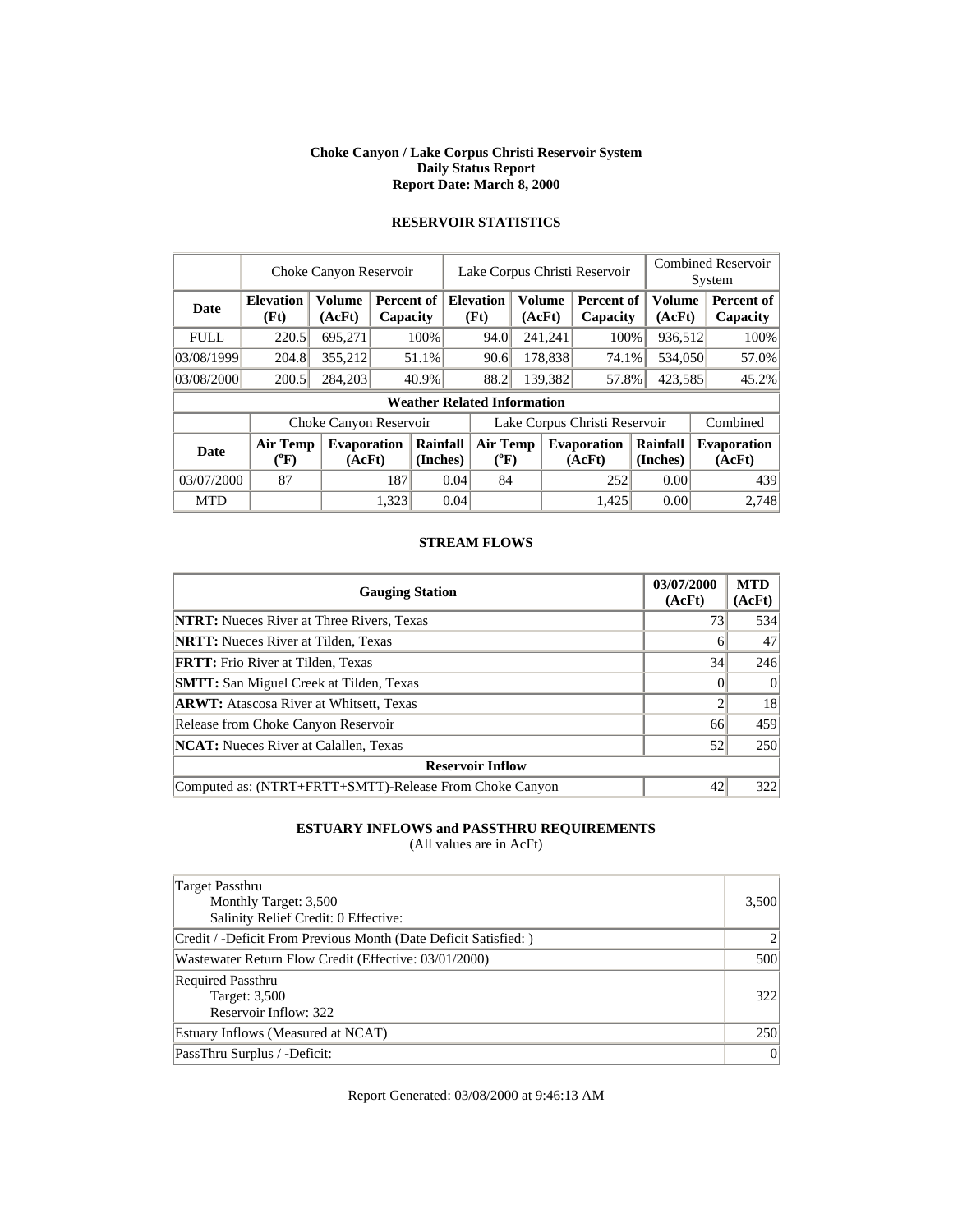#### **Choke Canyon / Lake Corpus Christi Reservoir System Daily Status Report Report Date: March 9, 2000**

|             |                          | Choke Canyon Reservoir       |                        |                      |                               | Lake Corpus Christi Reservoir      |        |               |                               | <b>Combined Reservoir</b><br>System |                  |                              |
|-------------|--------------------------|------------------------------|------------------------|----------------------|-------------------------------|------------------------------------|--------|---------------|-------------------------------|-------------------------------------|------------------|------------------------------|
| <b>Date</b> | <b>Elevation</b><br>(Ft) | Volume<br>(AcFt)             | Percent of<br>Capacity |                      |                               | <b>Elevation</b><br>(Ft)           | (AcFt) | <b>Volume</b> | <b>Percent of</b><br>Capacity |                                     | Volume<br>(AcFt) | Percent of<br>Capacity       |
| <b>FULL</b> | 220.5                    | 695.271                      |                        | 100%                 |                               | 94.0                               |        | 241.241       | 100%                          |                                     | 936.512          | 100%                         |
| 03/09/1999  | 204.8                    | 355,212                      |                        | 51.1%                |                               | 90.6<br>178,666<br>74.1%           |        |               | 533,878                       | 57.0%                               |                  |                              |
| 03/09/2000  | 200.5                    | 284,203                      |                        | 40.9%                |                               | 88.1<br>139,228                    |        |               | 57.7%                         | 423,431                             |                  | 45.2%                        |
|             |                          |                              |                        |                      |                               | <b>Weather Related Information</b> |        |               |                               |                                     |                  |                              |
|             |                          | Choke Canyon Reservoir       |                        |                      | Lake Corpus Christi Reservoir |                                    |        |               |                               |                                     |                  | Combined                     |
| <b>Date</b> | Air Temp<br>$(^{0}F)$    | <b>Evaporation</b><br>(AcFt) |                        | Rainfall<br>(Inches) |                               | <b>Air Temp</b><br>$(^{0}F)$       |        |               | <b>Evaporation</b><br>(AcFt)  | Rainfall<br>(Inches)                |                  | <b>Evaporation</b><br>(AcFt) |
| 03/08/2000  | 80                       |                              | 116                    | 0.00                 |                               | 83                                 |        |               | 144                           |                                     | 0.11             | 260                          |
| <b>MTD</b>  |                          |                              | 1.439                  |                      | 0.04                          |                                    |        |               | 1.569                         |                                     | 0.11             | 3.008                        |

# **RESERVOIR STATISTICS**

### **STREAM FLOWS**

| <b>Gauging Station</b>                                  | 03/08/2000<br>(AcFt) | <b>MTD</b><br>(AcFt) |
|---------------------------------------------------------|----------------------|----------------------|
| <b>NTRT:</b> Nueces River at Three Rivers, Texas        | 73                   | 607                  |
| <b>NRTT:</b> Nueces River at Tilden, Texas              |                      | 52                   |
| <b>FRTT:</b> Frio River at Tilden, Texas                | 32                   | 278                  |
| <b>SMTT:</b> San Miguel Creek at Tilden, Texas          |                      | $\Omega$             |
| <b>ARWT:</b> Atascosa River at Whitsett, Texas          |                      | 20                   |
| Release from Choke Canyon Reservoir                     | 66                   | 524                  |
| <b>NCAT:</b> Nueces River at Calallen, Texas            | 28                   | 278                  |
| <b>Reservoir Inflow</b>                                 |                      |                      |
| Computed as: (NTRT+FRTT+SMTT)-Release From Choke Canyon | 40                   | 361                  |

## **ESTUARY INFLOWS and PASSTHRU REQUIREMENTS**

(All values are in AcFt)

| Target Passthru<br>Monthly Target: 3,500<br>Salinity Relief Credit: 0 Effective: | 3,500 |
|----------------------------------------------------------------------------------|-------|
| Credit / -Deficit From Previous Month (Date Deficit Satisfied: )                 |       |
| Wastewater Return Flow Credit (Effective: 03/01/2000)                            | 500   |
| <b>Required Passthru</b><br>Target: 3,500<br>Reservoir Inflow: 361               | 361   |
| Estuary Inflows (Measured at NCAT)                                               | 278   |
| PassThru Surplus / -Deficit:                                                     | 0     |

Report Generated: 03/09/2000 at 4:18:01 PM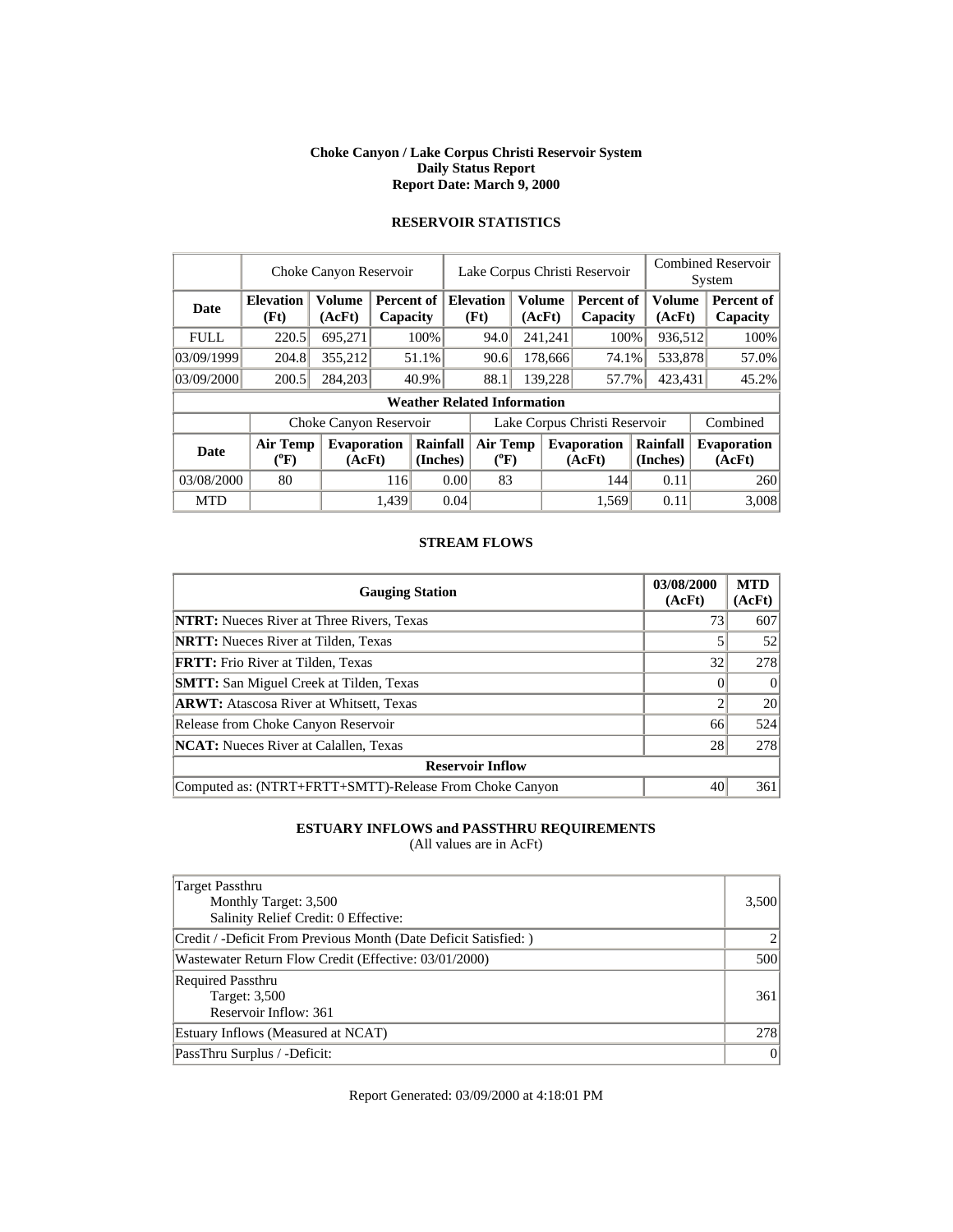#### **Choke Canyon / Lake Corpus Christi Reservoir System Daily Status Report Report Date: March 10, 2000**

|             |                          | Choke Canyon Reservoir       |                        |                                    |                               | Lake Corpus Christi Reservoir |                         |         |                               |         |                      | <b>Combined Reservoir</b><br>System |                              |
|-------------|--------------------------|------------------------------|------------------------|------------------------------------|-------------------------------|-------------------------------|-------------------------|---------|-------------------------------|---------|----------------------|-------------------------------------|------------------------------|
| Date        | <b>Elevation</b><br>(Ft) | <b>Volume</b><br>(AcFt)      | Percent of<br>Capacity |                                    |                               | <b>Elevation</b><br>(Ft)      | <b>Volume</b><br>(AcFt) |         | <b>Percent of</b><br>Capacity |         | Volume<br>(AcFt)     |                                     | Percent of<br>Capacity       |
| <b>FULL</b> | 220.5                    | 695,271                      |                        | 100%                               |                               | 94.0                          |                         | 241,241 | 100%                          |         | 936,512              |                                     | 100%                         |
| 03/10/1999  | 204.8                    | 355,037                      |                        | 51.1%                              |                               | 90.6                          | 178,495<br>74.0%        |         |                               | 533,532 |                      | 57.0%                               |                              |
| 03/10/2000  | 200.5                    | 284,050                      |                        | 40.9%                              |                               | 88.1<br>138,920               |                         | 57.6%   |                               | 422,970 |                      | 45.2%                               |                              |
|             |                          |                              |                        | <b>Weather Related Information</b> |                               |                               |                         |         |                               |         |                      |                                     |                              |
|             |                          | Choke Canyon Reservoir       |                        |                                    | Lake Corpus Christi Reservoir |                               |                         |         |                               |         |                      |                                     | Combined                     |
| <b>Date</b> | Air Temp<br>$(^oF)$      | <b>Evaporation</b><br>(AcFt) |                        | Rainfall<br>(Inches)               |                               | <b>Air Temp</b><br>$(^{0}F)$  |                         |         | <b>Evaporation</b><br>(AcFt)  |         | Rainfall<br>(Inches) |                                     | <b>Evaporation</b><br>(AcFt) |
| 03/09/2000  | 89                       |                              | 223                    | 0.00                               |                               | 87                            |                         |         | 179                           |         | 0.00                 |                                     | 402                          |
| <b>MTD</b>  |                          |                              | 1,662                  |                                    | 0.04                          |                               |                         |         | 1.748                         |         | 0.11                 |                                     | 3.410                        |

# **RESERVOIR STATISTICS**

### **STREAM FLOWS**

| <b>Gauging Station</b>                                  | 03/09/2000<br>(AcFt) | <b>MTD</b><br>(AcFt) |
|---------------------------------------------------------|----------------------|----------------------|
| <b>NTRT:</b> Nueces River at Three Rivers, Texas        | 73                   | 681                  |
| <b>NRTT:</b> Nueces River at Tilden, Texas              |                      | 57                   |
| <b>FRTT:</b> Frio River at Tilden, Texas                | 32                   | 310                  |
| <b>SMTT:</b> San Miguel Creek at Tilden, Texas          |                      | $\Omega$             |
| <b>ARWT:</b> Atascosa River at Whitsett, Texas          |                      | 23                   |
| Release from Choke Canyon Reservoir                     | 66                   | 590                  |
| <b>NCAT:</b> Nueces River at Calallen, Texas            | 20                   | 297                  |
| <b>Reservoir Inflow</b>                                 |                      |                      |
| Computed as: (NTRT+FRTT+SMTT)-Release From Choke Canyon | 40                   | 401                  |

## **ESTUARY INFLOWS and PASSTHRU REQUIREMENTS**

(All values are in AcFt)

| Target Passthru<br>Monthly Target: 3,500<br>Salinity Relief Credit: 0 Effective: | 3,500 |
|----------------------------------------------------------------------------------|-------|
| Credit / -Deficit From Previous Month (Date Deficit Satisfied: )                 |       |
| Wastewater Return Flow Credit (Effective: 03/01/2000)                            | 500   |
| <b>Required Passthru</b><br>Target: 3,500<br>Reservoir Inflow: 401               | 401   |
| Estuary Inflows (Measured at NCAT)                                               | 297   |
| PassThru Surplus / -Deficit:                                                     | 0     |

Report Generated: 03/10/2000 at 8:34:27 AM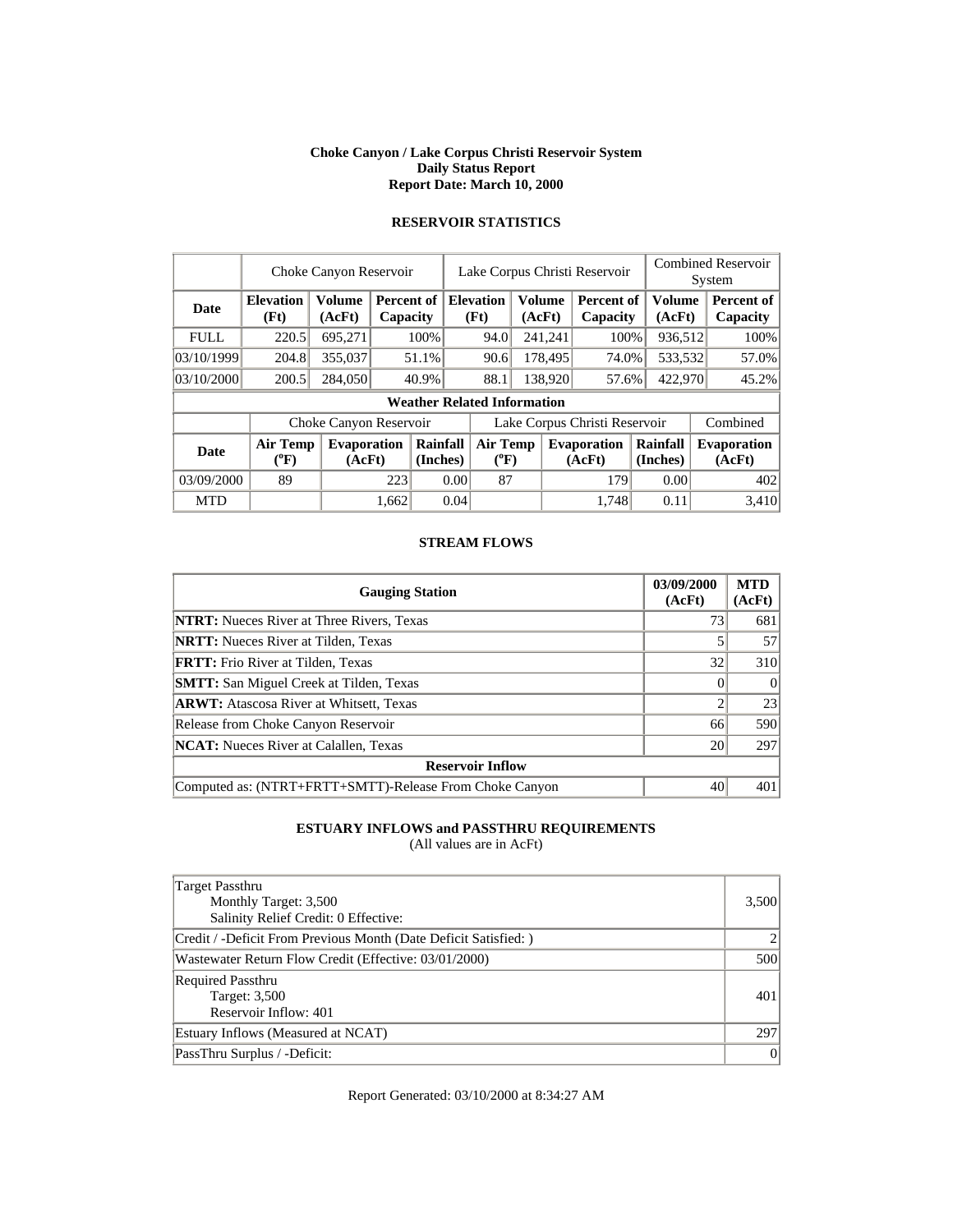#### **Choke Canyon / Lake Corpus Christi Reservoir System Daily Status Report Report Date: March 11, 2000**

|             |                            | Choke Canyon Reservoir       |       |                        |                               | Lake Corpus Christi Reservoir      |  |                          | <b>Combined Reservoir</b><br>System |                      |                        |  |                              |  |                        |
|-------------|----------------------------|------------------------------|-------|------------------------|-------------------------------|------------------------------------|--|--------------------------|-------------------------------------|----------------------|------------------------|--|------------------------------|--|------------------------|
| Date        | <b>Elevation</b><br>(Ft)   | Volume<br>(AcFt)             |       | Percent of<br>Capacity |                               |                                    |  | <b>Elevation</b><br>(Ft) | <b>Volume</b><br>(AcFt)             |                      | Percent of<br>Capacity |  | <b>Volume</b><br>(AcFt)      |  | Percent of<br>Capacity |
| <b>FULL</b> | 220.5                      | 695,271                      |       | 100%                   |                               | 94.0                               |  | 241,241                  | 100%                                |                      | 936,512                |  | 100%                         |  |                        |
| 03/11/1999  | 204.8                      | 355,037                      |       | 51.1%                  |                               |                                    |  | 90.5                     |                                     | 178,324              | 73.9%                  |  | 533,361                      |  | 57.0%                  |
| 03/11/2000  | 200.5                      | 283,897                      | 40.8% |                        |                               | 88.1                               |  | 138,612                  | 57.5%                               |                      | 422,509                |  | 45.1%                        |  |                        |
|             |                            |                              |       |                        |                               | <b>Weather Related Information</b> |  |                          |                                     |                      |                        |  |                              |  |                        |
|             |                            | Choke Canyon Reservoir       |       |                        | Lake Corpus Christi Reservoir |                                    |  |                          |                                     |                      |                        |  | Combined                     |  |                        |
| <b>Date</b> | <b>Air Temp</b><br>$(^oF)$ | <b>Evaporation</b><br>(AcFt) |       | Rainfall<br>(Inches)   |                               | Air Temp<br>$(^{0}F)$              |  |                          | <b>Evaporation</b><br>(AcFt)        | Rainfall<br>(Inches) |                        |  | <b>Evaporation</b><br>(AcFt) |  |                        |
| 03/10/2000  | 91                         |                              |       | 0.00<br>250            |                               | 89                                 |  |                          | 260                                 |                      | 0.04                   |  | 510                          |  |                        |
| <b>MTD</b>  |                            |                              | 1.912 |                        | 0.04                          |                                    |  |                          | 2.008                               |                      | 0.15                   |  | 3,920                        |  |                        |

# **RESERVOIR STATISTICS**

### **STREAM FLOWS**

| <b>Gauging Station</b>                                  | 03/10/2000<br>(AcFt) | <b>MTD</b><br>(AcFt) |
|---------------------------------------------------------|----------------------|----------------------|
| <b>NTRT:</b> Nueces River at Three Rivers, Texas        | 73                   | 754                  |
| <b>NRTT:</b> Nueces River at Tilden, Texas              |                      | 61                   |
| <b>FRTT:</b> Frio River at Tilden, Texas                | 32                   | 341                  |
| <b>SMTT:</b> San Miguel Creek at Tilden, Texas          |                      | $\Omega$             |
| <b>ARWT:</b> Atascosa River at Whitsett, Texas          |                      | 25                   |
| Release from Choke Canyon Reservoir                     | 66                   | 655                  |
| <b>NCAT:</b> Nueces River at Calallen, Texas            | 32                   | 329                  |
| <b>Reservoir Inflow</b>                                 |                      |                      |
| Computed as: (NTRT+FRTT+SMTT)-Release From Choke Canyon | 40                   | 441                  |

## **ESTUARY INFLOWS and PASSTHRU REQUIREMENTS**

(All values are in AcFt)

| Target Passthru<br>Monthly Target: 3,500<br>Salinity Relief Credit: 0 Effective: | 3,500 |
|----------------------------------------------------------------------------------|-------|
| Credit / -Deficit From Previous Month (Date Deficit Satisfied: )                 |       |
| Wastewater Return Flow Credit (Effective: 03/01/2000)                            | 500   |
| <b>Required Passthru</b><br>Target: 3,500<br>Reservoir Inflow: 441               | 441   |
| Estuary Inflows (Measured at NCAT)                                               | 329   |
| PassThru Surplus / -Deficit:                                                     | 0     |

Report Generated: 03/11/2000 at 9:25:19 AM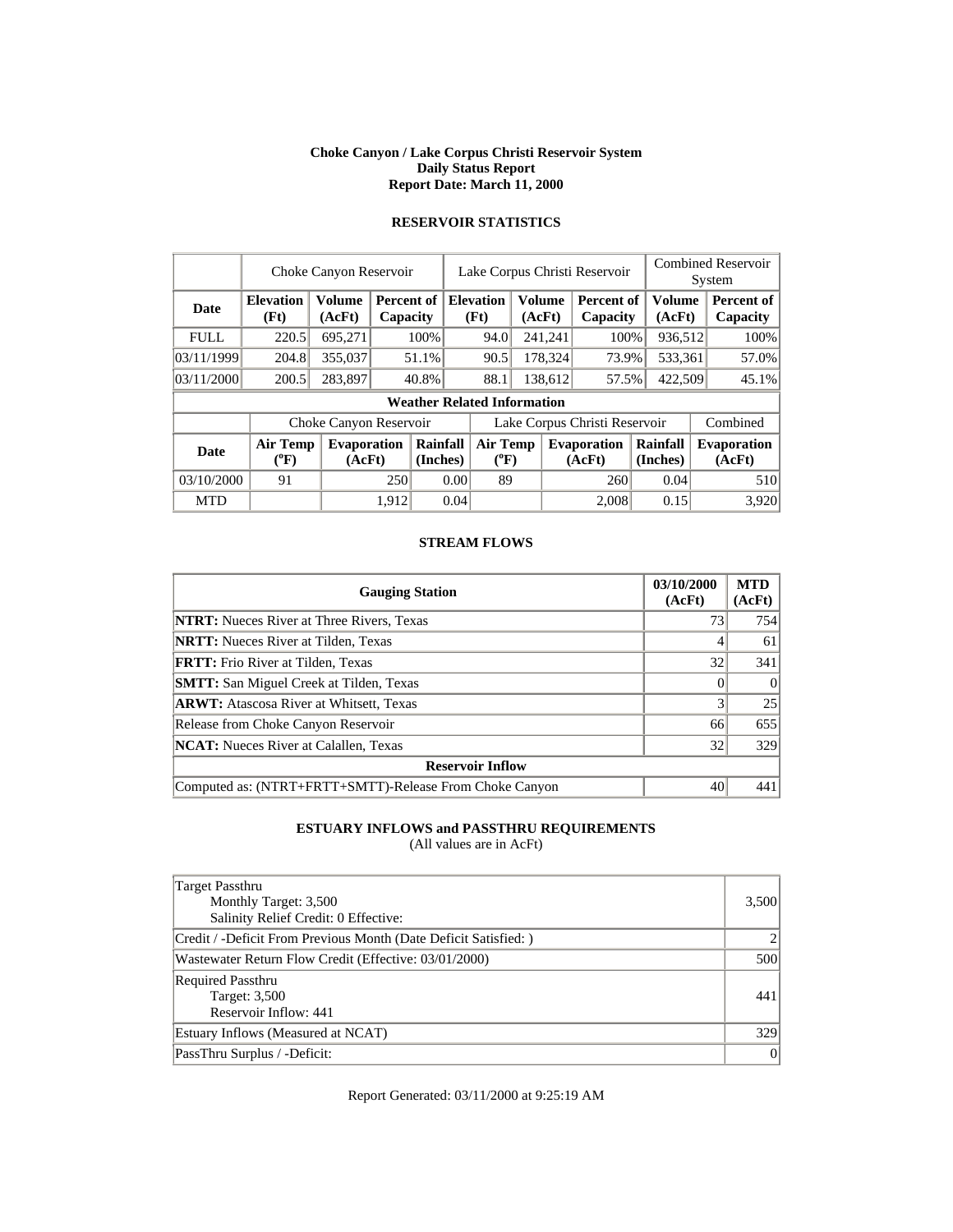#### **Choke Canyon / Lake Corpus Christi Reservoir System Daily Status Report Report Date: March 12, 2000**

|             |                          | Choke Canyon Reservoir       |                        |                      |      | Lake Corpus Christi Reservoir      |                         |         | <b>Combined Reservoir</b><br>System |                      |                              |
|-------------|--------------------------|------------------------------|------------------------|----------------------|------|------------------------------------|-------------------------|---------|-------------------------------------|----------------------|------------------------------|
| Date        | <b>Elevation</b><br>(Ft) | Volume<br>(AcFt)             | Percent of<br>Capacity |                      |      | <b>Elevation</b><br>(Ft)           | <b>Volume</b><br>(AcFt) |         | <b>Percent of</b><br>Capacity       | Volume<br>(AcFt)     | Percent of<br>Capacity       |
| <b>FULL</b> | 220.5                    | 695,271                      |                        | 100%                 |      | 94.0                               |                         | 241,241 | 100%                                | 936,512              | 100%                         |
| 03/12/1999  | 204.8                    | 355,037                      |                        | 51.1%                |      | 90.5                               |                         | 177,982 | 73.8%                               | 533,019              | 56.9%                        |
| 03/12/2000  | 200.4                    | 283,744                      |                        | 40.8%                |      | 88.1<br>137,997                    |                         | 57.2%   | 421,741                             | 45.0%                |                              |
|             |                          |                              |                        |                      |      | <b>Weather Related Information</b> |                         |         |                                     |                      |                              |
|             |                          | Choke Canyon Reservoir       |                        |                      |      |                                    |                         |         | Lake Corpus Christi Reservoir       | Combined             |                              |
| Date        | Air Temp<br>$(^oF)$      | <b>Evaporation</b><br>(AcFt) |                        | Rainfall<br>(Inches) |      | <b>Air Temp</b><br>$(^{0}F)$       |                         |         | <b>Evaporation</b><br>(AcFt)        | Rainfall<br>(Inches) | <b>Evaporation</b><br>(AcFt) |
| 03/11/2000  | 70                       |                              |                        | 0.00<br>250          |      | 67                                 |                         | 313     |                                     | 0.00                 | 563                          |
| <b>MTD</b>  |                          |                              | 2,162                  |                      | 0.04 |                                    |                         |         | 2,321                               | 0.15                 | 4.483                        |

# **RESERVOIR STATISTICS**

### **STREAM FLOWS**

| <b>Gauging Station</b>                                  | 03/11/2000<br>(AcFt) | <b>MTD</b><br>(AcFt) |
|---------------------------------------------------------|----------------------|----------------------|
| <b>NTRT:</b> Nueces River at Three Rivers, Texas        | 71                   | 826                  |
| <b>NRTT:</b> Nueces River at Tilden, Texas              |                      | 64                   |
| <b>FRTT:</b> Frio River at Tilden, Texas                | 30                   | 371                  |
| <b>SMTT:</b> San Miguel Creek at Tilden, Texas          |                      | $\Omega$             |
| <b>ARWT:</b> Atascosa River at Whitsett, Texas          |                      | 28                   |
| Release from Choke Canyon Reservoir                     | 66                   | 721                  |
| <b>NCAT:</b> Nueces River at Calallen, Texas            | 60                   | 389                  |
| <b>Reservoir Inflow</b>                                 |                      |                      |
| Computed as: (NTRT+FRTT+SMTT)-Release From Choke Canyon | 36                   | 476                  |

## **ESTUARY INFLOWS and PASSTHRU REQUIREMENTS**

(All values are in AcFt)

| Target Passthru<br>Monthly Target: 3,500<br>Salinity Relief Credit: 0 Effective: | 3,500 |
|----------------------------------------------------------------------------------|-------|
| Credit / -Deficit From Previous Month (Date Deficit Satisfied: )                 |       |
| Wastewater Return Flow Credit (Effective: 03/01/2000)                            | 500   |
| <b>Required Passthru</b><br>Target: 3,500<br>Reservoir Inflow: 476               | 476   |
| Estuary Inflows (Measured at NCAT)                                               | 389   |
| PassThru Surplus / -Deficit:                                                     | 0     |

Report Generated: 03/12/2000 at 8:30:35 AM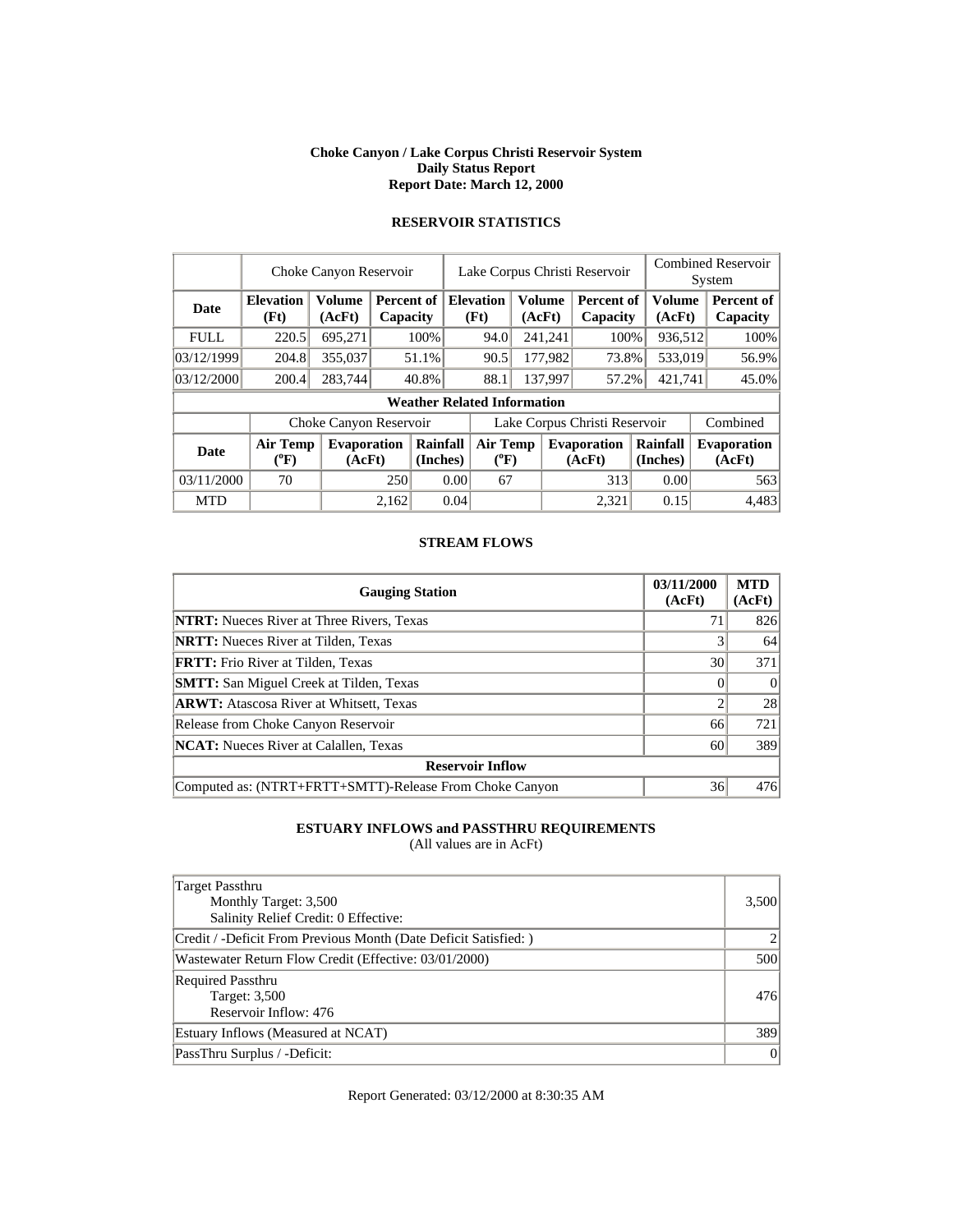#### **Choke Canyon / Lake Corpus Christi Reservoir System Daily Status Report Report Date: March 13, 2000**

|             |                            | Choke Canyon Reservoir       |       |                                    |                               |      |  |                          | Lake Corpus Christi Reservoir |                      | <b>Combined Reservoir</b><br>System |                              |                  |                        |
|-------------|----------------------------|------------------------------|-------|------------------------------------|-------------------------------|------|--|--------------------------|-------------------------------|----------------------|-------------------------------------|------------------------------|------------------|------------------------|
| Date        | <b>Elevation</b><br>(Ft)   | <b>Volume</b><br>(AcFt)      |       | Percent of<br>Capacity             |                               |      |  | <b>Elevation</b><br>(Ft) | Volume<br>(AcFt)              |                      | Percent of<br>Capacity              |                              | Volume<br>(AcFt) | Percent of<br>Capacity |
| <b>FULL</b> | 220.5                      | 695.271                      |       | 100%                               |                               | 94.0 |  | 241,241                  | 100%                          |                      | 936,512                             | 100%                         |                  |                        |
| 03/13/1999  | 204.8                      | 355,561                      |       | 51.1%                              |                               | 90.5 |  | 177,640                  | 73.6%                         |                      | 533,201                             | 56.9%                        |                  |                        |
| 03/13/2000  | 200.4                      | 283,132                      |       | 40.7%                              |                               | 88.0 |  | 137,384                  | 56.9%                         | 420,516              |                                     | 44.9%                        |                  |                        |
|             |                            |                              |       | <b>Weather Related Information</b> |                               |      |  |                          |                               |                      |                                     |                              |                  |                        |
|             |                            | Choke Canyon Reservoir       |       |                                    | Lake Corpus Christi Reservoir |      |  |                          |                               |                      |                                     | Combined                     |                  |                        |
| <b>Date</b> | <b>Air Temp</b><br>$(^oF)$ | <b>Evaporation</b><br>(AcFt) |       | Rainfall<br>(Inches)               | Air Temp<br>$(^{0}F)$         |      |  |                          | <b>Evaporation</b><br>(AcFt)  | Rainfall<br>(Inches) |                                     | <b>Evaporation</b><br>(AcFt) |                  |                        |
| 03/12/2000  | 74                         |                              | 187   |                                    | 0.00                          | 71   |  |                          | 214                           |                      | 0.00                                | 401                          |                  |                        |
| <b>MTD</b>  |                            |                              | 2.349 |                                    | 0.04                          |      |  |                          | 2,535                         |                      | 0.15                                | 4,884                        |                  |                        |

# **RESERVOIR STATISTICS**

### **STREAM FLOWS**

| <b>Gauging Station</b>                                  | 03/12/2000<br>(AcFt) | <b>MTD</b><br>(AcFt) |
|---------------------------------------------------------|----------------------|----------------------|
| <b>NTRT:</b> Nueces River at Three Rivers, Texas        | 69                   | 895                  |
| <b>NRTT:</b> Nueces River at Tilden, Texas              |                      | 66                   |
| <b>FRTT:</b> Frio River at Tilden, Texas                | 30                   | 401                  |
| <b>SMTT:</b> San Miguel Creek at Tilden, Texas          |                      | $\Omega$             |
| <b>ARWT:</b> Atascosa River at Whitsett, Texas          |                      | 29                   |
| Release from Choke Canyon Reservoir                     | 66                   | 786                  |
| <b>NCAT:</b> Nueces River at Calallen, Texas            | 38                   | 426                  |
| <b>Reservoir Inflow</b>                                 |                      |                      |
| Computed as: (NTRT+FRTT+SMTT)-Release From Choke Canyon | 34                   | 510                  |

## **ESTUARY INFLOWS and PASSTHRU REQUIREMENTS**

(All values are in AcFt)

| Target Passthru<br>Monthly Target: 3,500<br>Salinity Relief Credit: 0 Effective: | 3,500 |
|----------------------------------------------------------------------------------|-------|
| Credit / -Deficit From Previous Month (Date Deficit Satisfied: )                 |       |
| Wastewater Return Flow Credit (Effective: 03/01/2000)                            | 500   |
| <b>Required Passthru</b><br>Target: 3,500<br>Reservoir Inflow: 510               | 510   |
| Estuary Inflows (Measured at NCAT)                                               | 426   |
| PassThru Surplus / -Deficit:                                                     | 418   |

Report Generated: 03/13/2000 at 8:46:16 AM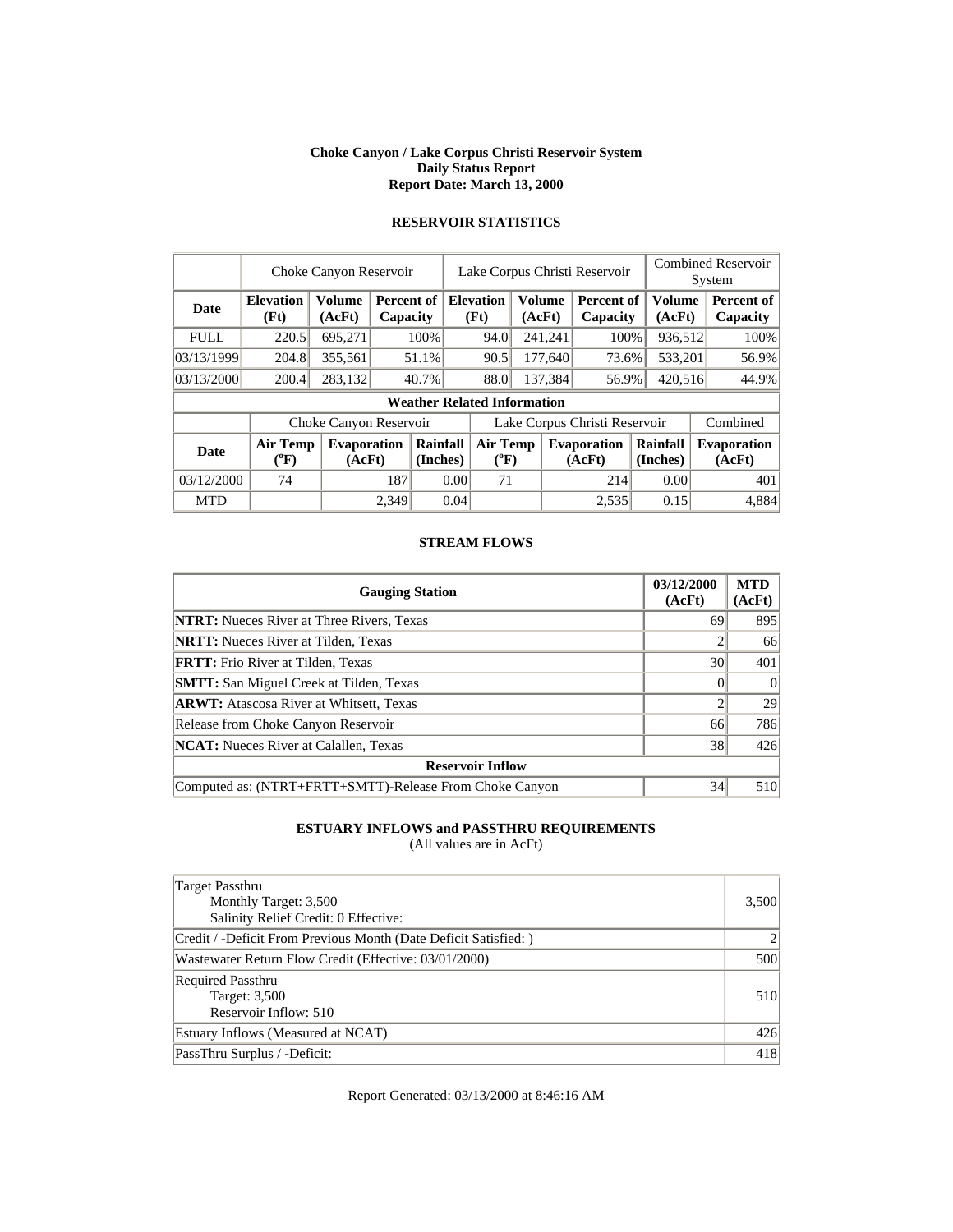### **Choke Canyon / Lake Corpus Christi Reservoir System Daily Status Report Report Date: March 14, 2000**

### **RESERVOIR STATISTICS**

|             |                                       | Choke Canyon Reservoir  |       |                                    |                               |      | Lake Corpus Christi Reservoir         |                          |                              |                         | <b>Combined Reservoir</b><br>System |  |                              |  |                        |
|-------------|---------------------------------------|-------------------------|-------|------------------------------------|-------------------------------|------|---------------------------------------|--------------------------|------------------------------|-------------------------|-------------------------------------|--|------------------------------|--|------------------------|
| <b>Date</b> | <b>Elevation</b><br>(Ft)              | <b>Volume</b><br>(AcFt) |       | Percent of I<br>Capacity           |                               |      |                                       | <b>Elevation</b><br>(Ft) |                              | <b>Volume</b><br>(AcFt) | Percent of<br>Capacity              |  | Volume<br>(AcFt)             |  | Percent of<br>Capacity |
| <b>FULL</b> | 220.5                                 | 695,271                 |       | 100%                               |                               | 94.0 |                                       | 241,241                  | 100%                         |                         | 936,512                             |  | 100%                         |  |                        |
| 03/14/1999  | 204.8                                 | 355,735                 |       | 51.2%                              |                               | 90.5 |                                       | 177,469                  | 73.6%                        |                         | 533,204                             |  | 56.9%                        |  |                        |
| 03/14/2000  | 200.4                                 | 282,979                 |       | 40.7%                              |                               | 88.0 |                                       | 137,078                  | 56.8%                        |                         | 420,057                             |  | 44.9%                        |  |                        |
|             |                                       |                         |       | <b>Weather Related Information</b> |                               |      |                                       |                          |                              |                         |                                     |  |                              |  |                        |
|             |                                       | Choke Canyon Reservoir  |       |                                    | Lake Corpus Christi Reservoir |      |                                       |                          |                              |                         |                                     |  | Combined                     |  |                        |
| <b>Date</b> | <b>Air Temp</b><br>$({}^0\mathrm{F})$ | Evaporation<br>(AcFt)   |       | Rainfall<br>(Inches)               |                               |      | <b>Air Temp</b><br>$({}^0\mathrm{F})$ |                          | <b>Evaporation</b><br>(AcFt) | Rainfall<br>(Inches)    |                                     |  | <b>Evaporation</b><br>(AcFt) |  |                        |
| 03/13/2000  | 76                                    |                         |       | 1.30<br>116                        |                               | 73   |                                       |                          | 107                          |                         | 0.10                                |  | 223                          |  |                        |
| <b>MTD</b>  |                                       |                         | 2.465 |                                    | 1.34                          |      |                                       |                          | 2.642                        |                         | 0.25                                |  | 5,107                        |  |                        |

### **STREAM FLOWS**

| <b>Gauging Station</b>                                  | 03/13/2000<br>(AcFt) | <b>MTD</b><br>(AcFt) |
|---------------------------------------------------------|----------------------|----------------------|
| <b>NTRT:</b> Nueces River at Three Rivers, Texas        | 67                   | 963                  |
| <b>NRTT:</b> Nueces River at Tilden, Texas              |                      | 68                   |
| <b>FRTT:</b> Frio River at Tilden, Texas                | 30                   | 431                  |
| <b>SMTT:</b> San Miguel Creek at Tilden, Texas          |                      | $\Omega$             |
| <b>ARWT:</b> Atascosa River at Whitsett, Texas          | ◠                    | 31                   |
| Release from Choke Canyon Reservoir                     | 66                   | 852                  |
| <b>NCAT:</b> Nueces River at Calallen, Texas            | 58                   | 484                  |
| <b>Reservoir Inflow</b>                                 |                      |                      |
| Computed as: (NTRT+FRTT+SMTT)-Release From Choke Canyon | 32                   | 542                  |

# **ESTUARY INFLOWS and PASSTHRU REQUIREMENTS**

(All values are in AcFt)

| Target Passthru<br>Monthly Target: 3,500<br>Salinity Relief Credit: 0 Effective: | 3,500 |
|----------------------------------------------------------------------------------|-------|
| Credit / -Deficit From Previous Month (Date Deficit Satisfied: )                 |       |
| Wastewater Return Flow Credit (Effective: 03/01/2000)                            | 500   |
| <b>Required Passthru</b><br>Target: 3,500<br>Reservoir Inflow: 542               | 542   |
| Estuary Inflows (Measured at NCAT)                                               | 484   |
| PassThru Surplus / -Deficit:                                                     | 444   |

Report Generated: 03/14/2000 at 8:35:36 AM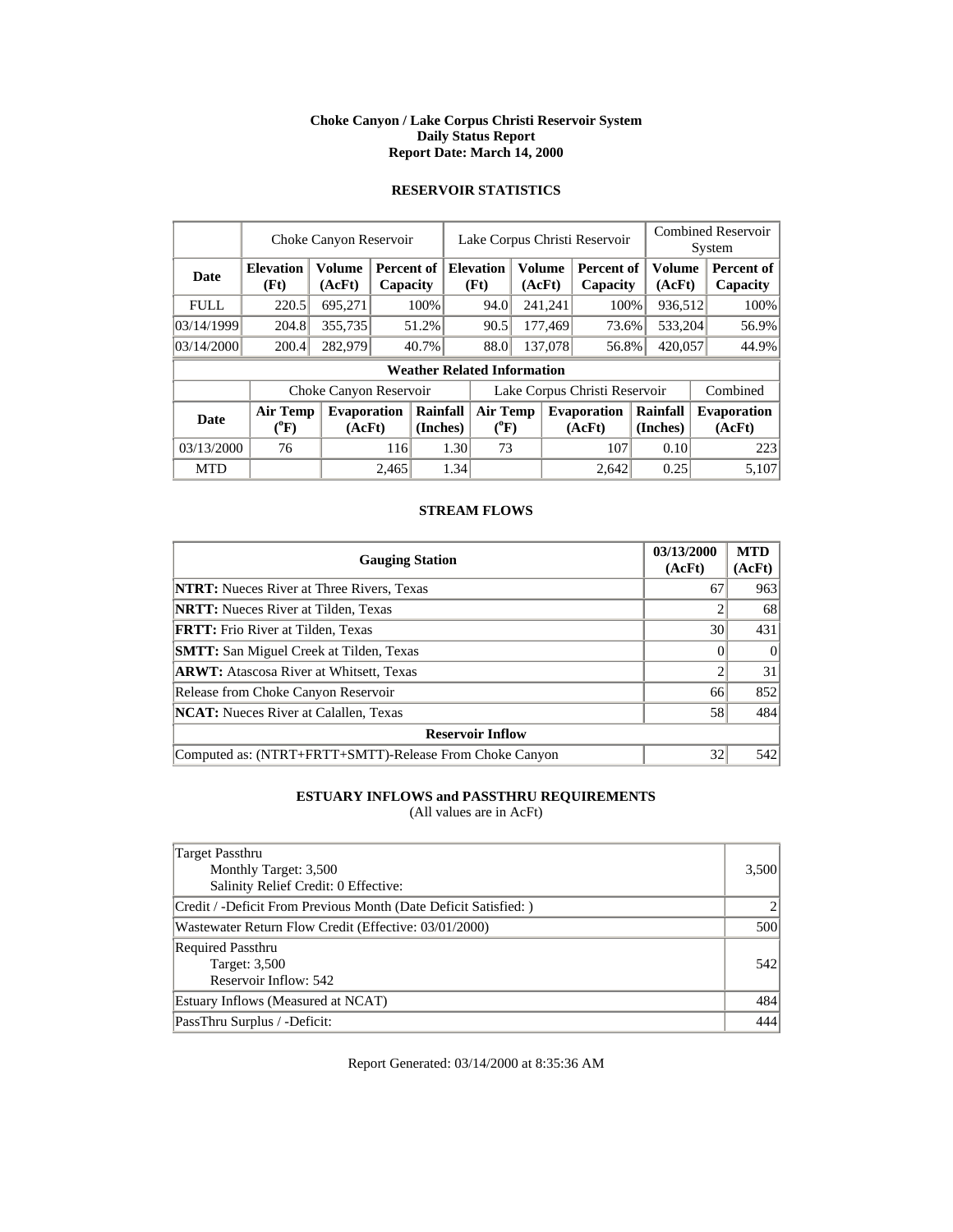### **Choke Canyon / Lake Corpus Christi Reservoir System Daily Status Report Report Date: March 15, 2000**

|             | Choke Canyon Reservoir         |                              | Lake Corpus Christi Reservoir |                      |                               |                                    | <b>Combined Reservoir</b><br>System |                  |                              |                      |                  |                               |
|-------------|--------------------------------|------------------------------|-------------------------------|----------------------|-------------------------------|------------------------------------|-------------------------------------|------------------|------------------------------|----------------------|------------------|-------------------------------|
| <b>Date</b> | <b>Elevation</b><br>(Ft)       | <b>Volume</b><br>(AcFt)      | Percent of<br>Capacity        |                      | <b>Elevation</b><br>(Ft)      |                                    |                                     | Volume<br>(AcFt) | Percent of<br>Capacity       |                      | Volume<br>(AcFt) | <b>Percent of</b><br>Capacity |
| <b>FULL</b> | 220.5                          | 695,271                      |                               | 100%                 |                               | 94.0                               |                                     | 241,241          | 100%                         | 936,512              |                  | 100%                          |
| 03/15/1999  | 204.8                          | 355,212                      |                               | 51.1%                |                               | 90.5                               |                                     | 177,127          | 73.4%                        | 532,339              |                  | 56.8%                         |
| 03/15/2000  | 200.5                          | 285,277                      | 41.0%                         |                      |                               | 88.5                               |                                     | 144,824<br>60.0% |                              | 430,101              |                  | 45.9%                         |
|             |                                |                              |                               |                      |                               | <b>Weather Related Information</b> |                                     |                  |                              |                      |                  |                               |
|             |                                | Choke Canyon Reservoir       |                               |                      | Lake Corpus Christi Reservoir |                                    |                                     |                  |                              |                      |                  | Combined                      |
| <b>Date</b> | Air Temp<br>$({}^0\mathrm{F})$ | <b>Evaporation</b><br>(AcFt) |                               | Rainfall<br>(Inches) | <b>Air Temp</b><br>$(^{0}F)$  |                                    |                                     |                  | <b>Evaporation</b><br>(AcFt) | Rainfall<br>(Inches) |                  | <b>Evaporation</b><br>(AcFt)  |
| 03/14/2000  | 64                             |                              | 72                            | 1.64                 |                               | 68                                 |                                     |                  | Pan overflow                 | 3.45                 |                  | 71                            |
| <b>MTD</b>  |                                |                              | 2.537                         |                      | 2.98                          |                                    |                                     |                  | 2.641                        | 3.70                 |                  | 5,178                         |

## **RESERVOIR STATISTICS**

### **STREAM FLOWS**

| <b>Gauging Station</b>                                  | 03/14/2000<br>(AcFt) | <b>MTD</b><br>(AcFt) |
|---------------------------------------------------------|----------------------|----------------------|
| <b>NTRT:</b> Nueces River at Three Rivers, Texas        | 599                  | 1,562                |
| <b>NRTT:</b> Nueces River at Tilden, Texas              | 10                   | 78                   |
| <b>FRTT:</b> Frio River at Tilden, Texas                | 66                   | 496                  |
| <b>SMTT:</b> San Miguel Creek at Tilden, Texas          | 97                   | 97                   |
| <b>ARWT:</b> Atascosa River at Whitsett, Texas          |                      | 38                   |
| Release from Choke Canyon Reservoir                     | 66                   | 917                  |
| <b>NCAT:</b> Nueces River at Calallen, Texas            | 141                  | 625                  |
| <b>Reservoir Inflow</b>                                 |                      |                      |
| Computed as: (NTRT+FRTT+SMTT)-Release From Choke Canyon | 697                  | 1.239                |

## **ESTUARY INFLOWS and PASSTHRU REQUIREMENTS**

(All values are in AcFt)

| Target Passthru                                                 |        |
|-----------------------------------------------------------------|--------|
| Monthly Target: 3,500                                           | 3,500  |
| Salinity Relief Credit: 0 Effective:                            |        |
| Credit / -Deficit From Previous Month (Date Deficit Satisfied:) |        |
| Wastewater Return Flow Credit (Effective: 03/01/2000)           | 500    |
| <b>Required Passthru</b>                                        |        |
| Target: 3,500                                                   | 1,239  |
| Reservoir Inflow: 1,239                                         |        |
| Estuary Inflows (Measured at NCAT)                              | 625    |
| PassThru Surplus / -Deficit:                                    | $-112$ |

Report Generated: 03/15/2000 at 10:44:47 AM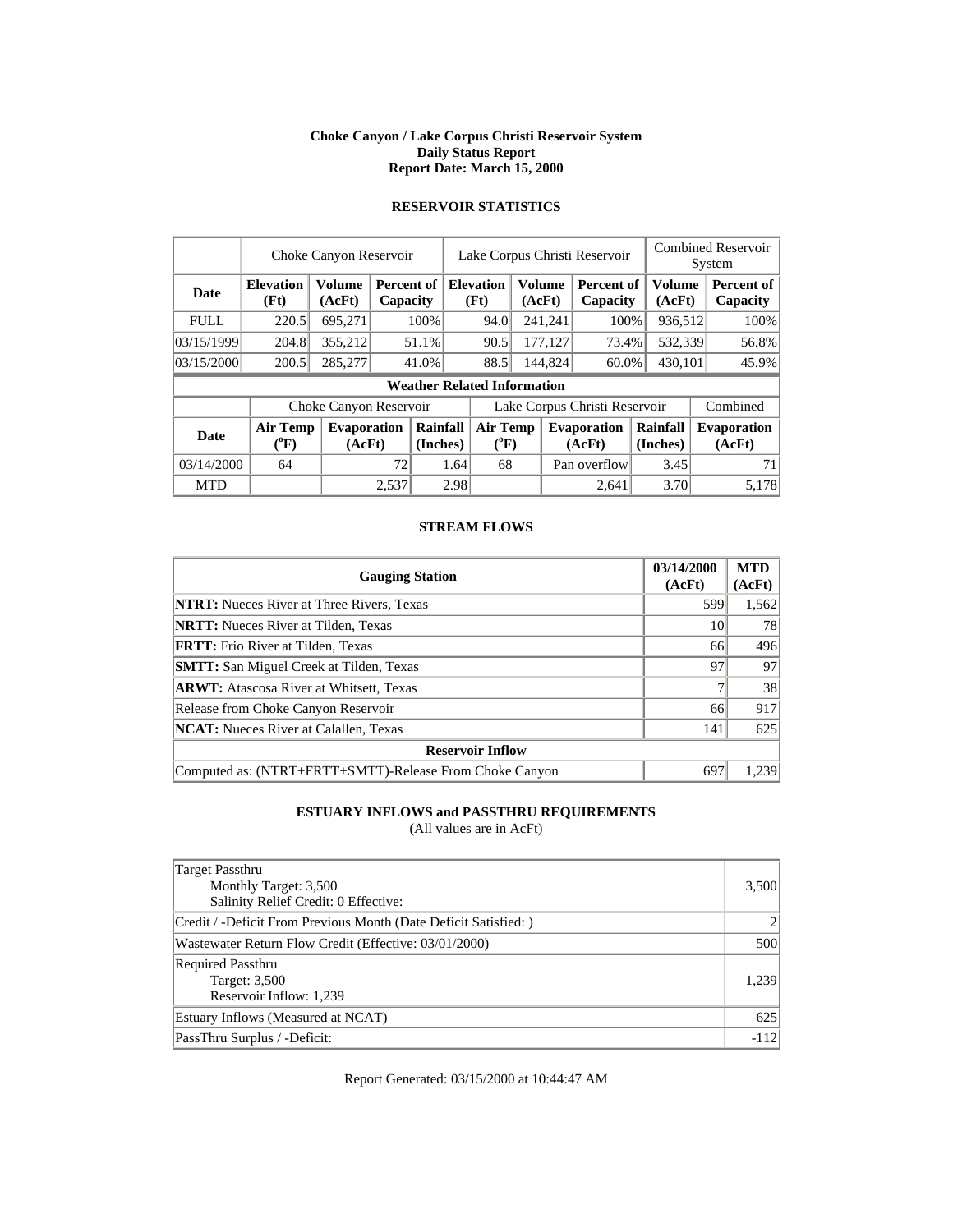#### **Choke Canyon / Lake Corpus Christi Reservoir System Daily Status Report Report Date: March 16, 2000**

|             |                          | Choke Canyon Reservoir       |       |                        |                                       |                                    |    |                          | Lake Corpus Christi Reservoir |                      | <b>Combined Reservoir</b><br>System |                              |  |                        |
|-------------|--------------------------|------------------------------|-------|------------------------|---------------------------------------|------------------------------------|----|--------------------------|-------------------------------|----------------------|-------------------------------------|------------------------------|--|------------------------|
| Date        | <b>Elevation</b><br>(Ft) | Volume<br>(AcFt)             |       | Percent of<br>Capacity |                                       |                                    |    | <b>Elevation</b><br>(Ft) | <b>Volume</b><br>(AcFt)       |                      | <b>Percent of</b><br>Capacity       | Volume<br>(AcFt)             |  | Percent of<br>Capacity |
| <b>FULL</b> | 220.5                    | 695,271                      |       | 100%                   |                                       | 94.0                               |    | 241,241                  | 100%                          | 936,512              |                                     | 100%                         |  |                        |
| 03/16/1999  | 204.8                    | 354,340                      |       | 51.0%                  |                                       | 90.4                               |    | 176,615                  | 73.2%                         | 530,955              |                                     | 56.7%                        |  |                        |
| 03/16/2000  | 200.6                    | 286,354                      |       | 41.2%                  |                                       | 88.5                               |    | 145,138                  | 60.2%                         | 431,492              |                                     | 46.1%                        |  |                        |
|             |                          |                              |       |                        |                                       | <b>Weather Related Information</b> |    |                          |                               |                      |                                     |                              |  |                        |
|             |                          | Choke Canyon Reservoir       |       |                        | Lake Corpus Christi Reservoir         |                                    |    |                          |                               |                      |                                     | Combined                     |  |                        |
| Date        | Air Temp<br>$(^oF)$      | <b>Evaporation</b><br>(AcFt) |       | Rainfall<br>(Inches)   | <b>Air Temp</b><br>$({}^0\mathrm{F})$ |                                    |    |                          | <b>Evaporation</b><br>(AcFt)  | Rainfall<br>(Inches) |                                     | <b>Evaporation</b><br>(AcFt) |  |                        |
| 03/15/2000  | 79                       |                              |       | 135<br>0.00            |                                       |                                    | 77 |                          | 174                           | 0.00                 |                                     | 309                          |  |                        |
| <b>MTD</b>  |                          |                              | 2,672 |                        | 2.98                                  |                                    |    |                          | 2,815                         | 3.70                 |                                     | 5.487                        |  |                        |

# **RESERVOIR STATISTICS**

### **STREAM FLOWS**

| <b>Gauging Station</b>                                  | 03/15/2000<br>(AcFt) | <b>MTD</b><br>(AcFt) |
|---------------------------------------------------------|----------------------|----------------------|
| <b>NTRT:</b> Nueces River at Three Rivers, Texas        | 411                  | 1,973                |
| <b>NRTT:</b> Nueces River at Tilden, Texas              | 36                   | 114                  |
| <b>FRTT:</b> Frio River at Tilden, Texas                | 1,090                | 1,586                |
| <b>SMTT:</b> San Miguel Creek at Tilden, Texas          | 50                   | 147                  |
| <b>ARWT:</b> Atascosa River at Whitsett, Texas          | 14                   | 52                   |
| Release from Choke Canyon Reservoir                     | 66                   | 983                  |
| <b>NCAT:</b> Nueces River at Calallen, Texas            | 1,223                | 1,848                |
| <b>Reservoir Inflow</b>                                 |                      |                      |
| Computed as: (NTRT+FRTT+SMTT)-Release From Choke Canyon | 1.485                | 2.723                |

## **ESTUARY INFLOWS and PASSTHRU REQUIREMENTS**

(All values are in AcFt)

| Target Passthru<br>Monthly Target: 3,500<br>Salinity Relief Credit: 0 Effective: | 3,500  |
|----------------------------------------------------------------------------------|--------|
| Credit / -Deficit From Previous Month (Date Deficit Satisfied:)                  |        |
| Wastewater Return Flow Credit (Effective: 03/01/2000)                            | 500    |
| <b>Required Passthru</b><br>Target: 3,500<br>Reservoir Inflow: 2,723             | 2.723  |
| Estuary Inflows (Measured at NCAT)                                               | 1,848  |
| PassThru Surplus / -Deficit:                                                     | $-374$ |

Report Generated: 03/16/2000 at 9:06:53 AM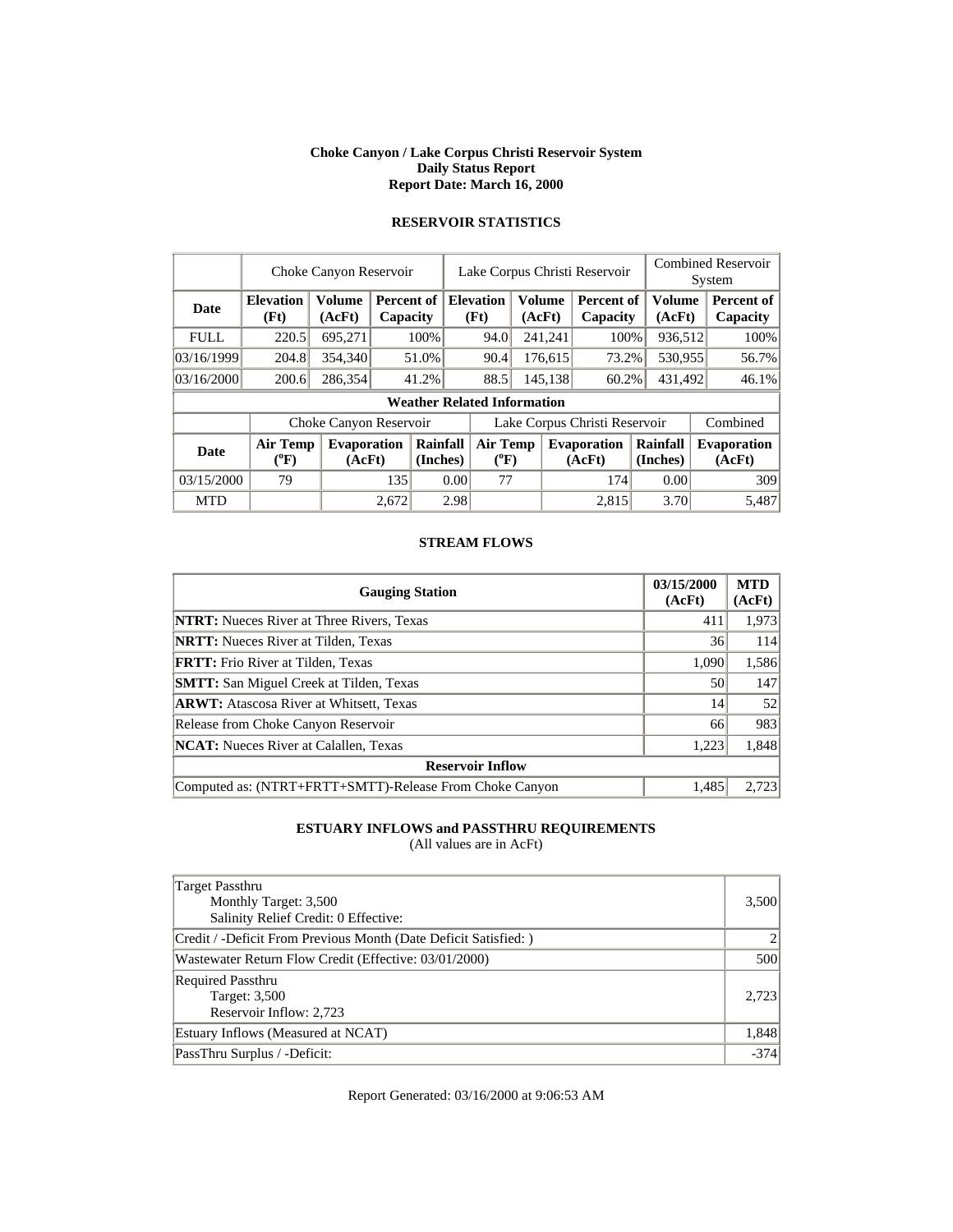#### **Choke Canyon / Lake Corpus Christi Reservoir System Daily Status Report Report Date: March 17, 2000**

|             |                          | Choke Canyon Reservoir       |                                   |                        |         | <b>Combined Reservoir</b><br>System |                         |                  |                               |                         |          |                              |
|-------------|--------------------------|------------------------------|-----------------------------------|------------------------|---------|-------------------------------------|-------------------------|------------------|-------------------------------|-------------------------|----------|------------------------------|
| Date        | <b>Elevation</b><br>(Ft) | Volume<br>(AcFt)             |                                   | Percent of<br>Capacity |         | <b>Elevation</b><br>(Ft)            | <b>Volume</b><br>(AcFt) |                  | <b>Percent of</b><br>Capacity | <b>Volume</b><br>(AcFt) |          | Percent of<br>Capacity       |
| <b>FULL</b> | 220.5                    | 695,271                      |                                   | 100%                   |         | 94.0                                |                         | 241,241          | 100%                          | 936,512                 |          | 100%                         |
| 03/17/1999  | 204.7                    | 354,166                      | 176,104<br>90.4<br>73.0%<br>50.9% |                        | 530,270 |                                     | 56.6%                   |                  |                               |                         |          |                              |
| 03/17/2000  | 200.5                    | 284,817                      |                                   | 41.0%                  |         | 88.5                                |                         | 145,138<br>60.2% |                               | 429,955                 |          | 45.9%                        |
|             |                          |                              |                                   |                        |         | <b>Weather Related Information</b>  |                         |                  |                               |                         |          |                              |
|             |                          | Choke Canyon Reservoir       |                                   |                        |         |                                     |                         |                  | Lake Corpus Christi Reservoir |                         | Combined |                              |
| Date        | Air Temp<br>$(^oF)$      | <b>Evaporation</b><br>(AcFt) |                                   | Rainfall<br>(Inches)   |         | <b>Air Temp</b><br>$(^{0}F)$        |                         |                  | <b>Evaporation</b><br>(AcFt)  | Rainfall<br>(Inches)    |          | <b>Evaporation</b><br>(AcFt) |
| 03/16/2000  | 85                       |                              |                                   | 286<br>0.00            |         | 82                                  |                         |                  | 265                           | 0.00                    |          | 551                          |
| <b>MTD</b>  |                          |                              | 2.958                             |                        | 2.98    |                                     |                         |                  | 3.080                         | 3.70                    |          | 6.038                        |

# **RESERVOIR STATISTICS**

### **STREAM FLOWS**

| <b>Gauging Station</b>                                  | 03/16/2000<br>(AcFt) | <b>MTD</b><br>(AcFt) |
|---------------------------------------------------------|----------------------|----------------------|
| <b>NTRT:</b> Nueces River at Three Rivers, Texas        | 133                  | 2,106                |
| <b>NRTT:</b> Nueces River at Tilden, Texas              | 16                   | 130                  |
| <b>FRTT:</b> Frio River at Tilden, Texas                | 464                  | 2,051                |
| <b>SMTT:</b> San Miguel Creek at Tilden, Texas          |                      | 149                  |
| <b>ARWT:</b> Atascosa River at Whitsett, Texas          | 12                   | 64                   |
| Release from Choke Canyon Reservoir                     | 66                   | 1,048                |
| <b>NCAT:</b> Nueces River at Calallen, Texas            | 732                  | 2,580                |
| <b>Reservoir Inflow</b>                                 |                      |                      |
| Computed as: (NTRT+FRTT+SMTT)-Release From Choke Canyon | 534                  | 3,257                |

## **ESTUARY INFLOWS and PASSTHRU REQUIREMENTS**

(All values are in AcFt)

| Target Passthru<br>Monthly Target: 3,500<br>Salinity Relief Credit: 0 Effective: | 3,500  |
|----------------------------------------------------------------------------------|--------|
| Credit / -Deficit From Previous Month (Date Deficit Satisfied: )                 |        |
| Wastewater Return Flow Credit (Effective: 03/01/2000)                            | 500    |
| <b>Required Passthru</b><br>Target: 3,500<br>Reservoir Inflow: 3,257             | 3,257  |
| Estuary Inflows (Measured at NCAT)                                               | 2,580  |
| PassThru Surplus / -Deficit:                                                     | $-175$ |

Report Generated: 03/17/2000 at 9:07:04 AM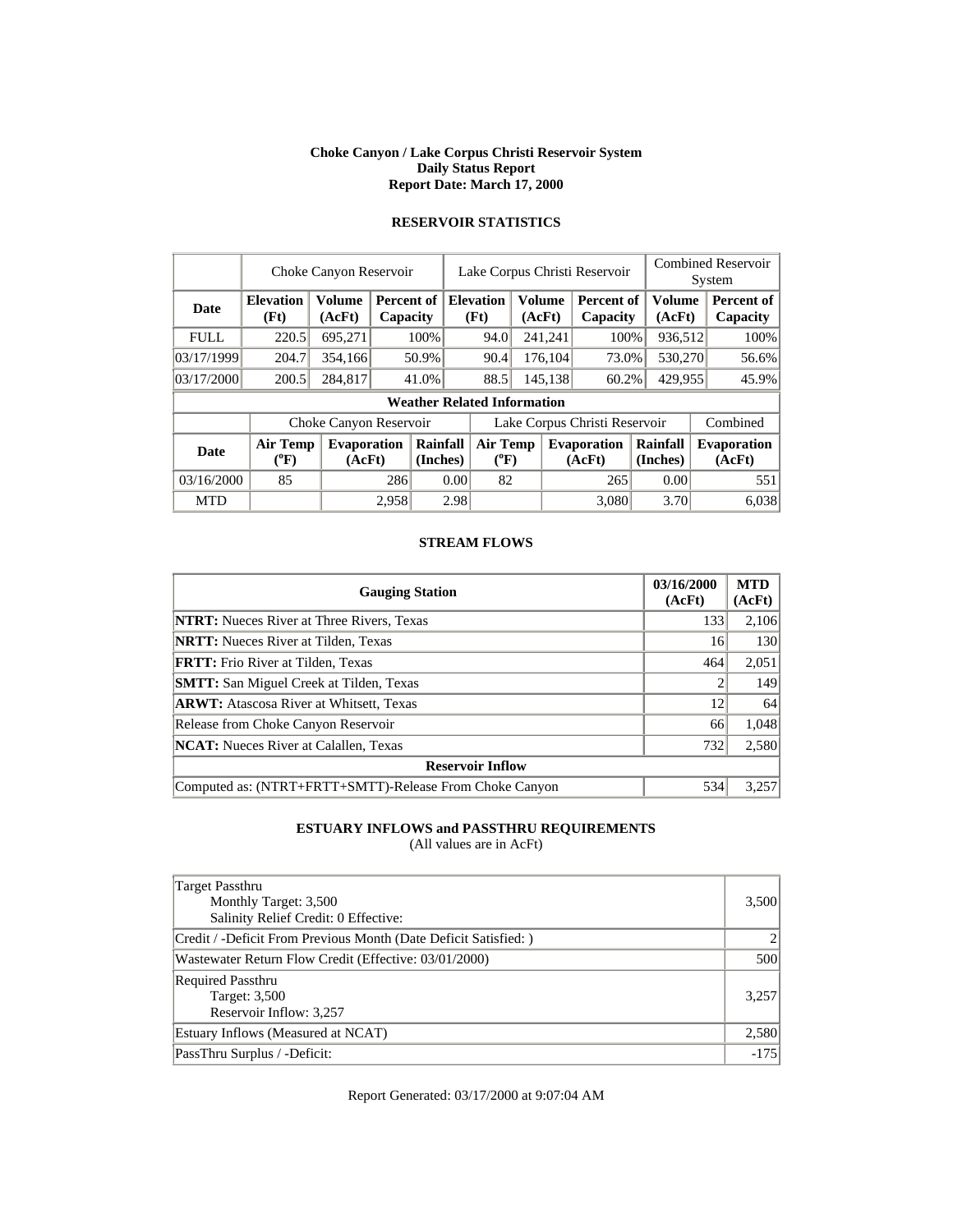#### **Choke Canyon / Lake Corpus Christi Reservoir System Daily Status Report Report Date: March 18, 2000**

|             |                          | Choke Canyon Reservoir       |       |                                    |                               | Lake Corpus Christi Reservoir         |  |                          |                              | <b>Combined Reservoir</b><br>System |                               |                              |                         |                        |
|-------------|--------------------------|------------------------------|-------|------------------------------------|-------------------------------|---------------------------------------|--|--------------------------|------------------------------|-------------------------------------|-------------------------------|------------------------------|-------------------------|------------------------|
| Date        | <b>Elevation</b><br>(Ft) | Volume<br>(AcFt)             |       | Capacity                           |                               | Percent of                            |  | <b>Elevation</b><br>(Ft) | <b>Volume</b><br>(AcFt)      |                                     | <b>Percent of</b><br>Capacity |                              | <b>Volume</b><br>(AcFt) | Percent of<br>Capacity |
| <b>FULL</b> | 220.5                    | 695,271                      |       | 100%                               |                               | 94.0                                  |  | 241,241                  | 100%                         |                                     | 936,512                       | 100%                         |                         |                        |
| 03/18/1999  | 204.7                    | 353,817                      | 50.9% |                                    |                               | 90.4                                  |  | 175,763                  | 72.9%                        |                                     | 529,580                       | 56.5%                        |                         |                        |
| 03/18/2000  | 200.5                    | 284,663                      |       | 40.9%                              |                               | 88.5<br>145,138                       |  | 60.2%                    | 429,801                      |                                     | 45.9%                         |                              |                         |                        |
|             |                          |                              |       | <b>Weather Related Information</b> |                               |                                       |  |                          |                              |                                     |                               |                              |                         |                        |
|             |                          | Choke Canyon Reservoir       |       |                                    | Lake Corpus Christi Reservoir |                                       |  |                          |                              |                                     | Combined                      |                              |                         |                        |
| Date        | Air Temp<br>$(^oF)$      | <b>Evaporation</b><br>(AcFt) |       | Rainfall<br>(Inches)               |                               | <b>Air Temp</b><br>$({}^0\mathrm{F})$ |  |                          | <b>Evaporation</b><br>(AcFt) | Rainfall<br>(Inches)                |                               | <b>Evaporation</b><br>(AcFt) |                         |                        |
| 03/17/2000  | 54                       |                              | 71    | 0.00                               |                               | 58                                    |  |                          | 91                           |                                     | 0.00                          | 162                          |                         |                        |
| <b>MTD</b>  |                          |                              | 3.029 |                                    | 2.98                          |                                       |  |                          | 3.171                        |                                     | 3.70                          | 6,200                        |                         |                        |

# **RESERVOIR STATISTICS**

### **STREAM FLOWS**

| <b>Gauging Station</b>                                  | 03/17/2000<br>(AcFt) | <b>MTD</b><br>(AcFt) |
|---------------------------------------------------------|----------------------|----------------------|
| <b>NTRT:</b> Nueces River at Three Rivers, Texas        | 123                  | 2,229                |
| <b>NRTT:</b> Nueces River at Tilden, Texas              | 248                  | 379                  |
| <b>FRTT:</b> Frio River at Tilden, Texas                | 85                   | 2,136                |
| <b>SMTT:</b> San Miguel Creek at Tilden, Texas          |                      | 149                  |
| <b>ARWT:</b> Atascosa River at Whitsett, Texas          | 9                    | 73                   |
| Release from Choke Canyon Reservoir                     | 66                   | 1,114                |
| <b>NCAT:</b> Nueces River at Calallen, Texas            | 171                  | 2,751                |
| <b>Reservoir Inflow</b>                                 |                      |                      |
| Computed as: (NTRT+FRTT+SMTT)-Release From Choke Canyon | 143                  | 3,400                |

## **ESTUARY INFLOWS and PASSTHRU REQUIREMENTS**

(All values are in AcFt)

| Target Passthru<br>Monthly Target: 3,500<br>Salinity Relief Credit: 0 Effective: | 3,500  |
|----------------------------------------------------------------------------------|--------|
| Credit / -Deficit From Previous Month (Date Deficit Satisfied:)                  |        |
| Wastewater Return Flow Credit (Effective: 03/01/2000)                            | 500    |
| <b>Required Passthru</b><br>Target: 3,500<br>Reservoir Inflow: 3,400             | 3,400  |
| Estuary Inflows (Measured at NCAT)                                               | 2,751  |
| PassThru Surplus / -Deficit:                                                     | $-147$ |

Report Generated: 03/18/2000 at 9:01:16 AM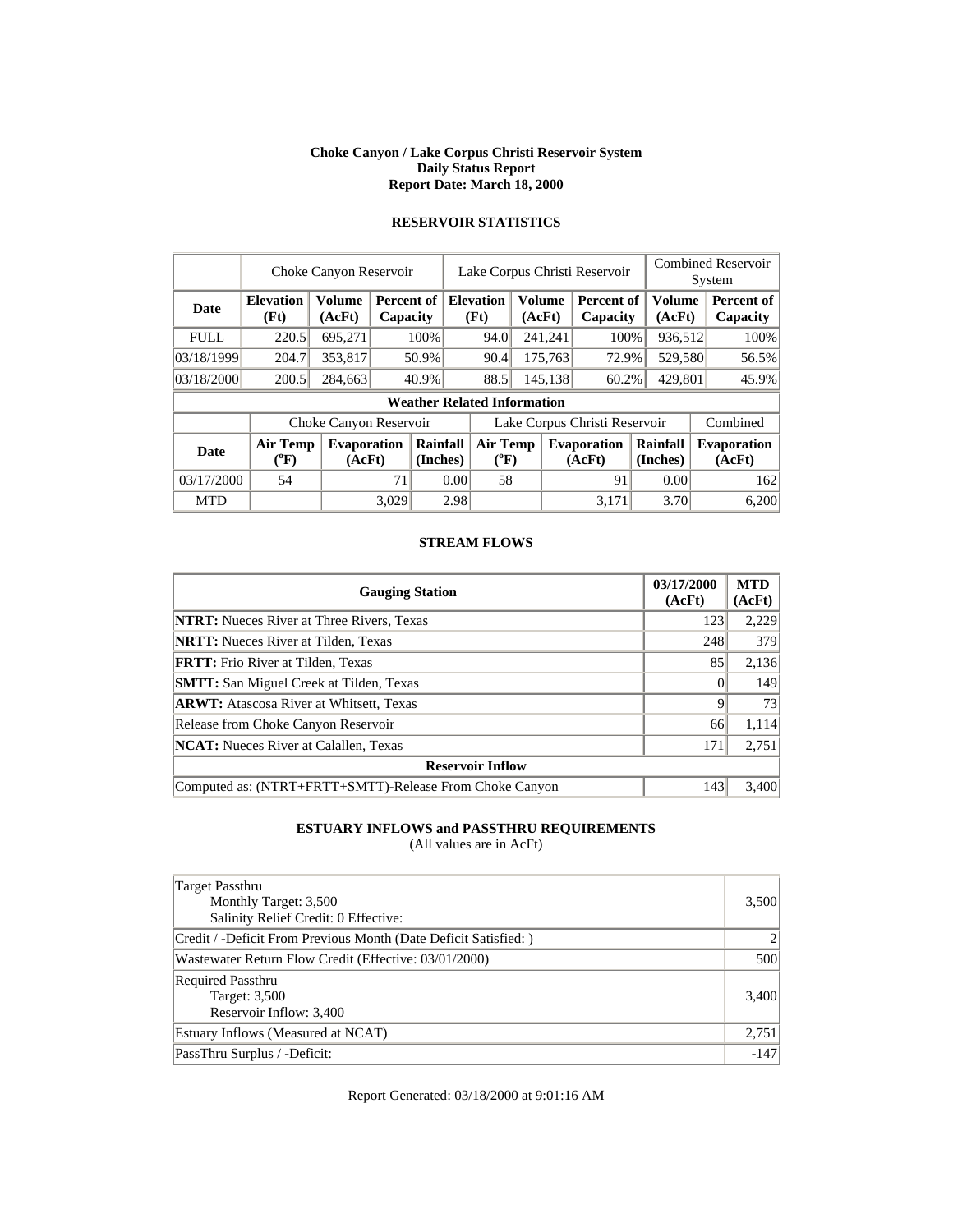#### **Choke Canyon / Lake Corpus Christi Reservoir System Daily Status Report Report Date: March 19, 2000**

|             |                          | Choke Canyon Reservoir  |       |                        |                               |                                    |  |                          | Lake Corpus Christi Reservoir |        | <b>Combined Reservoir</b><br>System |          |                              |  |                        |
|-------------|--------------------------|-------------------------|-------|------------------------|-------------------------------|------------------------------------|--|--------------------------|-------------------------------|--------|-------------------------------------|----------|------------------------------|--|------------------------|
| Date        | <b>Elevation</b><br>(Ft) | <b>Volume</b><br>(AcFt) |       | Percent of<br>Capacity |                               |                                    |  | <b>Elevation</b><br>(Ft) | <b>Volume</b>                 | (AcFt) | <b>Percent of</b><br>Capacity       |          | Volume<br>(AcFt)             |  | Percent of<br>Capacity |
| <b>FULL</b> | 220.5                    | 695.271                 |       | 100%                   |                               | 94.0                               |  | 241,241                  | 100%                          |        | 936,512                             |          | 100%                         |  |                        |
| 03/19/1999  | 204.7                    | 353,469                 | 50.8% |                        |                               | 90.4                               |  | 175,423                  | 72.7%                         |        | 528,892                             |          | 56.5%                        |  |                        |
| 03/19/2000  | 200.5                    | 284,356                 |       | 40.9%                  |                               | 88.6                               |  | 145,609                  | 60.4%                         |        | 429,965                             |          | 45.9%                        |  |                        |
|             |                          |                         |       |                        |                               | <b>Weather Related Information</b> |  |                          |                               |        |                                     |          |                              |  |                        |
|             |                          | Choke Canyon Reservoir  |       |                        | Lake Corpus Christi Reservoir |                                    |  |                          |                               |        |                                     | Combined |                              |  |                        |
| <b>Date</b> | Air Temp<br>$(^{0}F)$    | Evaporation<br>(AcFt)   |       | Rainfall<br>(Inches)   | <b>Air Temp</b><br>$(^{0}F)$  |                                    |  |                          | <b>Evaporation</b><br>(AcFt)  |        | Rainfall<br>(Inches)                |          | <b>Evaporation</b><br>(AcFt) |  |                        |
| 03/18/2000  | 72                       |                         | 125   | 0.11                   |                               | 69                                 |  |                          | 92                            |        | 0.37                                |          | 217                          |  |                        |
| <b>MTD</b>  |                          |                         | 3.154 |                        | 3.09                          |                                    |  |                          | 3,263                         |        | 4.07                                |          | 6.417                        |  |                        |

# **RESERVOIR STATISTICS**

### **STREAM FLOWS**

| <b>Gauging Station</b>                                  | 03/18/2000<br>(AcFt) | <b>MTD</b><br>(AcFt) |
|---------------------------------------------------------|----------------------|----------------------|
| <b>NTRT:</b> Nueces River at Three Rivers, Texas        | 252                  | 2,481                |
| <b>NRTT:</b> Nueces River at Tilden, Texas              | 719                  | 1,097                |
| <b>FRTT:</b> Frio River at Tilden, Texas                | 52                   | 2,187                |
| <b>SMTT:</b> San Miguel Creek at Tilden, Texas          |                      | 149                  |
| <b>ARWT:</b> Atascosa River at Whitsett, Texas          | 22                   | 95                   |
| Release from Choke Canyon Reservoir                     | 66                   | 1,179                |
| <b>NCAT:</b> Nueces River at Calallen, Texas            | 75                   | 2,826                |
| <b>Reservoir Inflow</b>                                 |                      |                      |
| Computed as: (NTRT+FRTT+SMTT)-Release From Choke Canyon | 238                  | 3,638                |

## **ESTUARY INFLOWS and PASSTHRU REQUIREMENTS**

(All values are in AcFt)

| Target Passthru<br>Monthly Target: 3,500<br>Salinity Relief Credit: 0 Effective: | 3,500  |
|----------------------------------------------------------------------------------|--------|
| Credit / -Deficit From Previous Month (Date Deficit Satisfied: )                 |        |
| Wastewater Return Flow Credit (Effective: 03/01/2000)                            | 500    |
| <b>Required Passthru</b><br>Target: 3,500<br>Reservoir Inflow: 3,638             | 3,500  |
| Estuary Inflows (Measured at NCAT)                                               | 2,826  |
| PassThru Surplus / -Deficit:                                                     | $-172$ |

Report Generated: 03/19/2000 at 8:56:42 AM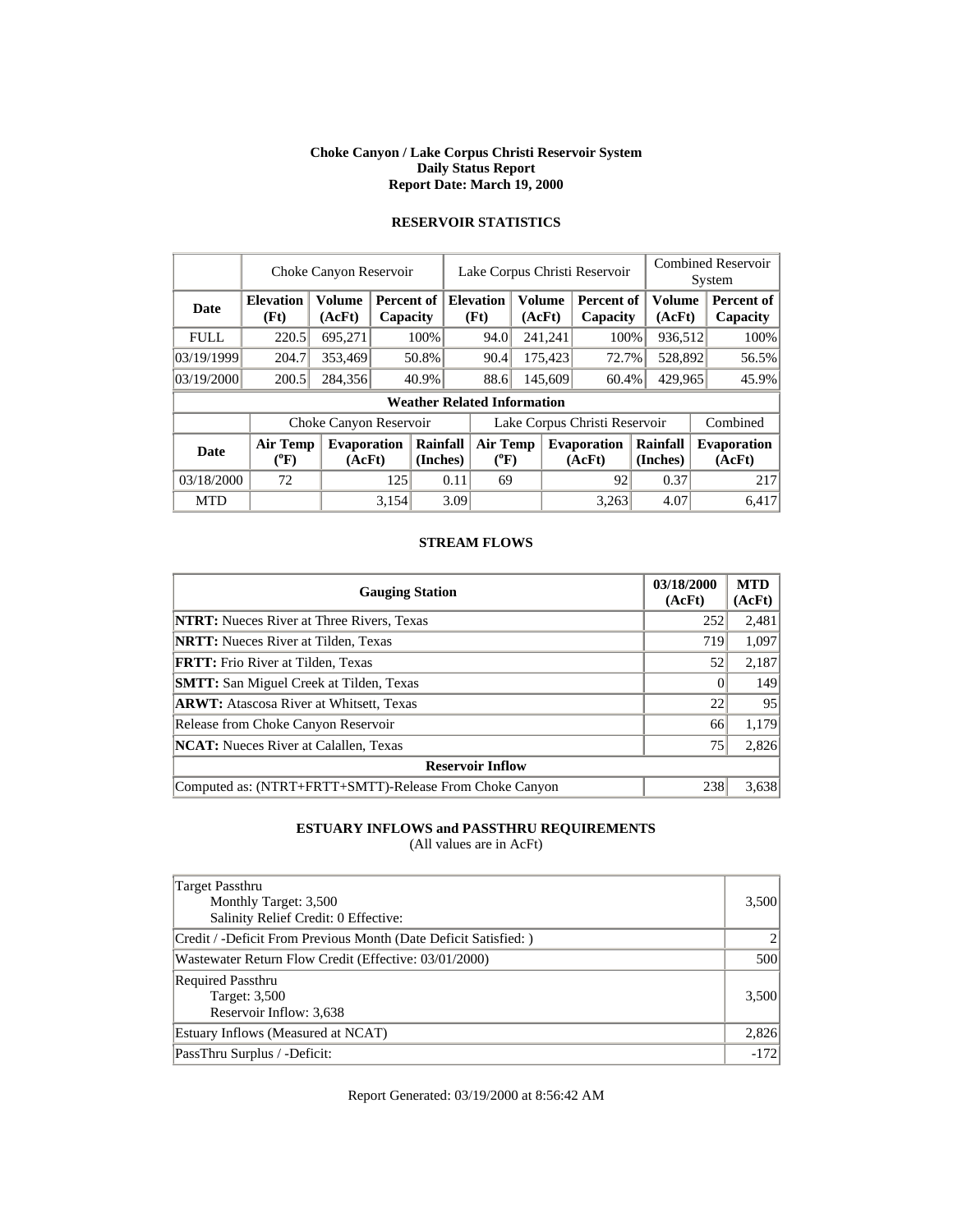#### **Choke Canyon / Lake Corpus Christi Reservoir System Daily Status Report Report Date: March 20, 2000**

|             |                          | Choke Canyon Reservoir       |       |                        |                               | Lake Corpus Christi Reservoir         |  |                          |                              | <b>Combined Reservoir</b><br>System                      |         |  |                              |  |                        |
|-------------|--------------------------|------------------------------|-------|------------------------|-------------------------------|---------------------------------------|--|--------------------------|------------------------------|----------------------------------------------------------|---------|--|------------------------------|--|------------------------|
| Date        | <b>Elevation</b><br>(Ft) | Volume<br>(AcFt)             |       | Percent of<br>Capacity |                               |                                       |  | <b>Elevation</b><br>(Ft) |                              | <b>Volume</b><br><b>Percent of</b><br>(AcFt)<br>Capacity |         |  | <b>Volume</b><br>(AcFt)      |  | Percent of<br>Capacity |
| <b>FULL</b> | 220.5                    | 695,271                      |       | 100%                   |                               | 94.0                                  |  | 241,241                  | 100%                         |                                                          | 936,512 |  | 100%                         |  |                        |
| 03/20/1999  | 204.7                    | 353,469                      | 50.8% |                        |                               | 90.4                                  |  | 175,423                  | 72.7%                        |                                                          | 528,892 |  | 56.5%                        |  |                        |
| 03/20/2000  | 200.5                    | 284,203                      |       | 40.9%                  |                               | 88.6                                  |  | 145,609                  | 60.4%                        |                                                          | 429,812 |  | 45.9%                        |  |                        |
|             |                          |                              |       |                        |                               | <b>Weather Related Information</b>    |  |                          |                              |                                                          |         |  |                              |  |                        |
|             |                          | Choke Canyon Reservoir       |       |                        | Lake Corpus Christi Reservoir |                                       |  |                          |                              |                                                          |         |  | Combined                     |  |                        |
| Date        | Air Temp<br>$(^oF)$      | <b>Evaporation</b><br>(AcFt) |       | Rainfall<br>(Inches)   |                               | <b>Air Temp</b><br>$({}^0\mathrm{F})$ |  |                          | <b>Evaporation</b><br>(AcFt) | Rainfall<br>(Inches)                                     |         |  | <b>Evaporation</b><br>(AcFt) |  |                        |
| 03/19/2000  | 74                       |                              | 241   | 0.00                   |                               | 70                                    |  |                          | 275                          |                                                          | 0.00    |  | 516                          |  |                        |
| <b>MTD</b>  |                          |                              | 3,395 |                        | 3.09                          |                                       |  |                          | 3,538                        |                                                          | 4.07    |  | 6,933                        |  |                        |

# **RESERVOIR STATISTICS**

### **STREAM FLOWS**

| <b>Gauging Station</b>                                  | 03/19/2000<br>(AcFt) | <b>MTD</b><br>(AcFt) |
|---------------------------------------------------------|----------------------|----------------------|
| <b>NTRT:</b> Nueces River at Three Rivers, Texas        | 734                  | 3,216                |
| <b>NRTT:</b> Nueces River at Tilden, Texas              | 500                  | 1,597                |
| <b>FRTT:</b> Frio River at Tilden, Texas                | 42                   | 2,229                |
| <b>SMTT:</b> San Miguel Creek at Tilden, Texas          |                      | 149                  |
| <b>ARWT:</b> Atascosa River at Whitsett, Texas          | 95                   | 190                  |
| Release from Choke Canyon Reservoir                     | 66                   | 1,245                |
| <b>NCAT:</b> Nueces River at Calallen, Texas            | 149                  | 2,975                |
| <b>Reservoir Inflow</b>                                 |                      |                      |
| Computed as: (NTRT+FRTT+SMTT)-Release From Choke Canyon | 711                  | 4,349                |

## **ESTUARY INFLOWS and PASSTHRU REQUIREMENTS**

(All values are in AcFt)

| <b>Target Passthru</b><br>Monthly Target: 3,500<br>Salinity Relief Credit: 0 Effective: | 3,500 |
|-----------------------------------------------------------------------------------------|-------|
| Credit / -Deficit From Previous Month (Date Deficit Satisfied:)                         |       |
| Wastewater Return Flow Credit (Effective: 03/01/2000)                                   | 500   |
| <b>Required Passthru</b><br>Target: 3,500<br>Reservoir Inflow: 4,349                    | 3,500 |
| Estuary Inflows (Measured at NCAT)                                                      | 2,975 |
| PassThru Surplus / -Deficit:                                                            | $-23$ |

Report Generated: 03/20/2000 at 8:49:23 AM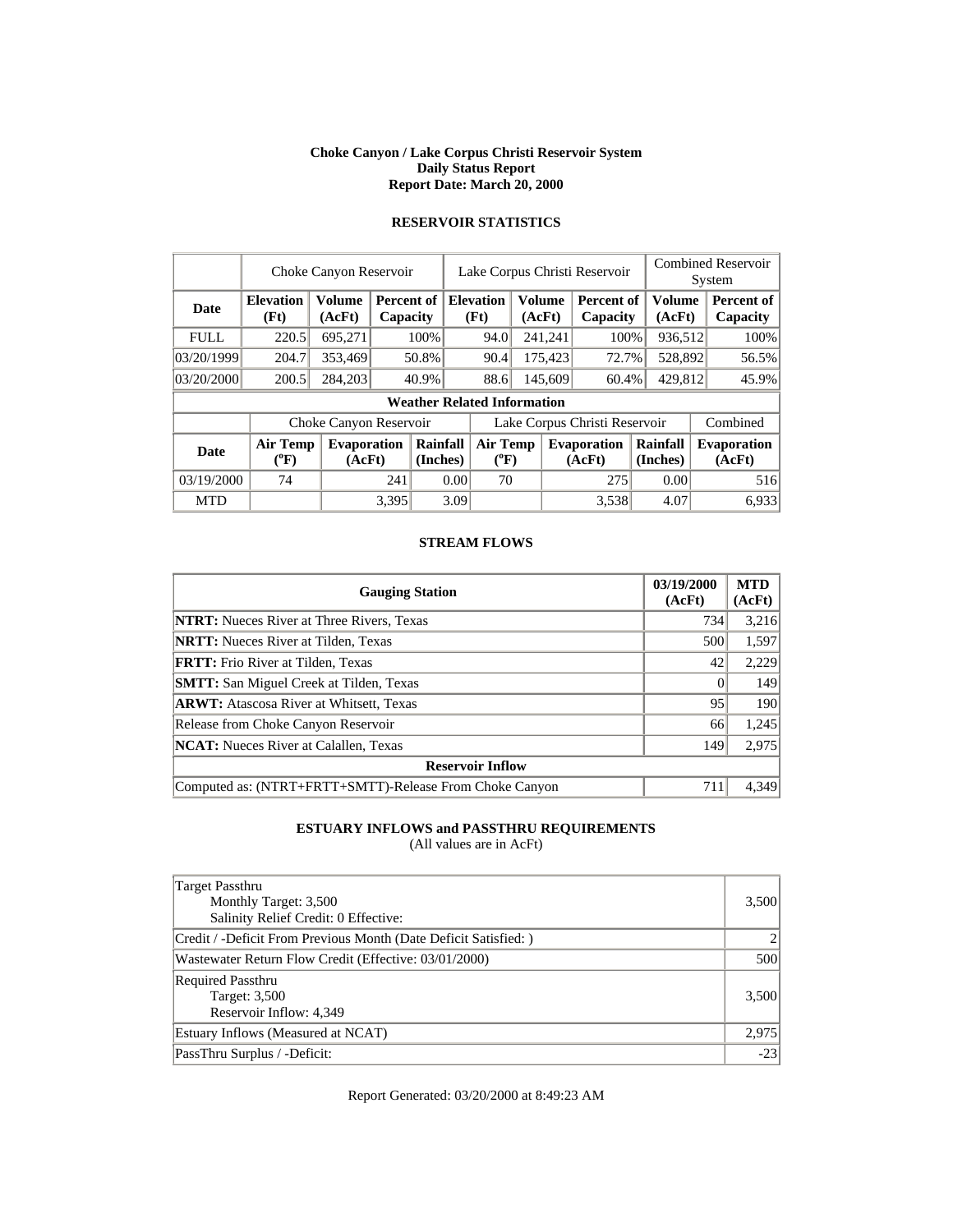#### **Choke Canyon / Lake Corpus Christi Reservoir System Daily Status Report Report Date: March 21, 2000**

|             |                          | Lake Corpus Christi Reservoir<br>Choke Canyon Reservoir |                        |                      |                               |                                       |                         |         |                               |  |                         | <b>Combined Reservoir</b><br>System |                              |  |
|-------------|--------------------------|---------------------------------------------------------|------------------------|----------------------|-------------------------------|---------------------------------------|-------------------------|---------|-------------------------------|--|-------------------------|-------------------------------------|------------------------------|--|
| Date        | <b>Elevation</b><br>(Ft) | Volume<br>(AcFt)                                        | Percent of<br>Capacity |                      |                               | <b>Elevation</b><br>(Ft)              | <b>Volume</b><br>(AcFt) |         | <b>Percent of</b><br>Capacity |  | <b>Volume</b><br>(AcFt) |                                     | Percent of<br>Capacity       |  |
| <b>FULL</b> | 220.5                    | 695,271                                                 |                        | 100%                 |                               | 94.0                                  |                         | 241,241 | 100%                          |  | 936,512                 |                                     | 100%                         |  |
| 03/21/1999  | 204.7                    | 354,166                                                 |                        | 50.9%                |                               | 90.4                                  |                         | 175,423 | 72.7%                         |  | 529,589                 |                                     | 56.5%                        |  |
| 03/21/2000  | 200.5                    | 283,897                                                 |                        | 40.8%                |                               | 88.6                                  |                         | 145,923 | 60.5%                         |  | 429,820                 |                                     | 45.9%                        |  |
|             |                          |                                                         |                        |                      |                               | <b>Weather Related Information</b>    |                         |         |                               |  |                         |                                     |                              |  |
|             |                          | Choke Canyon Reservoir                                  |                        |                      | Lake Corpus Christi Reservoir |                                       |                         |         |                               |  | Combined                |                                     |                              |  |
| Date        | Air Temp<br>$(^oF)$      | <b>Evaporation</b><br>(AcFt)                            |                        | Rainfall<br>(Inches) |                               | <b>Air Temp</b><br>$({}^0\mathrm{F})$ |                         |         | <b>Evaporation</b><br>(AcFt)  |  | Rainfall<br>(Inches)    |                                     | <b>Evaporation</b><br>(AcFt) |  |
| 03/20/2000  | 76                       |                                                         |                        | 0.07<br>170          |                               | 76                                    |                         |         | 293                           |  | 0.37                    |                                     | 463                          |  |
| <b>MTD</b>  |                          |                                                         | 3,565                  |                      | 3.16                          |                                       |                         |         | 3,831                         |  | 4.44                    |                                     | 7,396                        |  |

# **RESERVOIR STATISTICS**

### **STREAM FLOWS**

| <b>Gauging Station</b>                                  | 03/20/2000<br>(AcFt) | <b>MTD</b><br>(AcFt) |
|---------------------------------------------------------|----------------------|----------------------|
| <b>NTRT:</b> Nueces River at Three Rivers, Texas        | 647                  | 3,863                |
| <b>NRTT:</b> Nueces River at Tilden, Texas              | 155                  | 1,752                |
| FRTT: Frio River at Tilden, Texas                       | 42                   | 2,271                |
| <b>SMTT:</b> San Miguel Creek at Tilden, Texas          |                      | 149                  |
| <b>ARWT:</b> Atascosa River at Whitsett, Texas          | 40                   | 230                  |
| Release from Choke Canyon Reservoir                     | 66                   | 1,310                |
| <b>NCAT:</b> Nueces River at Calallen, Texas            | 145                  | 3,120                |
| <b>Reservoir Inflow</b>                                 |                      |                      |
| Computed as: (NTRT+FRTT+SMTT)-Release From Choke Canyon | 623                  | 4.972                |

## **ESTUARY INFLOWS and PASSTHRU REQUIREMENTS**

(All values are in AcFt)

| Target Passthru<br>Monthly Target: 3,500<br>Salinity Relief Credit: 0 Effective: | 3,500 |
|----------------------------------------------------------------------------------|-------|
| Credit / -Deficit From Previous Month (Date Deficit Satisfied: )                 |       |
| Wastewater Return Flow Credit (Effective: 03/01/2000)                            | 500   |
| <b>Required Passthru</b><br>Target: 3,500<br>Reservoir Inflow: 4,972             | 3,500 |
| Estuary Inflows (Measured at NCAT)                                               | 3,120 |
| PassThru Surplus / -Deficit:                                                     | 122   |

Report Generated: 03/21/2000 at 8:54:58 AM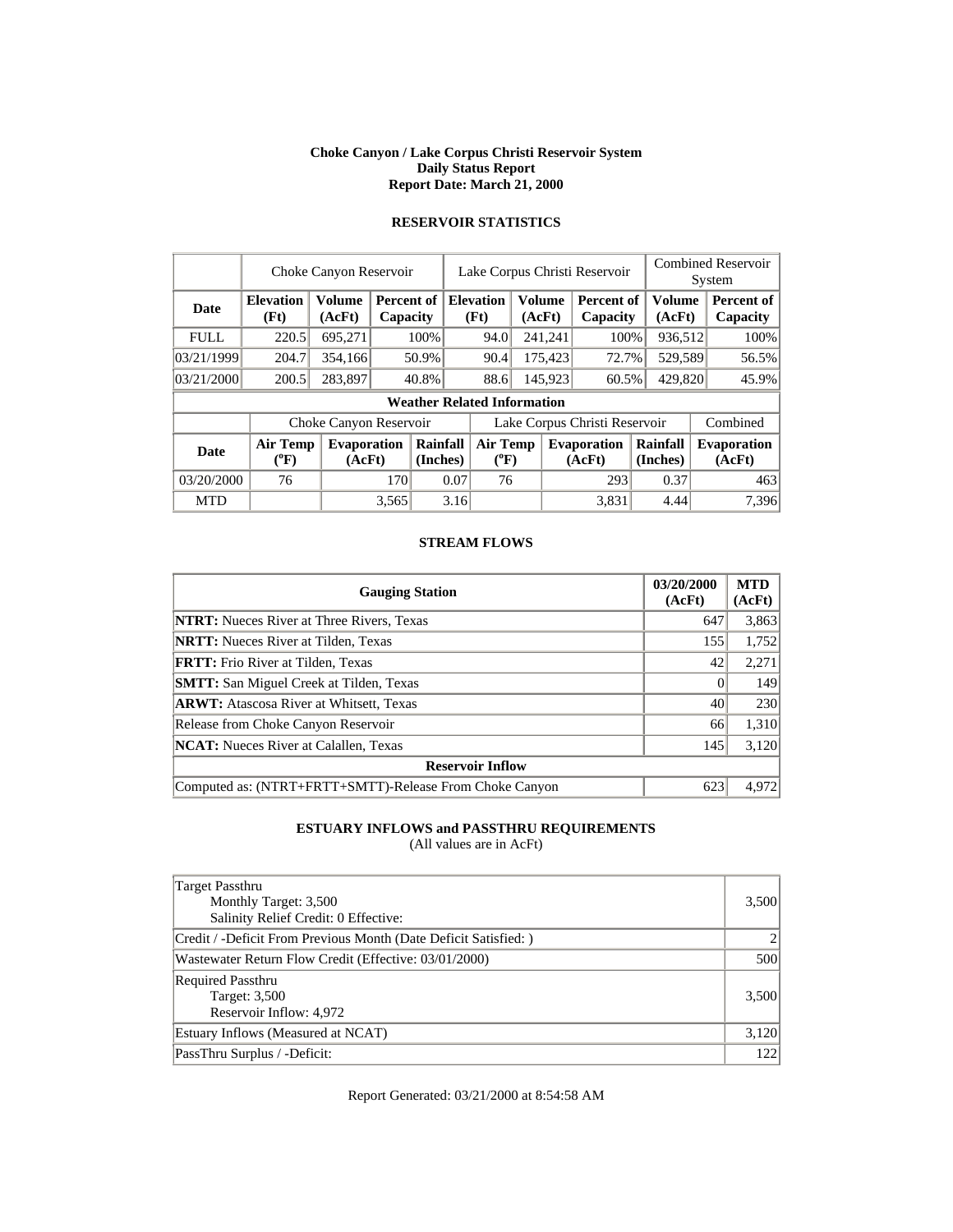#### **Choke Canyon / Lake Corpus Christi Reservoir System Daily Status Report Report Date: March 22, 2000**

|             |                          | Choke Canyon Reservoir  |       |                                    |                                       |                  |  | Lake Corpus Christi Reservoir |                              |                      | <b>Combined Reservoir</b><br>System |                              |  |                        |
|-------------|--------------------------|-------------------------|-------|------------------------------------|---------------------------------------|------------------|--|-------------------------------|------------------------------|----------------------|-------------------------------------|------------------------------|--|------------------------|
| Date        | <b>Elevation</b><br>(Ft) | <b>Volume</b><br>(AcFt) |       | Percent of<br>Capacity             |                                       | <b>Elevation</b> |  | (Ft)                          | <b>Volume</b><br>(AcFt)      |                      | <b>Percent of</b><br>Capacity       | Volume<br>(AcFt)             |  | Percent of<br>Capacity |
| <b>FULL</b> | 220.5                    | 695.271                 |       | 100%                               |                                       | 94.0             |  | 241,241                       | 100%                         | 936,512              |                                     | 100%                         |  |                        |
| 03/22/1999  | 204.7                    | 353,817                 |       | 50.9%                              |                                       | 90.3             |  | 174,913                       | 72.5%                        | 528,730              |                                     | 56.5%                        |  |                        |
| 03/22/2000  | 200.5                    | 283,897                 |       | 40.8%                              |                                       | 88.6             |  | 145,609                       | 60.4%                        | 429,506              |                                     | 45.9%                        |  |                        |
|             |                          |                         |       | <b>Weather Related Information</b> |                                       |                  |  |                               |                              |                      |                                     |                              |  |                        |
|             |                          | Choke Canyon Reservoir  |       |                                    |                                       |                  |  | Lake Corpus Christi Reservoir | Combined                     |                      |                                     |                              |  |                        |
| <b>Date</b> | Air Temp<br>$(^{0}F)$    | Evaporation<br>(AcFt)   |       | Rainfall<br>(Inches)               | <b>Air Temp</b><br>$({}^0\mathrm{F})$ |                  |  |                               | <b>Evaporation</b><br>(AcFt) | Rainfall<br>(Inches) |                                     | <b>Evaporation</b><br>(AcFt) |  |                        |
| 03/21/2000  | 85                       |                         |       | 178<br>0.00                        |                                       | 82               |  |                               | 183                          | 0.00                 |                                     | 361                          |  |                        |
| <b>MTD</b>  |                          |                         | 3.743 |                                    | 3.16                                  |                  |  |                               | 4.014                        | 4.44                 |                                     | 7,757                        |  |                        |

# **RESERVOIR STATISTICS**

### **STREAM FLOWS**

| <b>Gauging Station</b>                                  | 03/21/2000<br>(AcFt) | <b>MTD</b><br>(AcFt) |
|---------------------------------------------------------|----------------------|----------------------|
| <b>NTRT:</b> Nueces River at Three Rivers, Texas        | 304                  | 4,167                |
| <b>NRTT:</b> Nueces River at Tilden, Texas              | 69                   | 1,822                |
| <b>FRTT:</b> Frio River at Tilden, Texas                | 42                   | 2,313                |
| <b>SMTT:</b> San Miguel Creek at Tilden, Texas          |                      | 149                  |
| <b>ARWT:</b> Atascosa River at Whitsett, Texas          | 22                   | 252                  |
| Release from Choke Canyon Reservoir                     | 66                   | 1,376                |
| <b>NCAT:</b> Nueces River at Calallen, Texas            | 75                   | 3,196                |
| <b>Reservoir Inflow</b>                                 |                      |                      |
| Computed as: (NTRT+FRTT+SMTT)-Release From Choke Canyon | 280                  | 5,252                |

## **ESTUARY INFLOWS and PASSTHRU REQUIREMENTS**

(All values are in AcFt)

| Target Passthru<br>Monthly Target: 3,500<br>Salinity Relief Credit: 0 Effective: | 3,500 |
|----------------------------------------------------------------------------------|-------|
| Credit / -Deficit From Previous Month (Date Deficit Satisfied: )                 |       |
| Wastewater Return Flow Credit (Effective: 03/01/2000)                            | 500   |
| <b>Required Passthru</b><br>Target: 3,500<br>Reservoir Inflow: 5,252             | 3,500 |
| Estuary Inflows (Measured at NCAT)                                               | 3,196 |
| PassThru Surplus / -Deficit:                                                     | 198   |

Report Generated: 03/22/2000 at 8:49:55 AM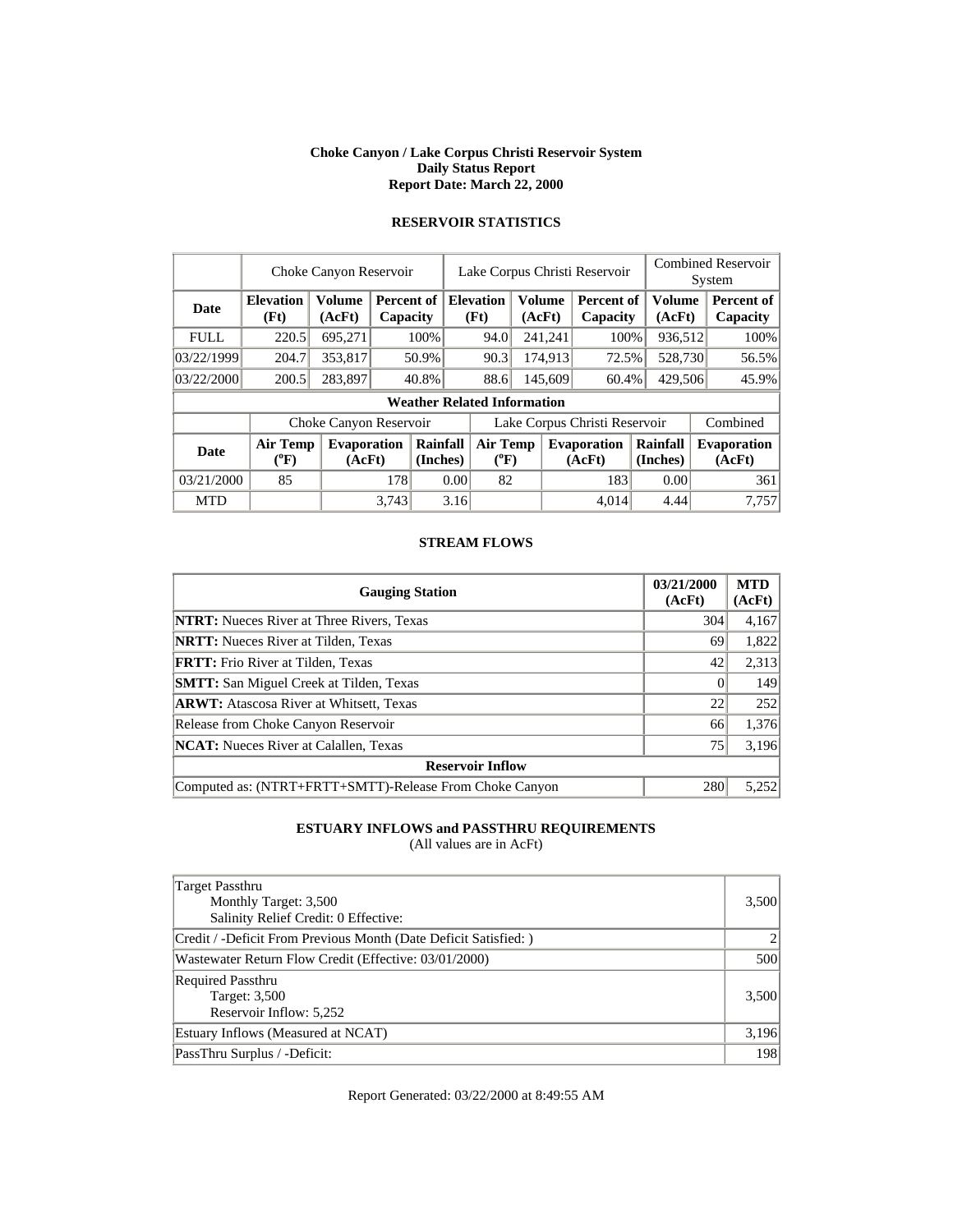#### **Choke Canyon / Lake Corpus Christi Reservoir System Daily Status Report Report Date: March 23, 2000**

|             |                          | Choke Canyon Reservoir       |       |                        |                               | Lake Corpus Christi Reservoir                                                                  |  |                  |                              | <b>Combined Reservoir</b><br>System |          |  |                              |
|-------------|--------------------------|------------------------------|-------|------------------------|-------------------------------|------------------------------------------------------------------------------------------------|--|------------------|------------------------------|-------------------------------------|----------|--|------------------------------|
| Date        | <b>Elevation</b><br>(Ft) | <b>Volume</b><br>(AcFt)      |       | Percent of<br>Capacity |                               | <b>Volume</b><br><b>Volume</b><br><b>Elevation</b><br>Percent of<br>(Ft)<br>(AcFt)<br>Capacity |  | (AcFt)           |                              | Percent of<br>Capacity              |          |  |                              |
| <b>FULL</b> | 220.5                    | 695,271                      |       | 100%                   |                               | 94.0                                                                                           |  | 241,241          | 100%                         |                                     | 936,512  |  | 100%                         |
| 03/23/1999  | 204.7                    | 353,643                      |       | 50.9%                  |                               | 90.3                                                                                           |  | 174,573          | 72.4%                        |                                     | 528,216  |  | 56.4%                        |
| 03/23/2000  | 200.4                    | 283,744                      |       | 40.8%                  |                               | 88.6                                                                                           |  | 145,766<br>60.4% |                              | 429,510                             |          |  | 45.9%                        |
|             |                          |                              |       |                        |                               | <b>Weather Related Information</b>                                                             |  |                  |                              |                                     |          |  |                              |
|             |                          | Choke Canyon Reservoir       |       |                        | Lake Corpus Christi Reservoir |                                                                                                |  |                  |                              |                                     | Combined |  |                              |
| Date        | Air Temp<br>$(^oF)$      | <b>Evaporation</b><br>(AcFt) |       | Rainfall<br>(Inches)   |                               | <b>Air Temp</b><br>$(^{0}F)$                                                                   |  |                  | <b>Evaporation</b><br>(AcFt) | Rainfall<br>(Inches)                |          |  | <b>Evaporation</b><br>(AcFt) |
| 03/22/2000  | 82                       |                              | 205   | 0.00                   |                               | 81                                                                                             |  |                  | 174                          |                                     | 0.00     |  | 379                          |
| <b>MTD</b>  |                          |                              | 3.948 |                        | 3.16                          |                                                                                                |  |                  | 4,188                        |                                     | 4.44     |  | 8,136                        |

# **RESERVOIR STATISTICS**

### **STREAM FLOWS**

| <b>Gauging Station</b>                                  | 03/22/2000<br>(AcFt) | <b>MTD</b><br>(AcFt) |
|---------------------------------------------------------|----------------------|----------------------|
| <b>NTRT:</b> Nueces River at Three Rivers, Texas        | 189                  | 4,355                |
| <b>NRTT:</b> Nueces River at Tilden, Texas              | 46                   | 1,867                |
| <b>FRTT:</b> Frio River at Tilden, Texas                | 38                   | 2,350                |
| <b>SMTT:</b> San Miguel Creek at Tilden, Texas          |                      | 149                  |
| <b>ARWT:</b> Atascosa River at Whitsett, Texas          | 14                   | 267                  |
| Release from Choke Canyon Reservoir                     | 66                   | 1,441                |
| <b>NCAT:</b> Nueces River at Calallen, Texas            | 30                   | 3,225                |
| <b>Reservoir Inflow</b>                                 |                      |                      |
| Computed as: (NTRT+FRTT+SMTT)-Release From Choke Canyon | 161                  | 5,413                |

## **ESTUARY INFLOWS and PASSTHRU REQUIREMENTS**

(All values are in AcFt)

| <b>Target Passthru</b><br>Monthly Target: 3,500<br>Salinity Relief Credit: 0 Effective: | 3,500 |
|-----------------------------------------------------------------------------------------|-------|
| Credit / -Deficit From Previous Month (Date Deficit Satisfied:)                         |       |
| Wastewater Return Flow Credit (Effective: 03/01/2000)                                   | 500   |
| <b>Required Passthru</b><br>Target: 3,500<br>Reservoir Inflow: 5,413                    | 3,500 |
| Estuary Inflows (Measured at NCAT)                                                      | 3,225 |
| PassThru Surplus / -Deficit:                                                            | 227   |

Report Generated: 03/23/2000 at 8:27:28 AM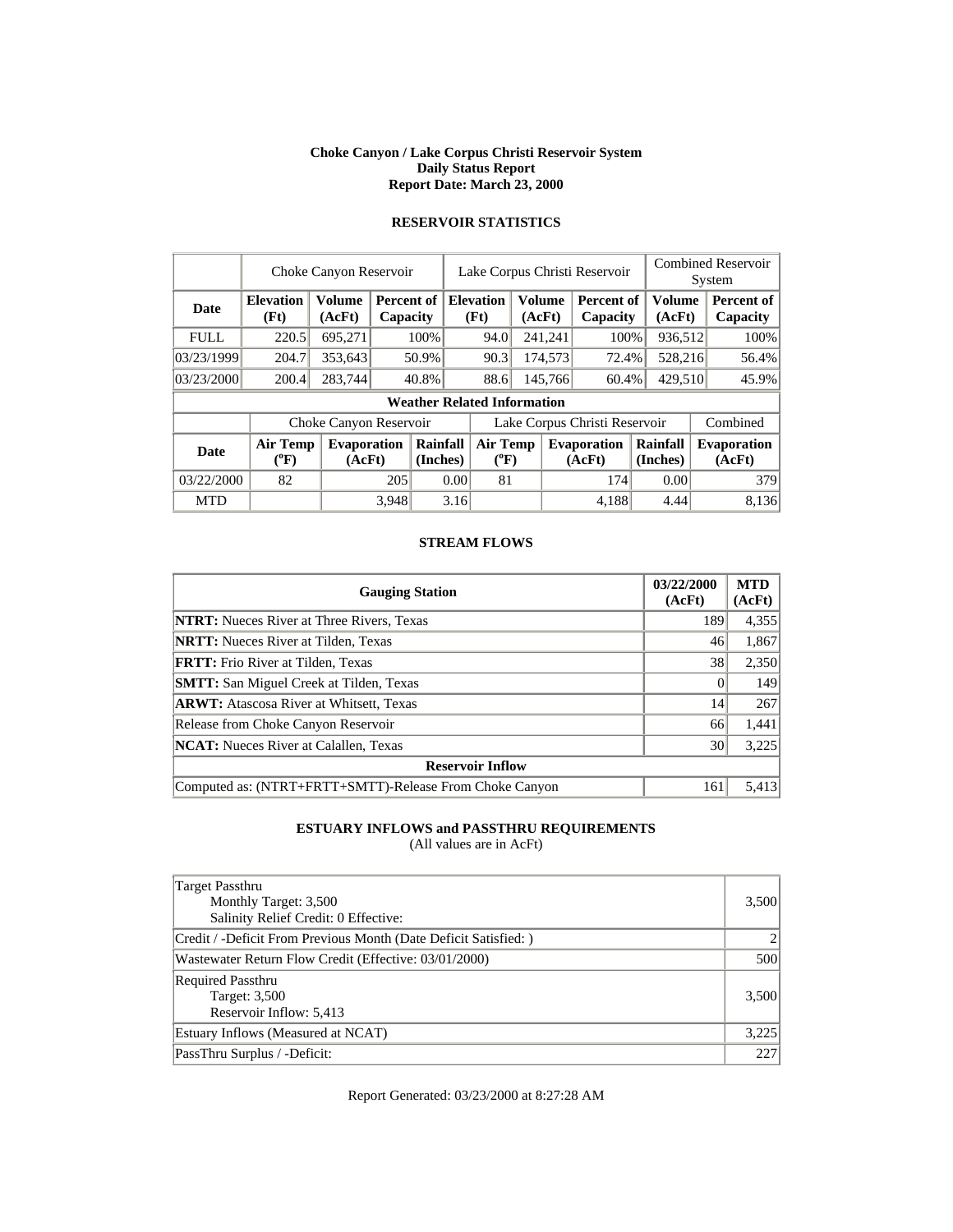#### **Choke Canyon / Lake Corpus Christi Reservoir System Daily Status Report Report Date: March 24, 2000**

|             |                          | Choke Canyon Reservoir       |       |                        |                               | Lake Corpus Christi Reservoir      |                  |                          |                              |                      | <b>Combined Reservoir</b><br>System |       |                              |  |                        |
|-------------|--------------------------|------------------------------|-------|------------------------|-------------------------------|------------------------------------|------------------|--------------------------|------------------------------|----------------------|-------------------------------------|-------|------------------------------|--|------------------------|
| Date        | <b>Elevation</b><br>(Ft) | Volume<br>(AcFt)             |       | Percent of<br>Capacity |                               |                                    |                  | <b>Elevation</b><br>(Ft) | <b>Volume</b><br>(AcFt)      |                      | <b>Percent of</b><br>Capacity       |       | <b>Volume</b><br>(AcFt)      |  | Percent of<br>Capacity |
| <b>FULL</b> | 220.5                    | 695,271                      |       | 100%                   |                               | 94.0                               |                  | 241,241                  | 100%                         |                      | 936,512                             |       | 100%                         |  |                        |
| 03/24/1999  | 204.7                    | 353,992                      |       | 50.9%                  |                               | 90.3                               |                  | 174,743                  | 72.4%                        |                      | 528,735                             |       | 56.5%                        |  |                        |
| 03/24/2000  | 200.5                    | 283,897                      |       | 40.8%                  |                               | 88.6                               | 146,238<br>60.6% |                          |                              | 430,135              |                                     | 45.9% |                              |  |                        |
|             |                          |                              |       |                        |                               | <b>Weather Related Information</b> |                  |                          |                              |                      |                                     |       |                              |  |                        |
|             |                          | Choke Canyon Reservoir       |       |                        | Lake Corpus Christi Reservoir |                                    |                  |                          |                              |                      |                                     |       | Combined                     |  |                        |
| Date        | Air Temp<br>$(^oF)$      | <b>Evaporation</b><br>(AcFt) |       | Rainfall<br>(Inches)   |                               | <b>Air Temp</b><br>$(^{0}F)$       |                  |                          | <b>Evaporation</b><br>(AcFt) | Rainfall<br>(Inches) |                                     |       | <b>Evaporation</b><br>(AcFt) |  |                        |
| 03/23/2000  | 85                       |                              | 134   | 0.00                   |                               | 83                                 |                  |                          | 174                          |                      | 0.00                                |       | 308                          |  |                        |
| <b>MTD</b>  |                          |                              | 4.082 |                        | 3.16                          |                                    |                  |                          | 4,362                        |                      | 4.44                                |       | 8,444                        |  |                        |

# **RESERVOIR STATISTICS**

### **STREAM FLOWS**

| <b>Gauging Station</b>                                  | 03/23/2000<br>(AcFt) | <b>MTD</b><br>(AcFt) |
|---------------------------------------------------------|----------------------|----------------------|
| <b>NTRT:</b> Nueces River at Three Rivers, Texas        | 153                  | 4,508                |
| <b>NRTT:</b> Nueces River at Tilden, Texas              | 26                   | 1,893                |
| <b>FRTT:</b> Frio River at Tilden, Texas                | 36                   | 2,386                |
| <b>SMTT:</b> San Miguel Creek at Tilden, Texas          |                      | 149                  |
| <b>ARWT:</b> Atascosa River at Whitsett, Texas          | 11                   | 277                  |
| Release from Choke Canyon Reservoir                     | 66                   | 1,507                |
| <b>NCAT:</b> Nueces River at Calallen, Texas            | 34                   | 3,259                |
| <b>Reservoir Inflow</b>                                 |                      |                      |
| Computed as: (NTRT+FRTT+SMTT)-Release From Choke Canyon | 123                  | 5,536                |

## **ESTUARY INFLOWS and PASSTHRU REQUIREMENTS**

(All values are in AcFt)

| Target Passthru<br>Monthly Target: 3,500<br>Salinity Relief Credit: 0 Effective: | 3,500 |
|----------------------------------------------------------------------------------|-------|
| Credit / -Deficit From Previous Month (Date Deficit Satisfied:)                  |       |
| Wastewater Return Flow Credit (Effective: 03/01/2000)                            | 500   |
| <b>Required Passthru</b><br>Target: 3,500<br>Reservoir Inflow: 5,536             | 3,500 |
| Estuary Inflows (Measured at NCAT)                                               | 3,259 |
| PassThru Surplus / -Deficit:                                                     | 261   |

Report Generated: 03/24/2000 at 8:19:16 AM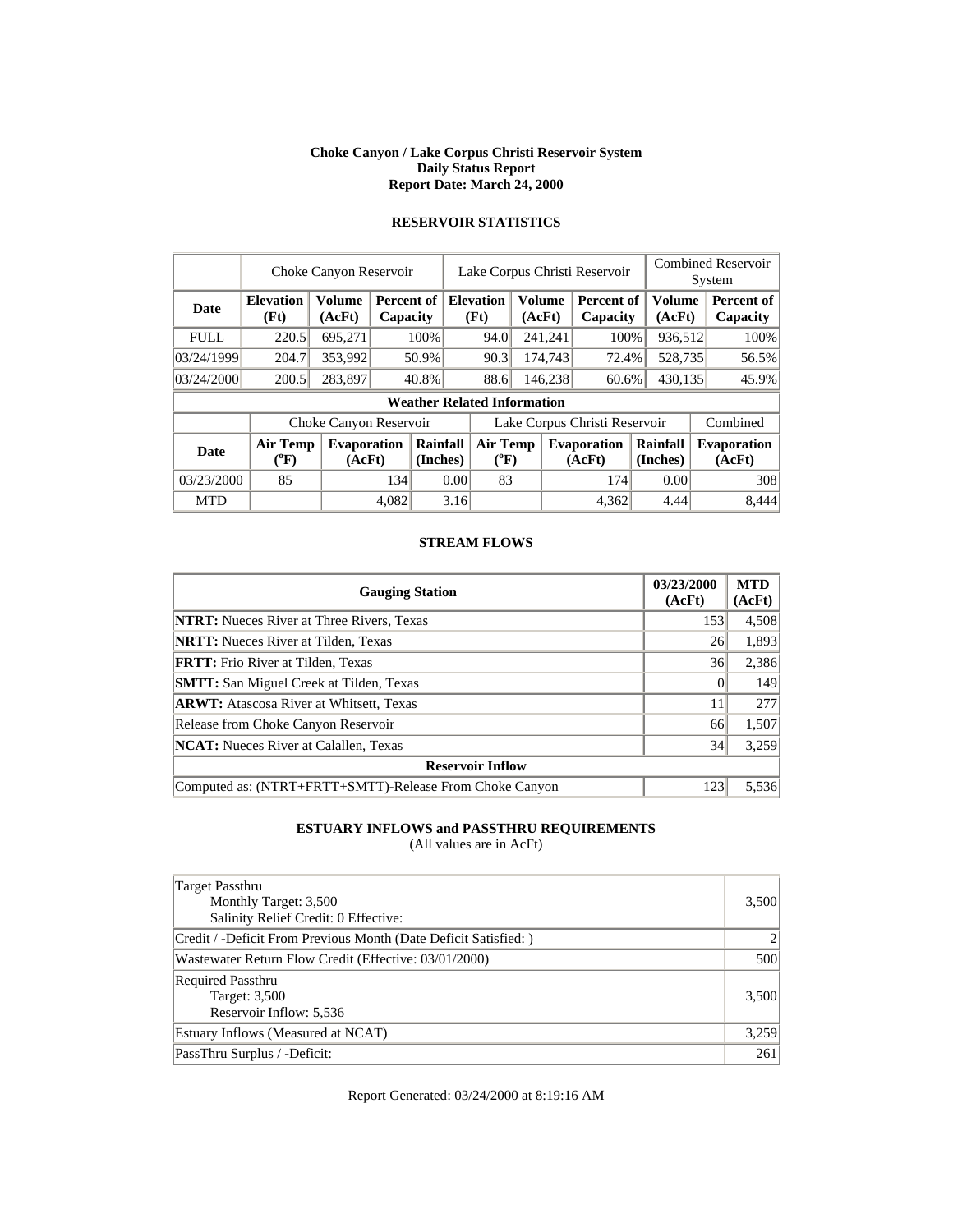#### **Choke Canyon / Lake Corpus Christi Reservoir System Daily Status Report Report Date: March 25, 2000**

|             |                          | Choke Canyon Reservoir       |       |                        |                               | Lake Corpus Christi Reservoir         |    |                          |                              | <b>Combined Reservoir</b><br>System |                               |                              |  |                        |
|-------------|--------------------------|------------------------------|-------|------------------------|-------------------------------|---------------------------------------|----|--------------------------|------------------------------|-------------------------------------|-------------------------------|------------------------------|--|------------------------|
| Date        | <b>Elevation</b><br>(Ft) | Volume<br>(AcFt)             |       | Percent of<br>Capacity |                               |                                       |    | <b>Elevation</b><br>(Ft) | <b>Volume</b><br>(AcFt)      |                                     | <b>Percent of</b><br>Capacity | <b>Volume</b><br>(AcFt)      |  | Percent of<br>Capacity |
| <b>FULL</b> | 220.5                    | 695,271                      |       | 100%                   |                               | 94.0                                  |    | 241,241                  | 100%                         | 936,512                             |                               | 100%                         |  |                        |
| 03/25/1999  | 204.7                    | 353,121                      |       | 50.8%                  |                               |                                       |    | 90.4                     |                              | 175,083                             | 72.6%                         | 528,204                      |  | 56.4%                  |
| 03/25/2000  | 200.4                    | 283,744                      |       | 40.8%                  |                               | 88.6                                  |    | 145,923<br>60.5%         |                              | 429,667                             |                               | 45.9%                        |  |                        |
|             |                          |                              |       |                        |                               | <b>Weather Related Information</b>    |    |                          |                              |                                     |                               |                              |  |                        |
|             |                          | Choke Canyon Reservoir       |       |                        | Lake Corpus Christi Reservoir |                                       |    |                          |                              |                                     |                               | Combined                     |  |                        |
| Date        | Air Temp<br>$(^oF)$      | <b>Evaporation</b><br>(AcFt) |       | Rainfall<br>(Inches)   |                               | <b>Air Temp</b><br>$({}^0\mathrm{F})$ |    |                          | <b>Evaporation</b><br>(AcFt) | Rainfall<br>(Inches)                |                               | <b>Evaporation</b><br>(AcFt) |  |                        |
| 03/24/2000  | 85                       |                              |       | 178<br>0.00            |                               |                                       | 85 |                          | 330                          | 0.00                                |                               | 508                          |  |                        |
| <b>MTD</b>  |                          |                              | 4,260 |                        | 3.16                          |                                       |    |                          | 4,692                        | 4.44                                |                               | 8.952                        |  |                        |

# **RESERVOIR STATISTICS**

### **STREAM FLOWS**

| <b>Gauging Station</b>                                  | 03/24/2000<br>(AcFt) | <b>MTD</b><br>(AcFt) |
|---------------------------------------------------------|----------------------|----------------------|
| <b>NTRT:</b> Nueces River at Three Rivers, Texas        | 133                  | 4,641                |
| <b>NRTT:</b> Nueces River at Tilden, Texas              | 16                   | 1,909                |
| <b>FRTT:</b> Frio River at Tilden, Texas                | 34                   | 2,420                |
| <b>SMTT:</b> San Miguel Creek at Tilden, Texas          |                      | 149                  |
| <b>ARWT:</b> Atascosa River at Whitsett, Texas          | 8                    | 285                  |
| Release from Choke Canyon Reservoir                     | 66                   | 1,572                |
| <b>NCAT:</b> Nueces River at Calallen, Texas            |                      | 3,263                |
| <b>Reservoir Inflow</b>                                 |                      |                      |
| Computed as: (NTRT+FRTT+SMTT)-Release From Choke Canyon | 101                  | 5,637                |

## **ESTUARY INFLOWS and PASSTHRU REQUIREMENTS**

(All values are in AcFt)

| Target Passthru<br>Monthly Target: 3,500<br>Salinity Relief Credit: 0 Effective: | 3,500 |
|----------------------------------------------------------------------------------|-------|
| Credit / -Deficit From Previous Month (Date Deficit Satisfied:)                  |       |
| Wastewater Return Flow Credit (Effective: 03/01/2000)                            | 500   |
| <b>Required Passthru</b><br>Target: 3,500<br>Reservoir Inflow: 5,637             | 3,500 |
| Estuary Inflows (Measured at NCAT)                                               | 3,263 |
| PassThru Surplus / -Deficit:                                                     | 265   |

Report Generated: 03/25/2000 at 8:30:47 AM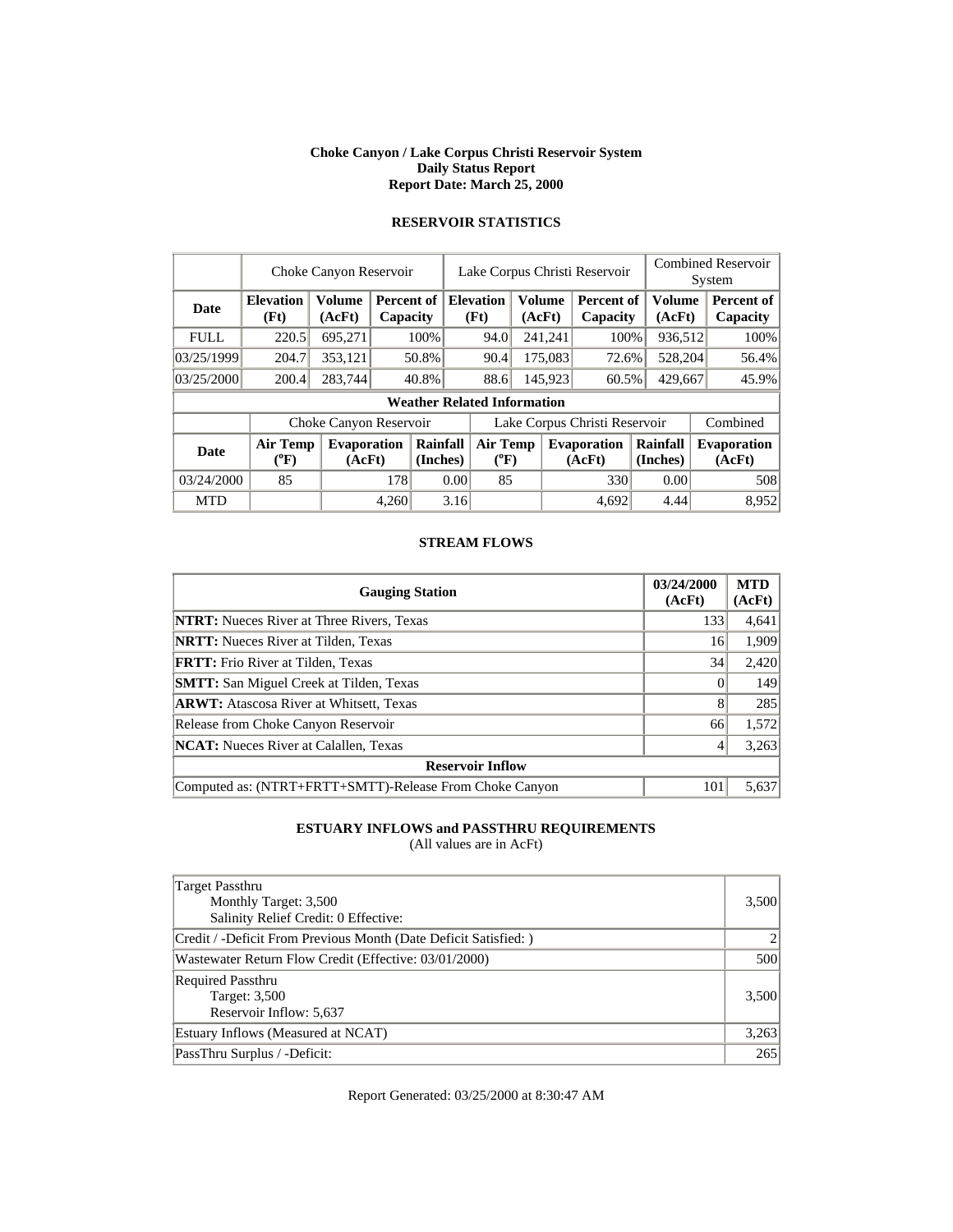#### **Choke Canyon / Lake Corpus Christi Reservoir System Daily Status Report Report Date: March 26, 2000**

|             |                          | Choke Canyon Reservoir       |       |                        |                               | Lake Corpus Christi Reservoir      |  |                          |                              | <b>Combined Reservoir</b> |                        |  |                              |  |                        |
|-------------|--------------------------|------------------------------|-------|------------------------|-------------------------------|------------------------------------|--|--------------------------|------------------------------|---------------------------|------------------------|--|------------------------------|--|------------------------|
|             |                          |                              |       |                        |                               |                                    |  |                          |                              |                           | System                 |  |                              |  |                        |
| Date        | <b>Elevation</b><br>(Ft) | Volume<br>(AcFt)             |       | Percent of<br>Capacity |                               |                                    |  | <b>Elevation</b><br>(Ft) | Volume<br>(AcFt)             |                           | Percent of<br>Capacity |  | <b>Volume</b><br>(AcFt)      |  | Percent of<br>Capacity |
| <b>FULL</b> | 220.5                    | 695,271                      |       | 100%                   |                               | 94.0                               |  | 241,241                  | 100%                         |                           | 936,512                |  | 100%                         |  |                        |
| 03/26/1999  | 204.7                    | 353,121                      |       | 50.8%                  |                               | 90.4                               |  | 175,593                  | 72.8%                        |                           | 528,714                |  | 56.5%                        |  |                        |
| 03/26/2000  | 200.5                    | 283,897                      |       | 40.8%                  |                               | 88.6                               |  | 145,766<br>60.4%         |                              | 429,663                   |                        |  | 45.9%                        |  |                        |
|             |                          |                              |       |                        |                               | <b>Weather Related Information</b> |  |                          |                              |                           |                        |  |                              |  |                        |
|             |                          | Choke Canyon Reservoir       |       |                        | Lake Corpus Christi Reservoir |                                    |  |                          |                              |                           |                        |  | Combined                     |  |                        |
| Date        | Air Temp<br>$(^oF)$      | <b>Evaporation</b><br>(AcFt) |       | Rainfall<br>(Inches)   | <b>Air Temp</b><br>$(^{0}F)$  |                                    |  |                          | <b>Evaporation</b><br>(AcFt) | Rainfall<br>(Inches)      |                        |  | <b>Evaporation</b><br>(AcFt) |  |                        |
| 03/25/2000  | 83                       |                              |       | 0.00<br>116            |                               | 83                                 |  |                          | 165                          |                           | 0.00                   |  | 281                          |  |                        |
| <b>MTD</b>  |                          |                              | 4,376 |                        | 3.16                          |                                    |  |                          | 4,857                        |                           | 4.44                   |  | 9,233                        |  |                        |

# **RESERVOIR STATISTICS**

### **STREAM FLOWS**

| <b>Gauging Station</b>                                  | 03/25/2000<br>(AcFt) | <b>MTD</b><br>(AcFt) |
|---------------------------------------------------------|----------------------|----------------------|
| <b>NTRT:</b> Nueces River at Three Rivers, Texas        | 117                  | 4,758                |
| <b>NRTT:</b> Nueces River at Tilden, Texas              | 10                   | 1,919                |
| <b>FRTT:</b> Frio River at Tilden, Texas                | 32                   | 2,451                |
| <b>SMTT:</b> San Miguel Creek at Tilden, Texas          |                      | 149                  |
| <b>ARWT:</b> Atascosa River at Whitsett, Texas          | 6                    | 290                  |
| Release from Choke Canyon Reservoir                     | 66                   | 1,638                |
| <b>NCAT:</b> Nueces River at Calallen, Texas            |                      | 3,264                |
| <b>Reservoir Inflow</b>                                 |                      |                      |
| Computed as: (NTRT+FRTT+SMTT)-Release From Choke Canyon | 83                   | 5.720                |

## **ESTUARY INFLOWS and PASSTHRU REQUIREMENTS**

(All values are in AcFt)

| <b>Target Passthru</b><br>Monthly Target: 3,500<br>Salinity Relief Credit: 0 Effective: | 3,500 |
|-----------------------------------------------------------------------------------------|-------|
| Credit / -Deficit From Previous Month (Date Deficit Satisfied:)                         |       |
| Wastewater Return Flow Credit (Effective: 03/01/2000)                                   | 500   |
| <b>Required Passthru</b><br>Target: 3,500<br>Reservoir Inflow: 5,720                    | 3,500 |
| Estuary Inflows (Measured at NCAT)                                                      | 3,264 |
| PassThru Surplus / -Deficit:                                                            | 266   |

Report Generated: 03/26/2000 at 8:32:33 AM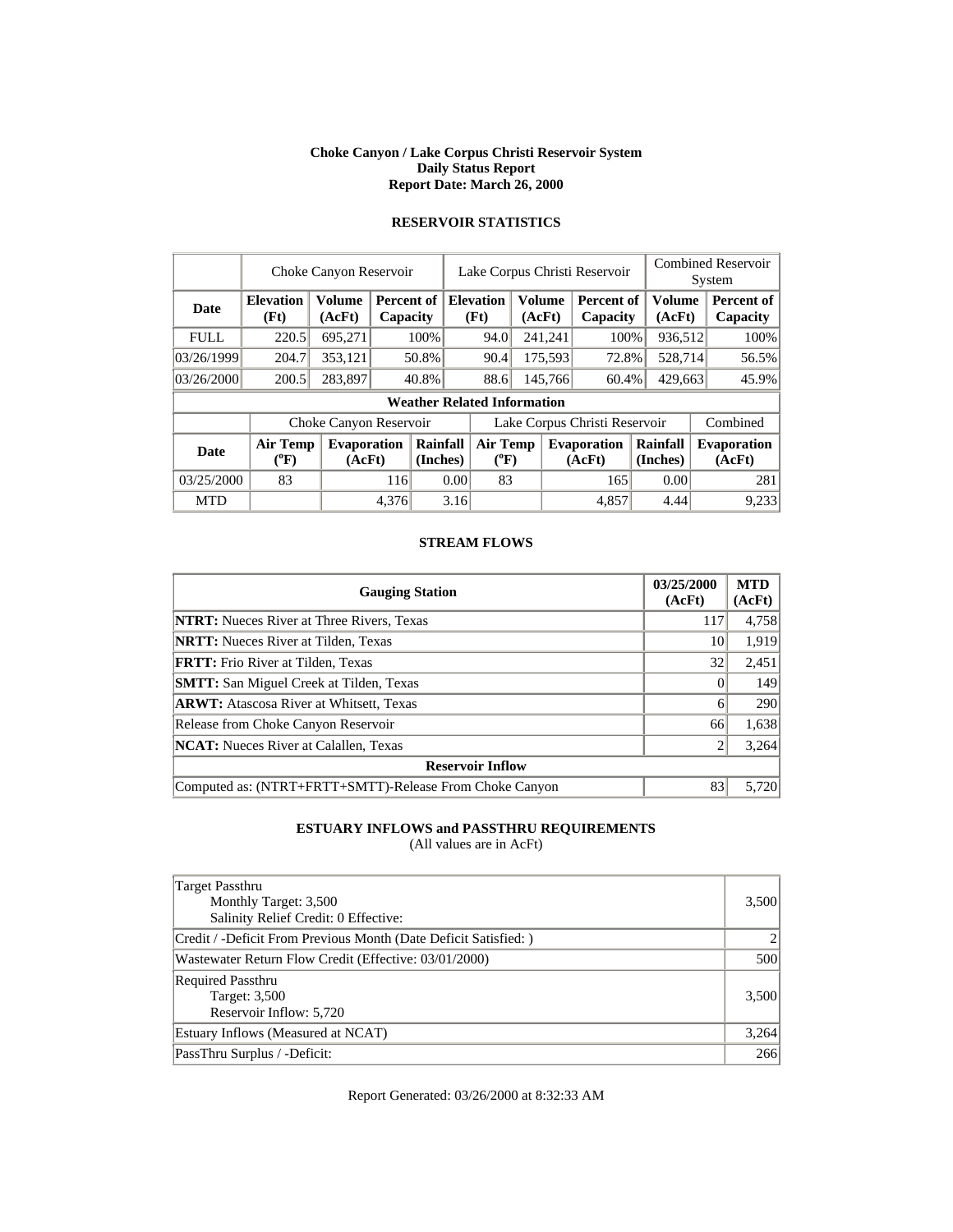#### **Choke Canyon / Lake Corpus Christi Reservoir System Daily Status Report Report Date: March 27, 2000**

|             |                          | Choke Canyon Reservoir       |       |                        | Lake Corpus Christi Reservoir |                                       | <b>Combined Reservoir</b><br>System |                          |                              |                      |                               |                              |                  |                        |
|-------------|--------------------------|------------------------------|-------|------------------------|-------------------------------|---------------------------------------|-------------------------------------|--------------------------|------------------------------|----------------------|-------------------------------|------------------------------|------------------|------------------------|
| Date        | <b>Elevation</b><br>(Ft) | <b>Volume</b><br>(AcFt)      |       | Percent of<br>Capacity |                               |                                       |                                     | <b>Elevation</b><br>(Ft) | <b>Volume</b>                | (AcFt)               | <b>Percent of</b><br>Capacity |                              | Volume<br>(AcFt) | Percent of<br>Capacity |
| <b>FULL</b> | 220.5                    | 695.271                      |       | 100%                   |                               | 94.0                                  |                                     | 241,241                  | 100%                         |                      | 936,512                       | 100%                         |                  |                        |
| 03/27/1999  | 204.7                    | 353,295                      |       | 50.8%                  |                               |                                       |                                     | 90.4                     |                              | 175,763              | 72.9%                         |                              | 529,058          | 56.5%                  |
| 03/27/2000  | 200.4                    | 283,744                      |       | 40.8%                  |                               | 88.6                                  |                                     | 145,766                  | 60.4%                        | 429,510              |                               | 45.9%                        |                  |                        |
|             |                          |                              |       |                        |                               | <b>Weather Related Information</b>    |                                     |                          |                              |                      |                               |                              |                  |                        |
|             |                          | Choke Canyon Reservoir       |       |                        | Lake Corpus Christi Reservoir |                                       |                                     |                          |                              |                      |                               | Combined                     |                  |                        |
| Date        | Air Temp<br>$(^{0}F)$    | <b>Evaporation</b><br>(AcFt) |       | Rainfall<br>(Inches)   |                               | <b>Air Temp</b><br>$({}^0\mathrm{F})$ |                                     |                          | <b>Evaporation</b><br>(AcFt) | Rainfall<br>(Inches) |                               | <b>Evaporation</b><br>(AcFt) |                  |                        |
| 03/26/2000  | 86                       |                              |       | 250<br>0.00            |                               |                                       | 85                                  |                          | 238                          |                      | 0.00                          | 488                          |                  |                        |
| <b>MTD</b>  |                          |                              | 4,626 |                        | 3.16                          |                                       |                                     |                          | 5,095                        |                      | 4.44                          | 9.721                        |                  |                        |

# **RESERVOIR STATISTICS**

### **STREAM FLOWS**

| <b>Gauging Station</b>                                  | 03/26/2000<br>(AcFt) | <b>MTD</b><br>(AcFt) |
|---------------------------------------------------------|----------------------|----------------------|
| <b>NTRT:</b> Nueces River at Three Rivers, Texas        | 103                  | 4,861                |
| <b>NRTT:</b> Nueces River at Tilden, Texas              | 6                    | 1,925                |
| <b>FRTT:</b> Frio River at Tilden, Texas                | 30                   | 2,481                |
| <b>SMTT:</b> San Miguel Creek at Tilden, Texas          |                      | 149                  |
| <b>ARWT:</b> Atascosa River at Whitsett, Texas          |                      | 295                  |
| Release from Choke Canyon Reservoir                     | 66                   | 1,703                |
| <b>NCAT:</b> Nueces River at Calallen, Texas            |                      | 3,268                |
| <b>Reservoir Inflow</b>                                 |                      |                      |
| Computed as: (NTRT+FRTT+SMTT)-Release From Choke Canyon | 67                   | 5.788                |

## **ESTUARY INFLOWS and PASSTHRU REQUIREMENTS**

(All values are in AcFt)

| Target Passthru<br>Monthly Target: 3,500<br>Salinity Relief Credit: 0 Effective: | 3,500      |
|----------------------------------------------------------------------------------|------------|
| Credit / -Deficit From Previous Month (Date Deficit Satisfied: )                 |            |
| Wastewater Return Flow Credit (Effective: 03/01/2000)                            | 500        |
| <b>Required Passthru</b><br>Target: 3,500<br>Reservoir Inflow: 5,788             | 3,500      |
| Estuary Inflows (Measured at NCAT)                                               | 3,268      |
| PassThru Surplus / -Deficit:                                                     | <b>270</b> |

Report Generated: 03/27/2000 at 8:29:05 AM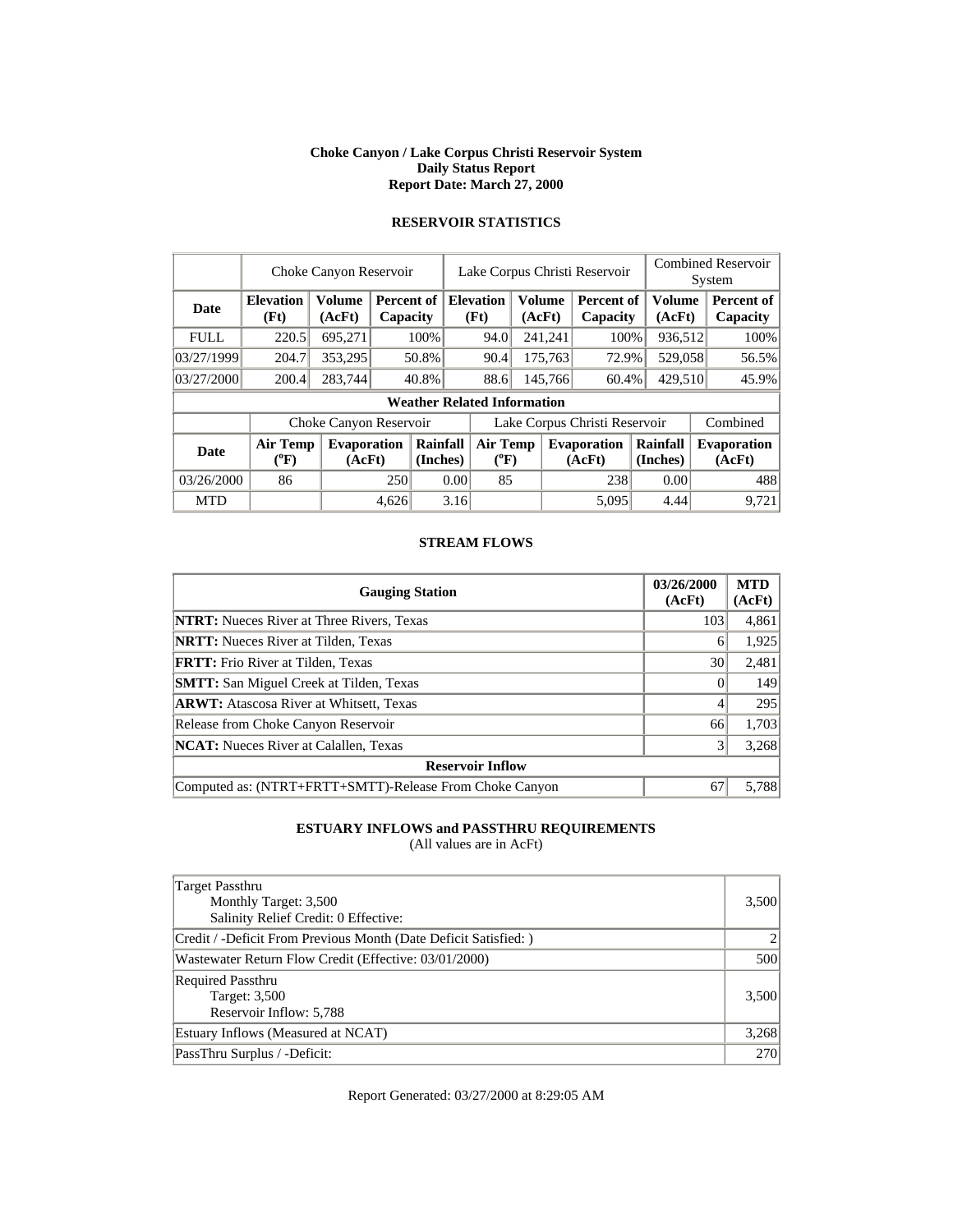#### **Choke Canyon / Lake Corpus Christi Reservoir System Daily Status Report Report Date: March 28, 2000**

|             |                              | Choke Canyon Reservoir       |       |                        |                               | Lake Corpus Christi Reservoir      |    |                          |                              | <b>Combined Reservoir</b> |                        |                              |                         |                        |
|-------------|------------------------------|------------------------------|-------|------------------------|-------------------------------|------------------------------------|----|--------------------------|------------------------------|---------------------------|------------------------|------------------------------|-------------------------|------------------------|
|             |                              |                              |       |                        |                               |                                    |    |                          |                              |                           |                        | System                       |                         |                        |
| Date        | <b>Elevation</b><br>(Ft)     | <b>Volume</b><br>(AcFt)      |       | Percent of<br>Capacity |                               |                                    |    | <b>Elevation</b><br>(Ft) |                              | Volume<br>(AcFt)          | Percent of<br>Capacity |                              | <b>Volume</b><br>(AcFt) | Percent of<br>Capacity |
| <b>FULL</b> | 220.5                        | 695,271                      |       | 100%                   |                               | 94.0                               |    | 241,241                  | 100%                         |                           | 936,512                | 100%                         |                         |                        |
| 03/28/1999  | 204.9                        | 357,308                      |       | 51.4%                  |                               | 90.5                               |    | 177,127                  | 73.4%                        |                           | 534,435                | 57.1%                        |                         |                        |
| 03/28/2000  | 200.4                        | 283,744                      |       | 40.8%                  |                               | 88.5                               |    | 145,295<br>60.2%         |                              |                           | 429,039                | 45.8%                        |                         |                        |
|             |                              |                              |       |                        |                               | <b>Weather Related Information</b> |    |                          |                              |                           |                        |                              |                         |                        |
|             |                              | Choke Canyon Reservoir       |       |                        | Lake Corpus Christi Reservoir |                                    |    |                          |                              |                           |                        | Combined                     |                         |                        |
| <b>Date</b> | <b>Air Temp</b><br>$(^{0}F)$ | <b>Evaporation</b><br>(AcFt) |       | Rainfall<br>(Inches)   | Air Temp<br>$(^{0}F)$         |                                    |    |                          | <b>Evaporation</b><br>(AcFt) | Rainfall<br>(Inches)      |                        | <b>Evaporation</b><br>(AcFt) |                         |                        |
| 03/27/2000  | 88                           |                              |       | 134<br>0.00            |                               |                                    | 82 |                          | 128                          |                           | 0.00                   | 262                          |                         |                        |
| <b>MTD</b>  |                              |                              | 4,760 |                        | 3.16                          |                                    |    |                          | 5,223                        |                           | 4.44                   | 9.983                        |                         |                        |

# **RESERVOIR STATISTICS**

### **STREAM FLOWS**

| <b>Gauging Station</b>                                  | 03/27/2000<br>(AcFt) | <b>MTD</b><br>(AcFt) |
|---------------------------------------------------------|----------------------|----------------------|
| <b>NTRT:</b> Nueces River at Three Rivers, Texas        | 95                   | 4,957                |
| <b>NRTT:</b> Nueces River at Tilden, Texas              |                      | 1,930                |
| <b>FRTT:</b> Frio River at Tilden, Texas                | 28                   | 2,509                |
| <b>SMTT:</b> San Miguel Creek at Tilden, Texas          |                      | 149                  |
| <b>ARWT:</b> Atascosa River at Whitsett, Texas          |                      | 298                  |
| Release from Choke Canyon Reservoir                     | 66                   | 1,769                |
| <b>NCAT:</b> Nueces River at Calallen, Texas            |                      | 3,268                |
| <b>Reservoir Inflow</b>                                 |                      |                      |
| Computed as: (NTRT+FRTT+SMTT)-Release From Choke Canyon | 58                   | 5.846                |

## **ESTUARY INFLOWS and PASSTHRU REQUIREMENTS**

(All values are in AcFt)

| Target Passthru<br>Monthly Target: 3,500<br>Salinity Relief Credit: 0 Effective: | 3,500      |
|----------------------------------------------------------------------------------|------------|
| Credit / -Deficit From Previous Month (Date Deficit Satisfied: )                 |            |
| Wastewater Return Flow Credit (Effective: 03/01/2000)                            | 500        |
| <b>Required Passthru</b><br>Target: 3,500<br>Reservoir Inflow: 5,846             | 3,500      |
| Estuary Inflows (Measured at NCAT)                                               | 3,268      |
| PassThru Surplus / -Deficit:                                                     | <b>270</b> |

Report Generated: 03/28/2000 at 8:33:44 AM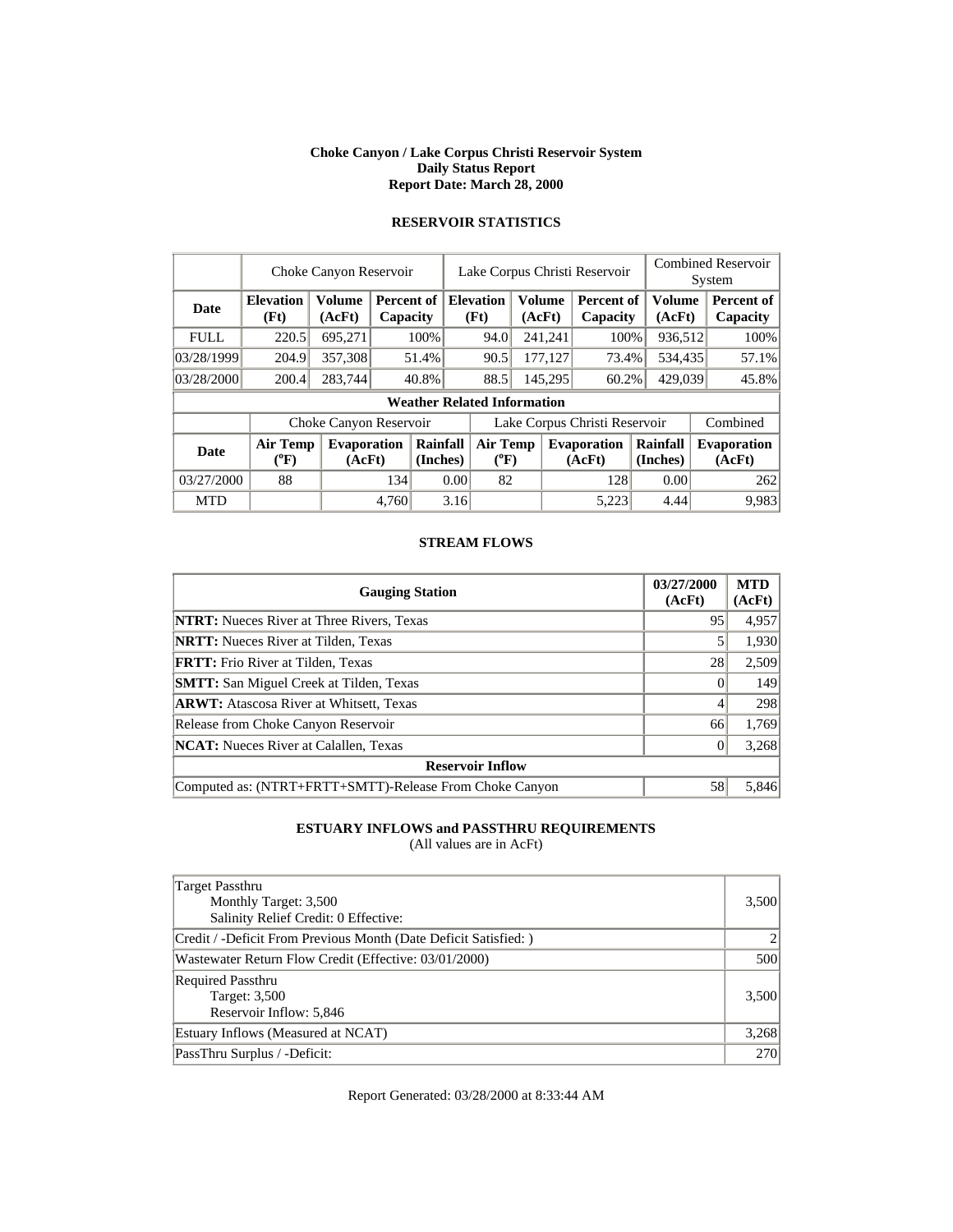#### **Choke Canyon / Lake Corpus Christi Reservoir System Daily Status Report Report Date: March 29, 2000**

|             | Choke Canyon Reservoir     | Lake Corpus Christi Reservoir |       |                        |                               |                                    |  | <b>Combined Reservoir</b><br>System               |                              |                      |                         |                              |  |
|-------------|----------------------------|-------------------------------|-------|------------------------|-------------------------------|------------------------------------|--|---------------------------------------------------|------------------------------|----------------------|-------------------------|------------------------------|--|
| Date        | <b>Elevation</b><br>(Ft)   | Volume<br>(AcFt)              |       | Percent of<br>Capacity |                               | <b>Elevation</b><br>(Ft)           |  | <b>Volume</b><br>Percent of<br>(AcFt)<br>Capacity |                              |                      | <b>Volume</b><br>(AcFt) | Percent of<br>Capacity       |  |
| <b>FULL</b> | 220.5                      | 695,271                       |       | 100%                   |                               | 94.0                               |  | 241,241                                           |                              | 100%<br>936,512      |                         | 100%                         |  |
| 03/29/1999  | 204.9                      | 356,958                       |       | 51.3%                  |                               | 90.7                               |  | 181,415                                           | 75.2%                        |                      | 538,373                 | 57.5%                        |  |
| 03/29/2000  | 200.4                      | 283,591                       |       | 40.8%                  |                               | 88.5                               |  | 145,138                                           | 60.2%                        |                      | 428,729                 | 45.8%                        |  |
|             |                            |                               |       |                        |                               | <b>Weather Related Information</b> |  |                                                   |                              |                      |                         |                              |  |
|             |                            | Choke Canyon Reservoir        |       |                        | Lake Corpus Christi Reservoir |                                    |  |                                                   |                              |                      | Combined                |                              |  |
| <b>Date</b> | <b>Air Temp</b><br>$(^oF)$ | <b>Evaporation</b><br>(AcFt)  |       | Rainfall<br>(Inches)   |                               | Air Temp<br>$(^{0}F)$              |  |                                                   | <b>Evaporation</b><br>(AcFt) | Rainfall<br>(Inches) |                         | <b>Evaporation</b><br>(AcFt) |  |
| 03/28/2000  | 89                         |                               |       | 187<br>0.00            |                               | 85                                 |  |                                                   | 283                          |                      | 0.00                    | 470                          |  |
| <b>MTD</b>  |                            |                               | 4.947 |                        | 3.16                          |                                    |  |                                                   | 5,506                        |                      | 4.44                    | 10,453                       |  |

# **RESERVOIR STATISTICS**

### **STREAM FLOWS**

| <b>Gauging Station</b>                                  | 03/28/2000<br>(AcFt) | <b>MTD</b><br>(AcFt) |
|---------------------------------------------------------|----------------------|----------------------|
| <b>NTRT:</b> Nueces River at Three Rivers, Texas        | 87                   | 5,044                |
| <b>NRTT:</b> Nueces River at Tilden, Texas              |                      | 1,933                |
| <b>FRTT:</b> Frio River at Tilden, Texas                | 28                   | 2,537                |
| <b>SMTT:</b> San Miguel Creek at Tilden, Texas          |                      | 149                  |
| <b>ARWT:</b> Atascosa River at Whitsett, Texas          |                      | 301                  |
| Release from Choke Canyon Reservoir                     | 66                   | 1,834                |
| <b>NCAT:</b> Nueces River at Calallen, Texas            |                      | 3,268                |
| <b>Reservoir Inflow</b>                                 |                      |                      |
| Computed as: (NTRT+FRTT+SMTT)-Release From Choke Canyon | 50                   | 5.895                |

## **ESTUARY INFLOWS and PASSTHRU REQUIREMENTS**

(All values are in AcFt)

| Target Passthru<br>Monthly Target: 3,500<br>Salinity Relief Credit: 0 Effective: | 3,500      |
|----------------------------------------------------------------------------------|------------|
| Credit / -Deficit From Previous Month (Date Deficit Satisfied: )                 |            |
| Wastewater Return Flow Credit (Effective: 03/01/2000)                            | 500        |
| <b>Required Passthru</b><br>Target: 3,500<br>Reservoir Inflow: 5,895             | 3,500      |
| Estuary Inflows (Measured at NCAT)                                               | 3,268      |
| PassThru Surplus / -Deficit:                                                     | <b>270</b> |

Report Generated: 03/29/2000 at 8:56:13 AM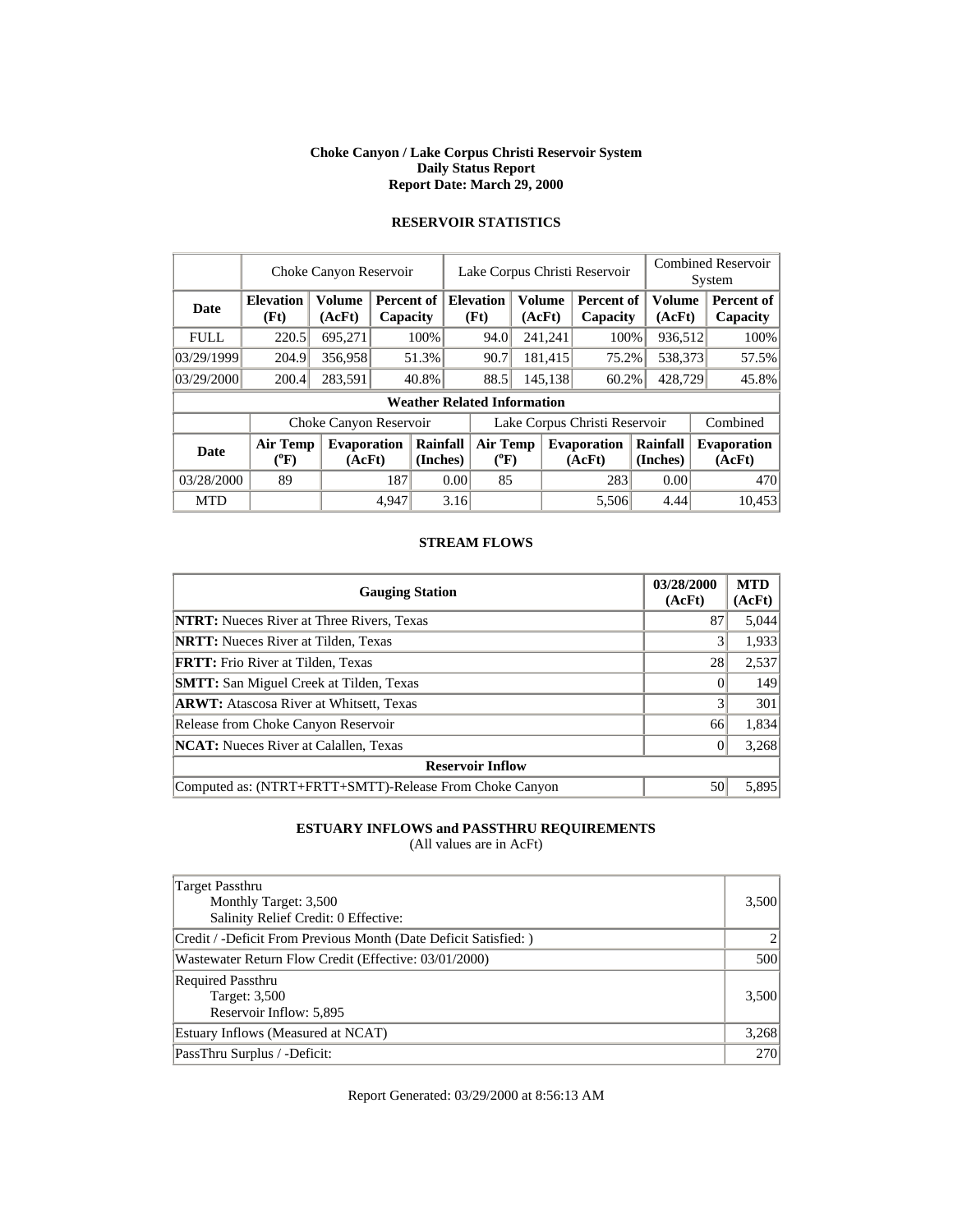### **Choke Canyon / Lake Corpus Christi Reservoir System Daily Status Report Report Date: March 30, 2000**

### **RESERVOIR STATISTICS**

|             |                                       | Choke Canyon Reservoir       |                        |                                    | Lake Corpus Christi Reservoir |                         |     | <b>Combined Reservoir System</b> |                         |                              |
|-------------|---------------------------------------|------------------------------|------------------------|------------------------------------|-------------------------------|-------------------------|-----|----------------------------------|-------------------------|------------------------------|
| Date        | <b>Elevation</b><br>(Ft)              | Volume<br>(AcFt)             | Percent of<br>Capacity | <b>Elevation</b><br>(Ft)           |                               | <b>Volume</b><br>(AcFt) |     | <b>Percent of</b><br>Capacity    | <b>Volume</b><br>(AcFt) | Percent of<br>Capacity       |
| <b>FULL</b> | 220.5                                 | 695,271                      |                        | 100%                               | 94.0                          | 241,241                 |     | 100%                             | 936,512                 | 100%                         |
| 03/30/1999  | 205.0                                 | 358,009                      |                        | 51.5%                              | 90.8                          | 182,277                 |     | 75.6%                            | 540.286                 | 57.7%                        |
| 03/30/2000  | 200.4                                 | 283,438                      |                        | 40.8%                              | 88.5                          | 144,824                 |     | $60.0\%$                         | 428,262                 | 45.7%                        |
|             |                                       |                              |                        | <b>Weather Related Information</b> |                               |                         |     |                                  |                         |                              |
|             |                                       |                              | Choke Canyon Reservoir |                                    |                               |                         |     | Lake Corpus Christi Reservoir    |                         | Combined                     |
| <b>Date</b> | <b>Air Temp</b><br>$({}^0\mathrm{F})$ | <b>Evaporation</b><br>(AcFt) |                        | Rainfall<br>(Inches)               | <b>Air Temp</b><br>$(^{0}F)$  |                         |     | <b>Evaporation</b><br>(AcFt)     | Rainfall<br>(Inches)    | <b>Evaporation</b><br>(AcFt) |
| 03/29/2000  | 94                                    |                              | 321                    | 0.00                               | 90                            |                         | 274 |                                  | 0.00                    | 595                          |
| <b>MTD</b>  |                                       |                              | 5,268                  | 3.16                               |                               |                         |     | 5,780                            | 4.44                    | 11,048                       |

### **STREAM FLOWS**

| <b>Gauging Station</b>                                  | 03/29/2000<br>(AcFt) | <b>MTD</b><br>(AcFt) |
|---------------------------------------------------------|----------------------|----------------------|
| <b>NTRT:</b> Nueces River at Three Rivers, Texas        | 83                   | 5,127                |
| <b>NRTT:</b> Nueces River at Tilden, Texas              |                      | 1,935                |
| <b>FRTT:</b> Frio River at Tilden, Texas                | 28                   | 2,565                |
| <b>SMTT:</b> San Miguel Creek at Tilden, Texas          |                      | 149                  |
| <b>ARWT:</b> Atascosa River at Whitsett, Texas          |                      | 305                  |
| Release from Choke Canyon Reservoir                     | 66                   | 1,900                |
| <b>NCAT:</b> Nueces River at Calallen, Texas            | 0                    | 3,268                |
| <b>Reservoir Inflow</b>                                 |                      |                      |
| Computed as: (NTRT+FRTT+SMTT)-Release From Choke Canyon | 46                   | 5,941                |

### **ESTUARY INFLOWS and PASSTHRU REQUIREMENTS**

(All values are in AcFt)

| Target Passthru                                                  |       |
|------------------------------------------------------------------|-------|
| Monthly Target: 3,500                                            | 3,500 |
| Salinity Relief Credit: 0 Effective:                             |       |
| Credit / -Deficit From Previous Month (Date Deficit Satisfied: ) | 2     |
| Wastewater Return Flow Credit (Effective: 03/01/2000)            | 500   |
| <b>Required Passthru</b>                                         |       |
| Target: 3,500                                                    | 3,500 |
| Reservoir Inflow: 5,941                                          |       |
| Estuary Inflows (Measured at NCAT)                               | 3,268 |
| PassThru Surplus / -Deficit:                                     | 270   |

Report Generated: 03/30/2000 at 8:37:32 AM